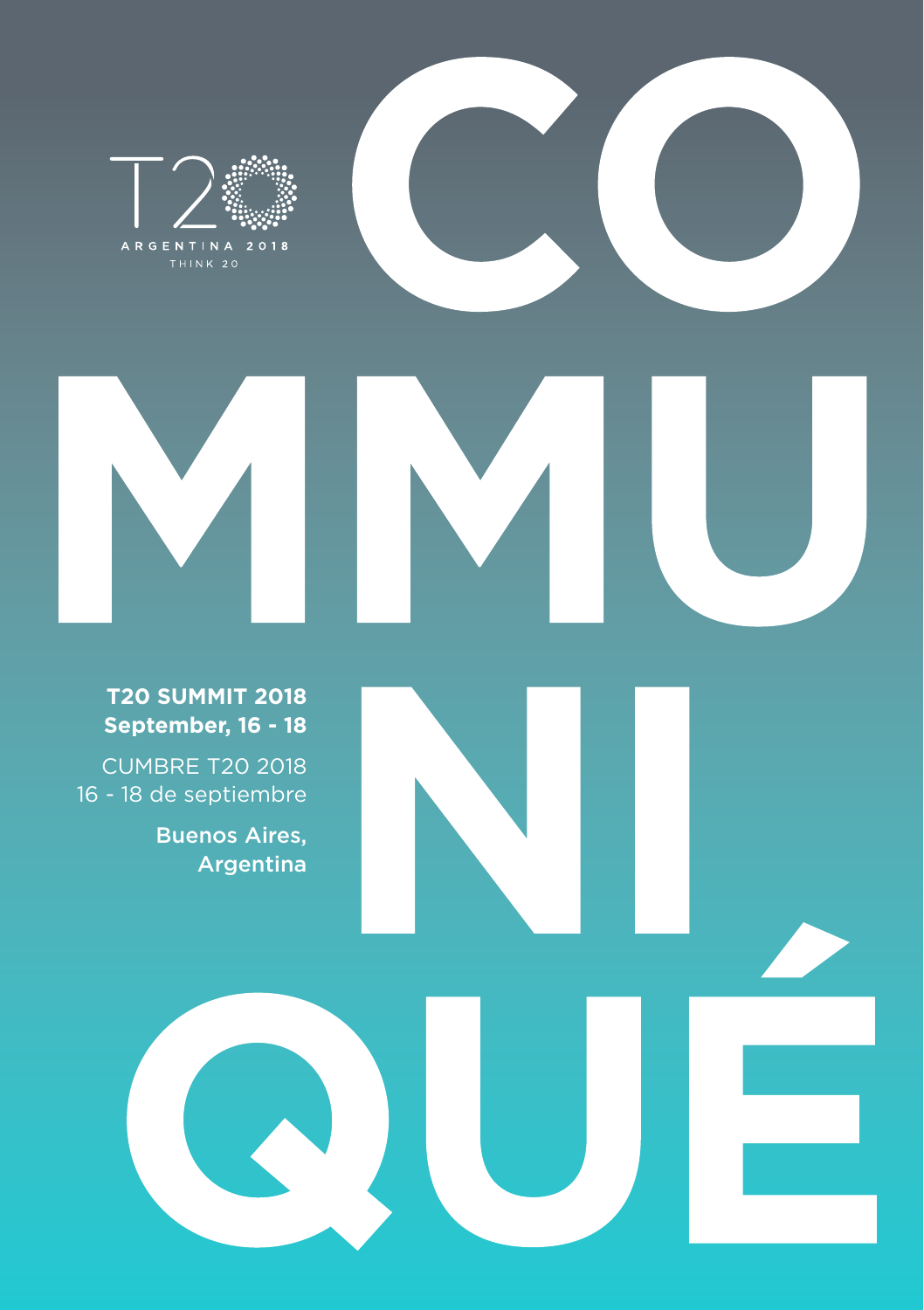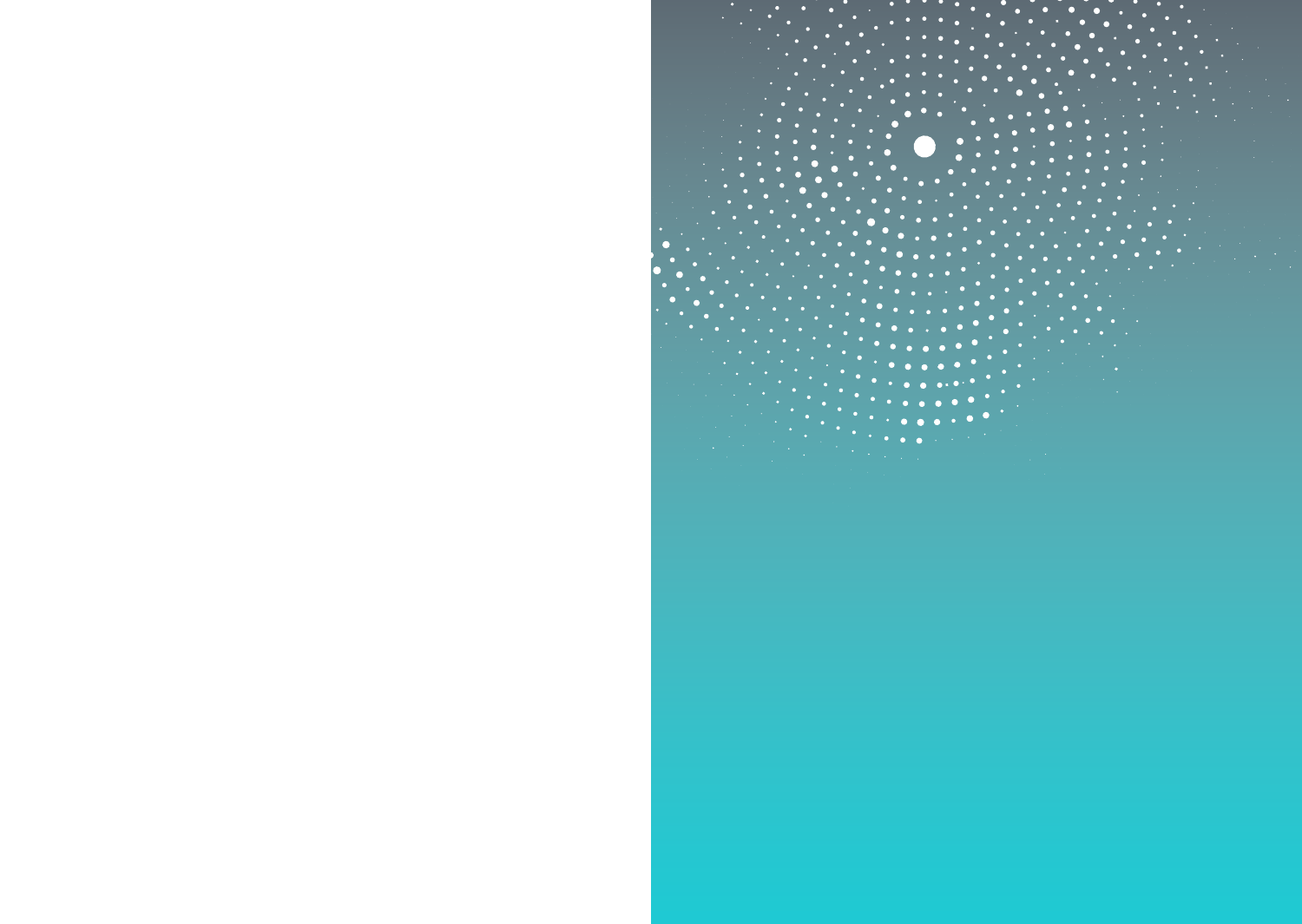# **T20 SUMMIT 2018** CUMBRE T20 2018



CONSEJO ARGENTINO PARA LAS<br>RELACIONES INTERNACIONALES

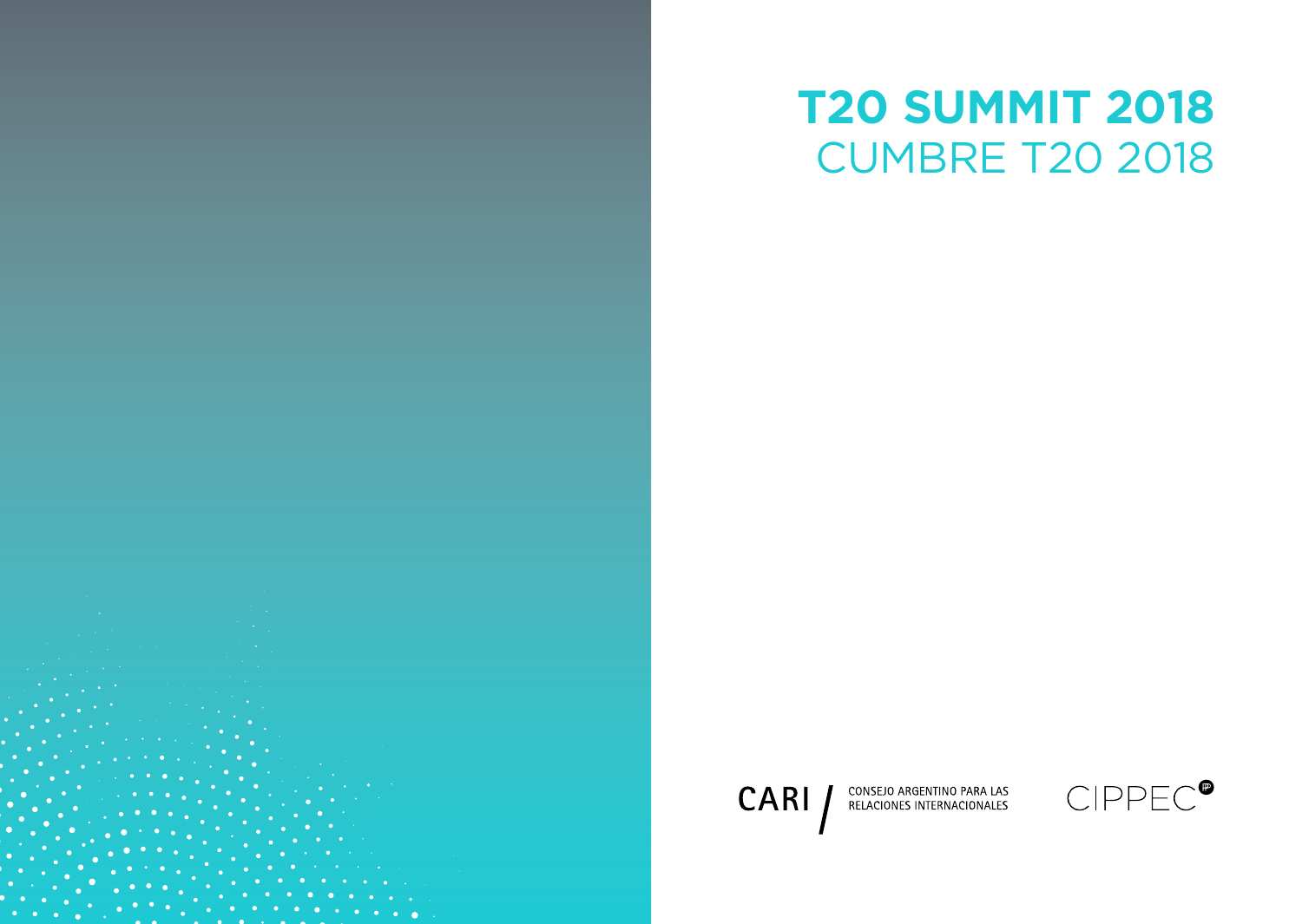# **T20 Argentina**

Since its creation, the primary goal of the Think 20 (T20) has been to develop concise, research-based policy recommendations to enable a broader vision in directing the G20 policy making process. As the world is experiencing some of the most impactful changes in history, the T20 seeks to demonstrate that technical knowledge is at the service of the world's population and countries' growth and development. It is our duty to think, produce evidence and actively look for new solutions in order to achieve an economically prosperous, environmentally sustainable and socially inclusive future.

The Argentine Council for International Relations (CARI) and the Center for the Implementation of Public Policies Promoting Equity and Growth (CIPPEC) were mandated by the Argentine government to organize and co-chair the T20 process during Argentina's G20 presidency.

The T20 Argentina is organized around ten Task Forces that have been working on concrete and relevant policy challenges. These Task Forces provided a platform for the free exchange of evidence-based views and opinions among experts from more than 150 think tanks and senior representatives of the private sector and international organizations from over 60 countries.

The T20 Argentina has been an intense, open and plural process with regular expert meetings, two official T20 Argentina events and more than 25 associated events. The process resulted in the elaboration of more than 80 Policy Briefs with evidence-based policy recommendations to address global challenges such as climate change, food security, multilateral trade and global inequality, among others. The Policy Briefs were reviewed by experts and are published on the T20 platform. A selection of T20 policy recommendations are presented in the T20 Communiqué.

# About CARI

### **www.cari.org.ar**

The Argentine Council for International Relations is a non-profit, private academic institution which was created on 15 June 1978. Its purpose is to stimulate the study and debate of international problems, with a national focus in mind, and to analyze the political, economic, cultural and social aspects of international relations and to offer its platform to representative figures, of the country and from abroad. Its ultimate goal is peace-building and to develop the people through a closer link and greater reciprocal understanding.

# About CIPPEC

## **www.cippec.org/en**

CIPPEC (Center for the Implementation of Public Policies Promoting Equity and Growth) is a non-profit, impartial independent organization that produces knowledge and offers recommendations to design and implement better public policies. Its mission is to propose policies pursuing development, equity and the strengthening of democracy. Its policies also aim to anticipate future dilemmas through applied research, open dialogues and supporting governance.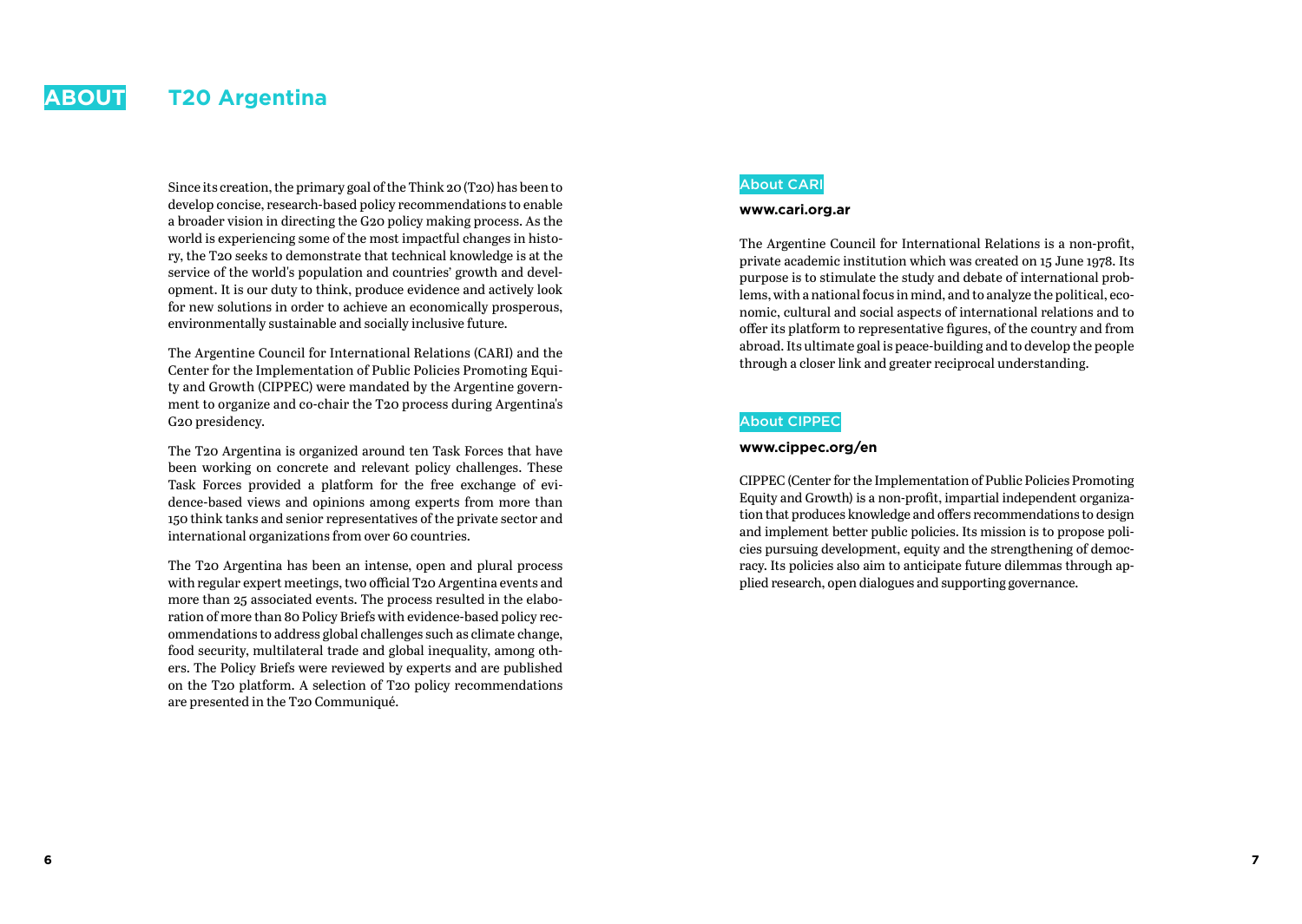

# **Cooperation to Overcome the Challenges of Multilateralism**

The international outlook is complex. Dissatisfaction with globalization is no longer limited to a handful of developing countries but has now spread into more advanced nations. Years of successful international cooperation have given way to disagreements between countries around trade, tax issues, technology, and the environment.

The G20 was successful in handling the global financial crisis of 2008–2009 and containing its aftershocks. The world was facing an urgent global threat and the leaders of the G20 defined, coordinated, and implemented the monetary, fiscal, and regulatory policies needed to tackle this crisis. Since then, the G20 has played a fundamental role in promoting international financial stability.

**Global problems demand cooperative responses and institutions that can generate stable commitments.**

**ROS** 

Unfortunately, despite the importance of today's global challenges, the world does not seem to perceive on them with the same sense of urgency. Climate change, food security, the distribution of the costs and benefits of trade and technology, inequality (including gender inequality), and needed investment in infrastructure for development are global challenges that create negative externalities. However, their effects are felt as strongly in the short term as those of a financial crisis. These are collective action problems in which countries have little incentive to implement individual solutions because these are costly and imply conflicts of interest, and those who instigate solutions will not be the only ones to reap the benefits. However, global well-being is an unattainable goal if each country is not prepared to make concessions and strive to promote international cooperation.

Global problems demand cooperative responses and institutions that can generate stable commitments. In the current context, which entails multiple challenges but lacks the sense of urgency that would bring stakeholders together and facilitate cooperation, multilateral institutions are having a hard time reaching global solutions. The G20 is the ideal forum for starting dialogues to seek basic consensus around a form of multilateralism that would allow countries to take on a shared agenda with a focus on trade, climate change, inequality, and technological change.

# **Redesigning the Multilateral Trading System**

### The G20 should start a dialogue to redesign the World Trade Orga-

nization (WTO) and prevent increases in recent trade frictions. The main aim is helping societies adapt to the productive, technological, and social challenges of the 21st century. A creative agreement between G20 leaders prioritizing the principle of cooperation would help kickstart the much-needed reform of the WTO and strengthen the international trading system.



This dialogue could take place under the auspices of the G20's Trade and Investment Working Group and would focus on three areas. First, facilitating the transition to a new trade regime, one befitting a multipolar world. Second, preserving the essence of the multilateral system—such as the principle of nondiscrimination—and adapting rules and institutions to the new realities of global trade, which is characterized by the growing digitalization and internationalization of productive activities and the consolidation of global value chains. The system needs to respond to global needs such as food security by strengthening trade in agricultural goods and developing healthy, sustainable global food systems. Third, finding a way to reconcile the flexibility and predictability that the multilateral trading system requires.

# **The G20 should start a dialogue to redesing the WTO and prevent increases in recent trade frictions.**

# **Fulfilling the Paris Agreement**

The G20 also needs to play a central part in the fight against climate change. If current trends continue, global warming will exceed the 2°C limit to temperature increase by 2050. Only immediate cooperative action on the part of the international community, led by the G20 countries, can reverse this situation. Measures to mitigate and adapt to climate change need to be clear and categorical and countries' commitment to implementing them must be lasting and equitable. The Paris Agreement is the most appropriate framework for achieving this objective.

Addressing climate change requires significant investment in infrastructure for development**.** Emerging economies need to create or expand their network of public services and developing countries need to modernize theirs. The G20 must promote agreements that ensure that the new infrastructure will contribute to mitigating climate change and provide incentives for developing financial instruments and regulations to mobilize the resources needed to imple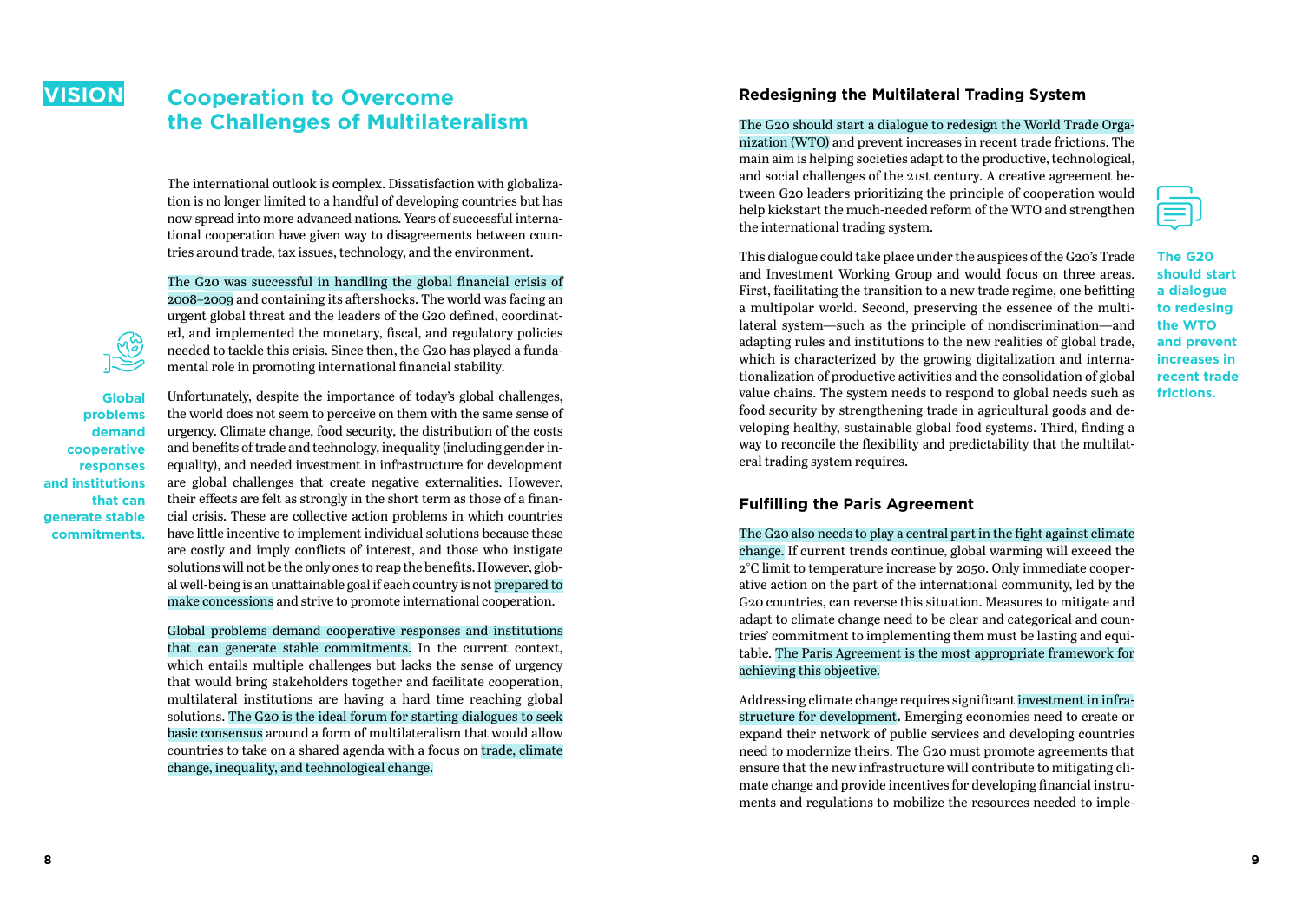ment these projects. The G20's influence on multilateral financial institutions, development banks, and the private sector—all key players in this process—is essential to achieving these goals.

Climate change is a global challenge, but it has a clear local side to it. Some 70% of greenhouse gas emissions come from urban areas and this percentage is set to grow in the coming years due to urbanization in developing countries. The G20 needs to strengthen cities' abilities to lead climate change mitigation, giving them a voice, resources, and responsibilities and encouraging the compliance with with the Nationally Determined Contributions and Sustainable Developments Goals (SDGs).

# **Promoting a New Social Contract**

Inequality is another major source of global social frustrations. It takes multiple forms, the most visible of which are the gender gap and inequality in income distribution and wealth. Other less noticeable but nonetheless significant forms of inequality include the vulnerability and lack of opportunities that certain groups experience due to their ethnicity, geographic origins, and sexual orientation, among other factors.

**The G20 also needs to play a central role in the fight against climate change.** 

 $\frac{a_0^{\alpha}}{b_0^{\alpha}}$ 

Against this backdrop of global inequality, new technologies are bursting onto the scene and spreading fast. Although the Fourth Industrial Revolution promises to be a source of growth in productivity and material well-being, it may also increase the disparities between different groups. We know that new technologies will benefit some jobs and activities but may put paid to others. We also know that they will affect women more than men and will probably be adopted and used more readily in rich countries than in poor ones, which would also exacerbate inequality. At the same time, new technologies are powerful tools that could help bridge existing gaps provided they are accessible to those with less education and opportunities.

The challenge ahead for the G20 is cooperating to design a new social structure, a new social contract that puts people at the heart of its concerns and converts new technologies into vehicles not just for increased growth and productivity but also for greater equality, transparency, and social cohesion.

The challenge is multidimensional. On the one hand, it implies thinking about how to distribute the digital dividends that will be created as disruptive technologies are adopted and become widespread. This new social contract must also contemplate the design of a high-quality education system that readies people to play a part in productive processes that will demand new skills and abilities, in a way that helps them reach their full potential as citizens of a digital world. This shift would require, among other things, an innovative form of education that enables workers to collaborate and interact with next-generation robots; an up-to-date digital literacy program for handling big data; government measures to discourage the manipulation of public opinion and privacy problems; and increased spending on research and development through virtuous global knowledge and action cycles.



**The challenge ahead for the G20 is coope rating to design a new social structure.**

The challenge of institutional innovation calls on us to build an education system that empowers people and gives them a new purpose, one that goes beyond a social role that revolves around work, as has been the case since the First Industrial Revolution. This new social contract should also include social protection systems to ensure that those who are displaced by these changes do not become marginalized and to help those who cannot adapt readily to new technologies to make these transitions more smoothly.

Closing gender gaps must be at the heart of this new social contract. Women's participation in the world of paid work has slowed over the last forty years and it remains far below that of men. This is basically explained by the unequal distribution of domestic and care work, most of which is performed by women.

Gender economic equity is imperative for the global economy. The G20 is responsible for making concrete progress on this and is in a position to do so. In 2014, the organization recognized this duty by committing to reducing the gender gap in labor market participation rates by 25% by 2025. The new social contract needs to include a crosscutting gender perspective that will contribute to greater equality and sustainable growth.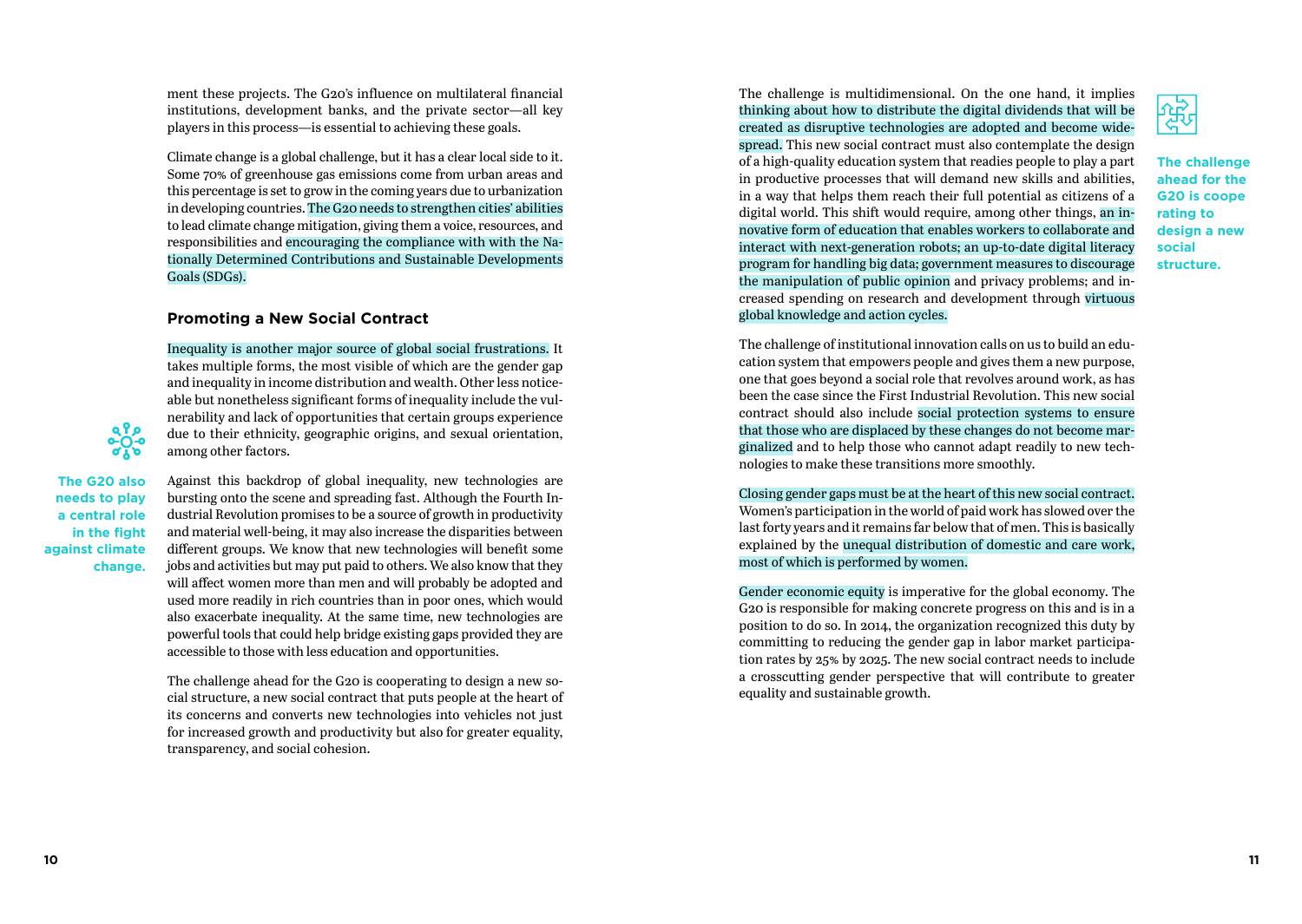# **Representativeness, Diversity, and Flexibility**

The G20 is the right forum for taking on these pressing global challenges because it is representative, diverse, and flexible by nature. This group of countries is home to 66% of the world's population, accounts for 85% of global production, and takes part in 75% of international trade. Its representativeness and value also derive from the diversity of its members. The G20 includes countries from every continent, high-, middle-, and low-income countries, and people with all manner of religions, histories, experiences, and cultures. This diversity is one of its key assets and it needs to play a more pivotal role.

**The G20 is the right forum for taking on these pressing global challenges because it is representative, diverse and flexible by nature.** 

 $\checkmark$ 

Flexibility is another valuable G20 asset, one that allows the organization to handle common problems that take different forms in each country and thus require nuanced solutions. Inequality, for instance, which has generated so much concern in advanced countries in recent years, has not been such a prominent issue in less developed ones. The developed world is concerned that the growth of recent decades has not been equitable, while in many Asian countries, in contrast, rapid economic growth has led to a notable reduction in poverty. Conversely, in Latin America, one of the most unequal regions in the world, what has stood out over the last three decades is how limited growth has been. Looming fears around job insecurity, flexibilization, and informality—the gig economy—in advanced countries are not seen as a future threat in many developing countries but have instead been a reality of life for many of their inhabitants for decades. The challenges of migration also take different forms in developing and advanced countries because migratory flows tend to go from the former to the latter.

The representativeness, diversity, and flexibility of the G20 make it the best international forum in which to encourage multilateral cooperation and coordination and to promote actions for a more prosperous, inclusive, sustainable world that respects different countries' idiosyncrasies and unique qualities. The Think 20 (T20) works to help the G20 find solutions to global challenges by putting forward concrete proposals that eschew sector-specific interests and are rooted in evidence-based research.

# **POLICY RECOMMENDATIONS**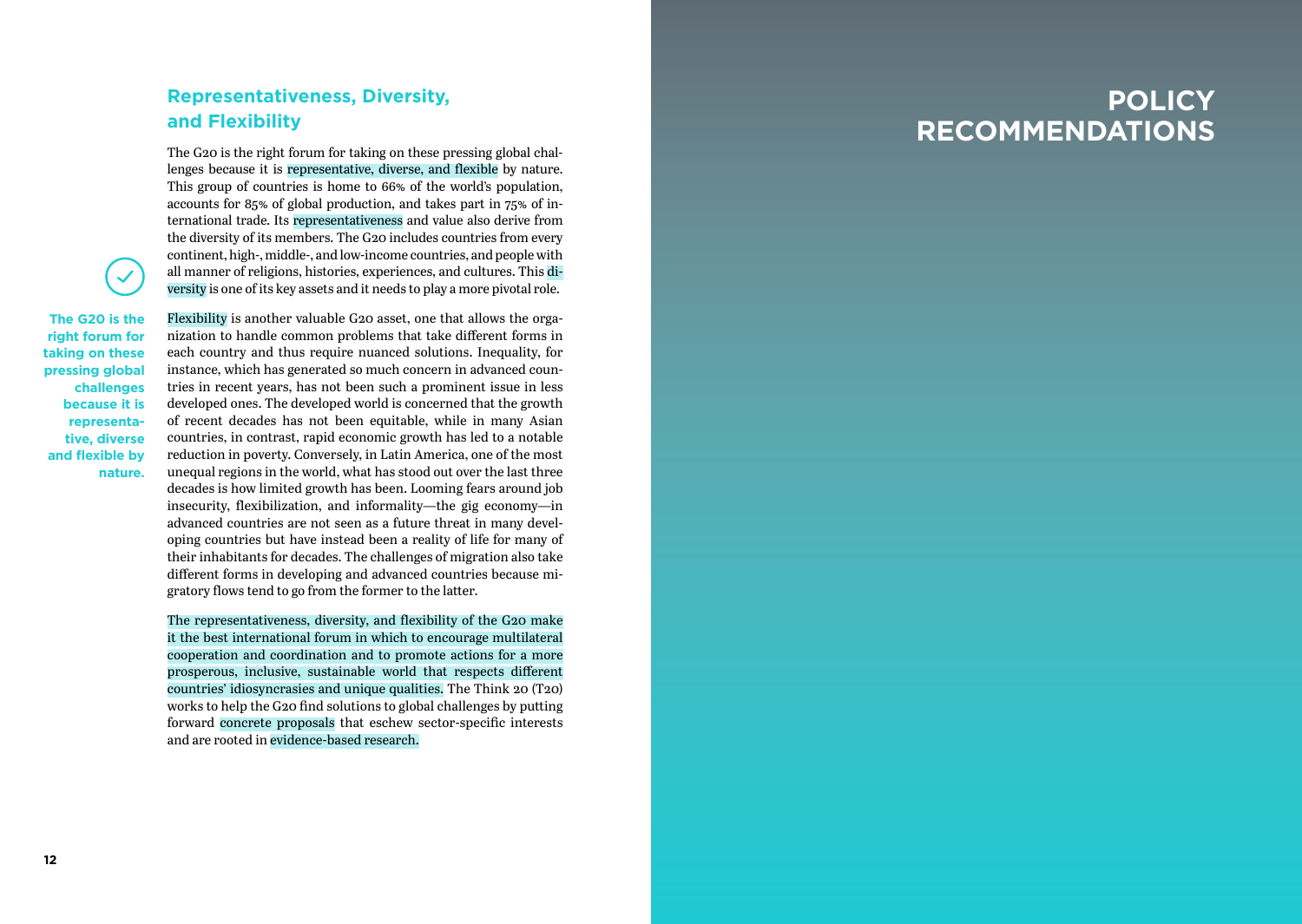# **Policies and institutions for the future of work**

*The digitization of everything is just beginning. As with previous general-purpose technologies, it will take time until its full potential and implications for our economy, labor markets, and social norms are realized. This opens a "window of opportunity" for both developed and developing countries: there is still time to adapt policies and institutions for the world to come.* 

#### **Ensure that the menu of policy options for the Future of Work is flexible enough to address the heterogeneity of challenges that G20 countries face PROPOSAL 1 \_**

We recommend that the G20 develops its menu of policy options for the Future of Work to address the economic and social implications of technological change bearing in mind that the impact of technology and the future of work will not look the same everywhere and for everyone. The challenges for the future of work diverge not only between developed and developing countries but also for different groups of people within these countries. Promoting a one-size-fitsall agenda without considering the context of each country is a large risk that has to be avoided.

To ensure that the benefits of technological change are shared among countries and people, we urge G20 leaders to: (1) reinforce training in the workplace, provide job transition support; link entitlements to individuals rather than to jobs, and provide social protection mechanisms for workers in the gig economy; (2) track technological developments globally in a multidisciplinary and coordinated fashion; develop new methods of measurement for the digital economy, and harmonize occupational taxonomies and develop new sources of data and indicators at the international level; and (3) ensure that the future of work also works for women. This requires addressing increasing care needs and enabling the creation of jobs for women in the digital economy, reducing the digital and STEM divide between men and women and investing in gender-focused, context-specific evidence on the impacts of new trends such as the gig economy and automation, recognizing that the trends will play out differently for men and women.

These recommendations are based on the following policy briefs:

- **•** *Technological Innovation and the Future of Work: A View from the South.* Ramiro Albrieu (CIPPEC), Urvashi Aneja (Tandem Research), Krish Chetty (HSRC), Vikrom Mathur (Tandem Research), Martín Rapetti (CIPPEC), Antje Uhlig (GIZ);
- **•** *Technological Justice: A G20 Agenda.* Andrés Ortega (Real Instituto Elcano), Francisco Andrés Pérez (Real Instituto Elcano), and Yarik Turianskyi (South African Institute of International);
- **•** *A New Social Contract for the Digital Age.* Samir Saran (Observer Research Foundation). Terri Chapman (Observer Research Foundation), and Mihir Sharma (Observer Research Foundation);
- **•** *Bridging the Gender Digital Gap.* Judith Mariscal (CIDE), Gloria Mayne (CIDE), Urvashi Aneja (Tandem Research), and Alina Sorgner (Kiel Institute for the World Economy);
- **•** *Gender Economic Equity and the Future of Work. A Future of Work that Works for Women.* José Florito (CIPPEC), Urvashi Aneja (Tandem Research), Margarita Beneke de Sanfeliu (FUSADES);
- **•** *Data, Measurement and Initiatives for Inclusive Digitalization and Future of Work.* Beatriz Nofal (Eco-Axis Research), Ariel Coremberg (UBA), and Luca Sartorio (Universidad Torcuato di Tella)

## **Develop a framework for data collection and artificial intelligence in the workplace to enable a socially acceptable introduction of big data and artificial intelligence**

#### **\_ PROPOSAL 2**

We urge the G20 to work towards the development of a framework that fosters workforce digitalization in a manner that ensures respect for the human integrity of workers and is done under a framework of accountability. As stated in the G20 Roadmap for Digitalization, "trust and security are fundamental to the functioning of the digital economy; without them, uptake of digital technologies may be limited, undermining an important source of potential growth and social progress." Trust, security, and privacy are central to a well-functioning digital economy.

We propose the following set of principles on data collection and artificial intelligence (AI) in the workplace to be considered for such a framework.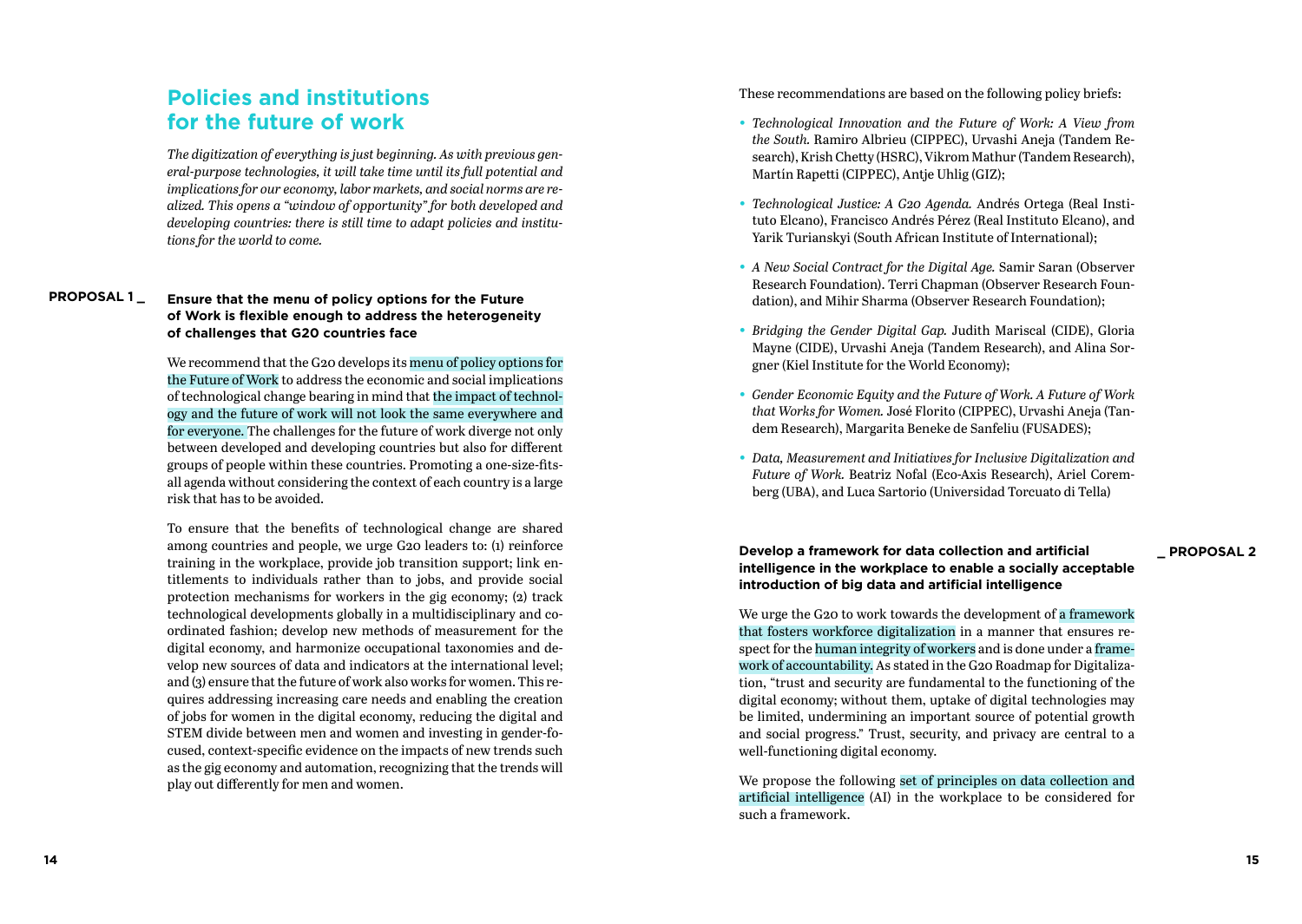On data collection in the work environment, we propose six princi ples: that (1) workers—be they employees or contractors, or prospec tive employees and contractors—must have the right to know what data is being collected on them by their employers, for what purpose and from what sources; (2) workers, ex-workers and job applicants must have access to the data held on them in the workplace and/or have means to ensure that the data is accurate and can be rectified, blocked or erased if it is inaccurate or breaches legally established rights to privacy; (3) the data collected on present or prospective em ployees or contractors should be proportional to its purpose—the right data for the right purposes, to be used by the right people and for the appropriate amount of time; (4) data should be anonymized where possible; (5) employees and contractors should be fully in formed when internal and/or external data has been used in a de cision affecting their career; and (6) data collection and processing should not be allowed to develop into broad scale monitoring of em ployees or contractors, monitoring of the workplace by employers should be limited to specific positive purposes;

On artificial intelligence in the workplace: we propose that (1) human control of AI should be mandatory and be testable by regula tors; (2) AI systems should be fair and inclusive, i.e., make the same recommendations for everyone with similar characteristics or qual ifications; (3) AI systems should guarantee privacy and security: data and algorithms must be protected against theft and employers or AI providers need to inform employees, customers and partners of any breach of information, especially personally identifying informa tion as soon as possible; and (4) people and corporations who design and deploy AI systems must be accountable for how their systems are designed and operated.

These recommendations are based on the following policy brief:

**•** *Building On The Hamburg Statement And The G20 Roadmap For Digitalization – Towards A G20 Framework For Artificial Intelli gence In The Workplace.* Paul Twomey (CIGI)

### **Endorse the creation of a T20 platform for accelerating the jobs of the future**

### We call on G20 countries to support the creation of a T20 digital plat form for accelerating the jobs of the future.

The challenge is to accelerate the adaptation of economies to new technologies while minimizing the costs of the technological transi tion. To achieve these objectives, a platform open to all think tanks, research institutions, and universities of the G20 may help: develop and disseminate unpublished research on the jobs of the future; fund innovative projects to improve educational outcomes; expand digital and entrepreneurial skills; boost SME's participation in global value chains and promote new trends in economic integration and inter national trade; organize activities to promote educational, labor and social institutions with the capacity to face the challenges of creat ing the jobs of the future; and coordinate training programs to reach target audiences with greater impact, such as policy-makers, SME entrepreneurs, women, and unemployed and low-skilled workers at greater risk in a context of technological transition.

These recommendations are based on the following policy brief:

**•** *A T20 Platform for Accelerating the Jobs of the Future.* Gustavo Béliz (INTAL/IDB), Ana Inés Basco (INTAL/IDB), and Belisario de Aceve do (INTAL/IDB)

# **Equal opportunities for quality education**

*There is a general consensus about the need for developing 21st-cen tury skills that provide better and equal learning opportunities in a rapidly changing world. Quality education and lifelong learning must be ensured in order to strengthen democracies and labor markets. This must be done in a way that provides girls and boys with equal ac cess to education. It is essential to specify how these transformations should be addressed as they demand solutions focused not only on technical aspects but also on seeking political agreement and nation al and international commitments to specific financing mechanisms.*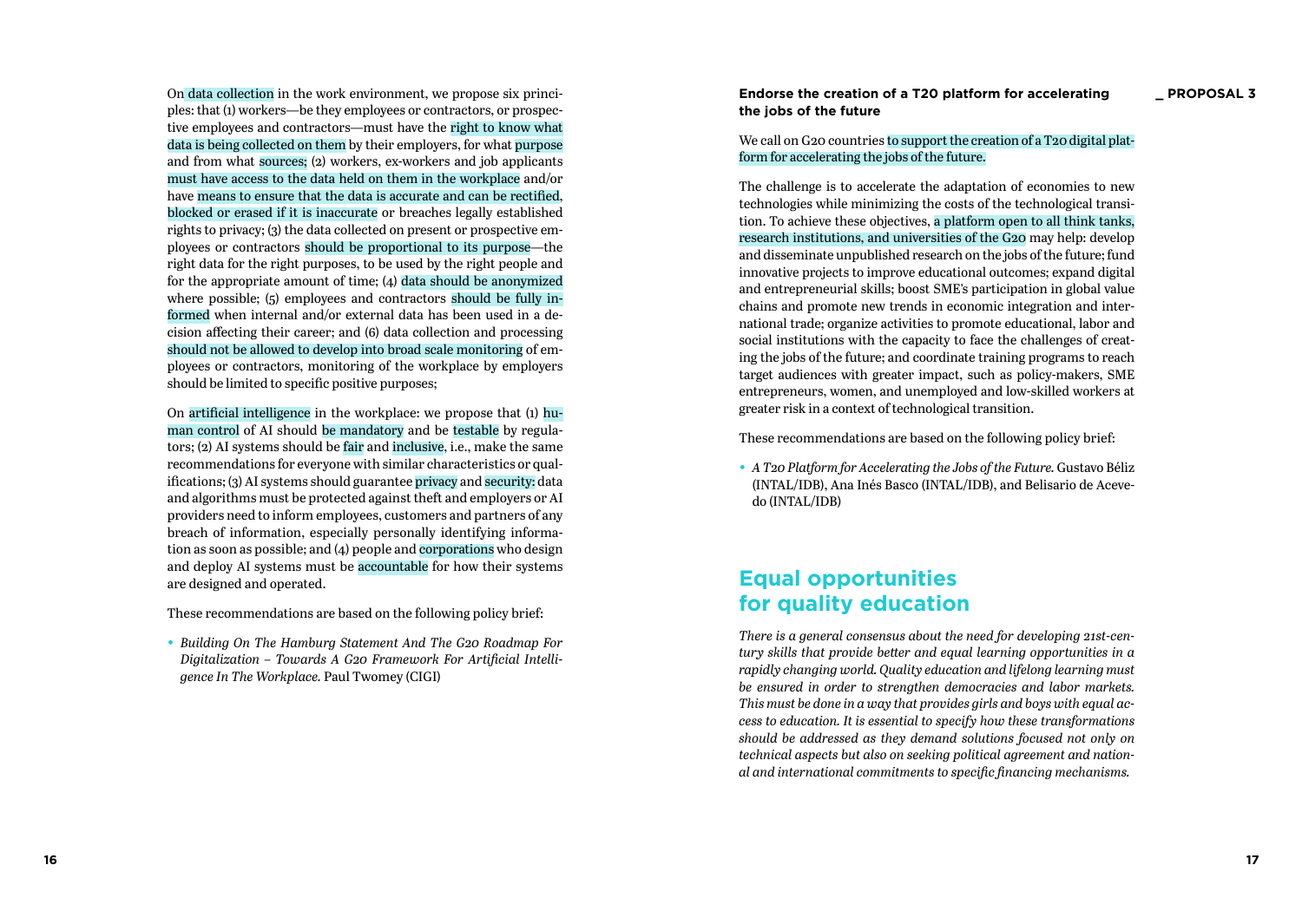#### **Promote competency-based curriculum reforms and non-formal learning initiatives to ensure equal opportunities for quality education PROPOSAL 4** Promote competency-based curriculum reforms **Climate action and infrastructure**

We recommend G20 leaders to encourage G20 countries to develop an International Standard Classification of Education (ISCED) level and create ISCED curriculum committees that should work in partnership with teachers, labor unions and the education sector to ensure that they are providing cohesive educational experiences for skills development and learning across all levels of education. Such committees should allow the alignment and fostering of curriculum redesign processes, teacher professional development, and evaluation mechanisms. This must be developed at the highest level of government in order to achieve a global articulation.

We also recommend stimulating the diversification of public supply of educational resources in G20 countries through non-formal learning and preparing young people for the labor market, democratic participation, and wellbeing. To encourage non-formal learning, G20 countries should ask international organizations and national governments to provide more flexible ways of recognizing prior qualifications and assess how education formal systems promote, update and recognize so-called 21st-century skills in curricular frameworks and implementation of resources (platforms, courses, printed books, teachers' guides, and training, etc.).

These recommendations are based on the following policy briefs:

- **•** *Bridging the Education-Workforce Divide: Strategies to Meet Ever-Changing Needs and Mitigate Future Inequalities.* Claudia Costin (FGV), Allan Michel Jales Coutinho (FGV)
- **•** *Redesigning Education Landscapes for the Future of Work: Third-Space Literacies and Alternative Learning Models.* Cristóbal Cobo (Ceibal Foundation), Alessia Zucchetti (Ceibal Foundation), and Axel Rivas (UdeSA - CIPPEC)
- **•** *It Takes More Than a Village. Effective Early Childhood Development, Education and Care Services Require Competent Systems.* Mathias Urban (Dublin City University), Alejandra Cardini (CIPPEC), and Rita Flórez Romero (UNAL).

# **for development**

*Population growth, rapid urbanization, and climate change adaptation and mitigation, as well as global commitments like the Sustainable Development Goals (SDGs) and Paris Agreement, are among the largest challenges our societies and multilateral cooperation face.*

*To build a sustainable future, the world needs to mobilize trillions of dollars annually and implement actions in multiple areas. The good news is that the answer to these challenges could create a virtuous circle, as providing cleaner energy, building climate-resilient urban, energy, and transport infrastructure and other actions needed to mitigate climate change are growth enhancing and reinforce each other.*

# **Scale up resources of development financial institutions and align the mandates of international financial institutions with international commitments to invest in sustainable infrastructure**

Finance is a keystone of sustainable development. In recent years, G20 countries and Multilateral Development Banks (MDBs) have been developing alternative mechanisms to mobilize private capital to finance infrastructure or actively participate in infrastructure projects, such as public-private partnerships and the current Roadmap to Infrastructure as an Asset Class.

In addition to these efforts to mobilize private capital to finance sustainable infrastructure, we call G20 leaders to scale up development finance and align the financial system with sustainable development commitments endorsed by G20 leaders. We recommend that G20 leaders ask development financial institutions (DFIs), such as member countries' development banks and the MDBs of which G20 countries are members, to commit to scaling up resources by 25%, to orient their efforts to maximize the development impact and minimize associated risks of their projects. In addition to scaling up resources, MDBs must collaborate as a system with a common aim of providing needed public goods, developing common standards and platforms for project preparation, as well as the appropriate governance, risk management, accountability and other technical instruments necessary to ensure that increased global public investment is done in an effective manner. Furthermore, we recommend advancing a systemic approach to align the mandates of institutions governing the financial system with the 2030 Agenda,

**\_ PROPOSAL 5**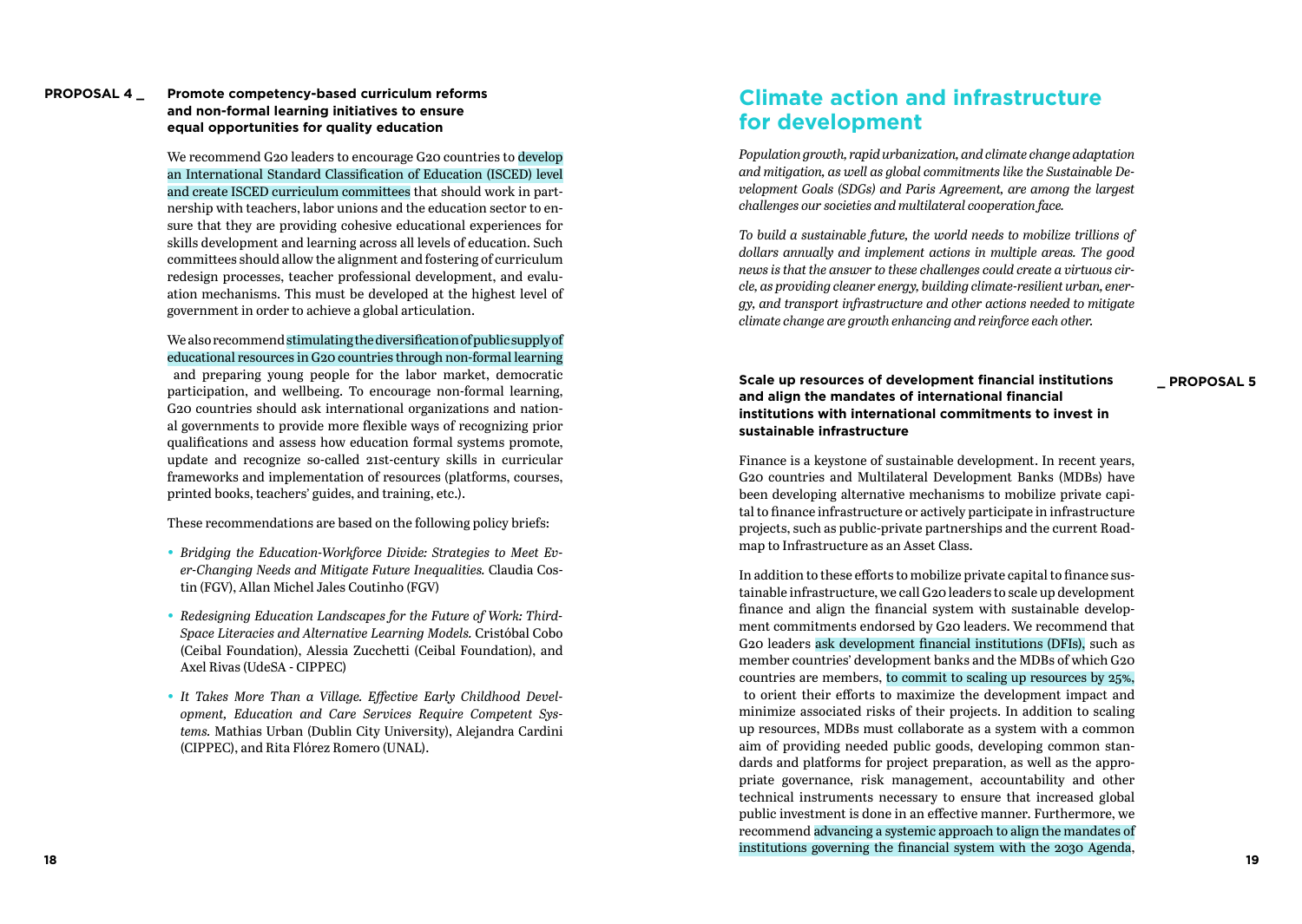mainly through the elaboration of a commonly agreed set of principles developed through the G20 (e.g. based on the work of the G20 Eminent Persons Group on Global Financial Governance, and the G20 Sustainable Finance Study Group) to which these institutions should adhere. Performance assessment methodologies applied by the International Monetary Fund (IMF), the World Bank, and domestic financial market development plans should take explicit account of climate goals and the 2030 Agenda. The Network of Central Banks for Greening the Financial System exemplifies progress in this sphere and should be encouraged and supported by the G20.

These recommendations are based on the following policy briefs:

- **•** *Scaling Development Finance for Our Common Future.* Kevin P. Gallagher (Global Development Policy Center), Leandro Serino (T20 Argentina), Danny Bradlow (University of Pretoria), and José Siaba Serrate (CARI)
- **•** *Aligning Financial System Architecture and Innovation with Sustainable Development.* Simon Zadek (UNDP), and Homi Kharas (Brookings Institution)

#### **Empower cities as leading actors to mitigate climate change,develop new metropolitan governance mechanisms, and promote a new ecologically based urban agenda (NUA) PROPOSAL 6 \_**

Today cities are responsible for 80% of the global GDP, as well as about 70% of greenhouse gas (GHG) emissions. As urbanization proceeds, these centers are becoming increasingly important for sustainable global development. To encourage climate action, we recommend that the G20 recognizes the role of urban areas and local authorities as leading actors in climate action and promotes the participation of cities in international forums and formalize an urban affinity group. Most of the SDGs and NDCs are to be implemented in urban areas, and swifter decision-making, financial support, government planning and coordination with local stakeholders are needed to take the necessary actions to mitigate climate change. Also, we recommend that the G20 pushes for the development of metropolitan governance mechanisms to promote and manage resilience more effectively. Governance mechanisms should promote multi-sector and multi-stakeholder coordination in a given territory beyond its jurisdictional limits to overcome administrative gridlocks;

We underline the necessity to promote further collaboration between the G20 Climate Sustainability Working Group (CSWG) and the G20 Development Working Group (DWG) with the aim of stressing the benefits of the development of metropolitan governance bodies capable of carrying out plans for adapting to climate change, and new, long-term investment mechanisms in low-carbon infrastructure;

Finally, we encourage the development of a new ecologically based urban model to tackle climate change: compact in its morphology, complex in its organization, metabolically efficient and socially cohesive. This urban model offers an opportunity to implement cleaner energy and transport systems, to refurbish and create new climate-resilient infrastructure and to promote a better use of land around urban areas. By applying the concept of urban metabolism key climate-related strategies could be designed by decision-makers in an integrated way. To promote the implementation of a New Urban Agenda (NUA), we recommend that the G20's DWG, ETWG and CSWG: work in accordance with the Paris Agreement and the SDGs; explore the benefits of a planned and climate–ecologically urban development model and share experiences related to the climate benefits of compact and connected cities, and ensure that financing challenges do not constrain city-level decisions for investing in low-carbon and climate-friendly infrastructure.

These recommendations are based on the following policy briefs:

- **•** *The New Urban Paradigm.* Gabriel Lanfranchi (CIPPEC), Ana Carolina Herrero (CIPPEC), Salvador Rueda Palenzuela (Agencia Ecología Urbana Barcelona), Inés Camilloni (CONICET/UBA), and Steffen Bauer (DIE)
- **•** *Enhancing Climate Resilience through Urban Infrastructure and Metropolitan Governance.* Gabriel Lanfranchi (CIPPEC), Ana Carolina Herrero (CIPPEC), John E. Fernandez (MIT), Francisca Rojas (IDB), and Katerina Trostmann (WRI)

### **Implement comprehensive green fiscal reforms to stimulate the development and use of cleaner energies**

To meet the 2ºC scenario target, countries should develop low-carbon strategies, with G20 members assuming a leading role in the development of such strategies. Low-carbon development strategies not only require massive infrastructure investment in urban **\_ PROPOSAL 7**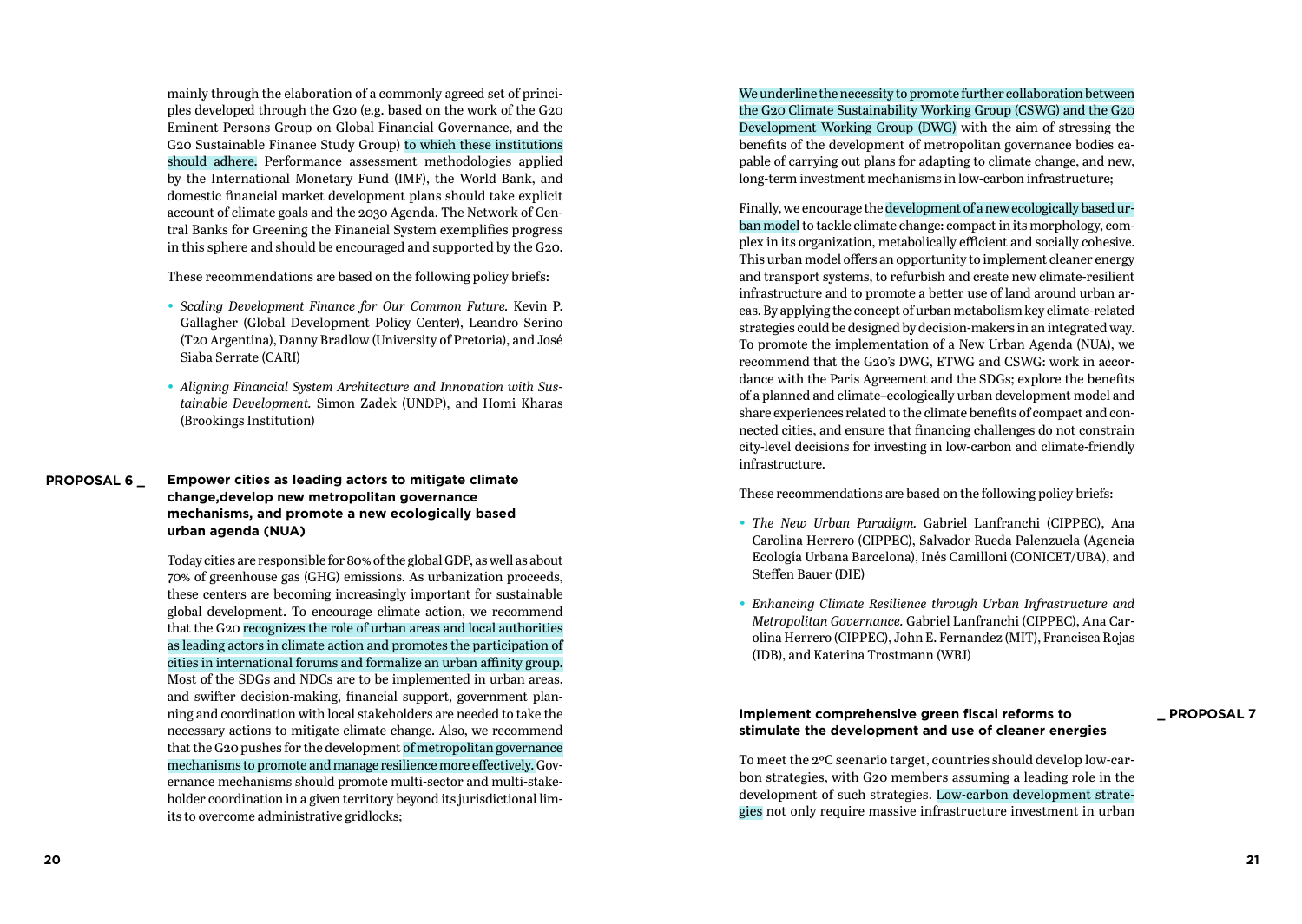infrastructure and implementing international commitments re lated to fossil fuel subsidies and carbon taxes but also the imple mentation of green fiscal reforms that provide incentives to devel op and use cleaner energies.

To implement green fiscal reforms, policy-makers need to ensure that the overall political and macro-economic conditions are fa vorable for green fiscal reforms; develop comprehensive reform plans that identify synergies and trade-offs with other policy areas and include all relevant government bodies; Design compensation schemes that protect low-income households from the impacts of reforms; and promote transparency and stakeholder participation (including women).

These recommendations are based on the following policy brief:

**•** *Green Fiscal Reform for a Just Energy Transition in Latin America.*  Michael Jakob (MCC), Rafael Soria (EPN), Carlos Trinidad (SPDA), and Ottmar Edenhofer (MCC). Team Members: Celine Bak (An alytica Advisors), Daniel Bouille (Fundación Bariloche), Daniel Buira (Tempus Analítica), Hernán Carlino (TIDT), Verónica Gut man (FTDT), Christian Hübner (KAS), Brigitte Knopf (MCC), André Lucena (COPPE), Luan Santos (COPPE), Andrew Scott (ODI), Jan Christoph Steckel (MCC), Kanako Tanaka (LCS-JST), Adrien Vogt-Schilb (IADB), Koichi Yamada (LCS-JST)

# **Food security and sustainable agriculture**

*The global challenge is to build food systems and a trade environment that generate growth and good employment, ensure social inclusive ness and equity, promote climate resilience and environmental sus tainability (low energy/carbon footprint), and protect biodiversity, uses resources efficiently (no waste and losses), and provide healthy diets for all (considering triple burden of malnutrition: lack of calories; lack of key nutrients; and overweight and obesity). This is a daunting task, and national policies alone are insufficient to reach these demanding objectives. Global collective actions are needed in order to increase sus tainable production to meet food demands with lower carbon emissions and ensuring an efficient food trade environment.*

**Mobilize global resources, improve measurements of agriculture productivity and climate-related parameters and stimulate the transfer of technologies to promote a sustainable food future** 

We recommend that the G20 organizes and supports a globally co ordinated effort to achieve food security in a sustainable manner. This would include (1) the organization of a major global effort for the development and global transference of technologies related to sustainable intensification strategies; (2) the creation of a proj ect-preparation facility to define and structure financial projects with small and family farmers that use sustainable intensification technologies; (3) the promotion within the Intergovernmental Pan el on Climate Change (IPCC) the need to improve guidelines and methods on estimating carbon sequestration by grasslands and other agriculture-related biomes with regionally relevant parameters for those estimations. The Consultative Group for International Agri cultural Research (CGIAR) and the Food and Agriculture Organiza tion (FAO) should serve as a secretariat for the coordination of these activities; and (4) an international consortium to monitor agricul tural total factor productivity at the global level to provide interna tional comparisons and track performance over time.

These recommendations are based on the following policy briefs:

- **•** *Monitoring Agricultural Productivity for Sustainable Production and R&D Planning.* David Laborde, (IFPRI), Valeria Piñeiro, (IFPRI). Team members: Joaquín Arias (IICA), Jean Christophe Bureau (AgroParisTech), Pablo Elverdin (GPS) Alan Matthews (Trinity Col lege), Eugenia Saini (FONTAGRO) and Josef Schmidhuber (FAO)
- **•** *The Role of Trade and Sustainable Intensification to Achieve Global Food Security with Less Carbon Emission and More Carbon Seques tration.* Lead authors: Martín Piñeiro (CARI), and Ernesto Viglizzo (GPS). Team members: David Laborde (IFPRI), Ana María Lobogu errero (CIAT), and Alisher Mirzabaev (University of Bonn). Contrib utors: C. Federico Frank (INTA) and Antonio Buainain (EMBRAPA)
- **•** *Financing "A Sustainable Food Future."* Eugenio Díaz-Bonilla (IF PRI), Ana María Loboguerrero (CIAT), Louis Verchot (CIAT), Ernes to Viglizzo (INTA), and Alisher Mirzabaev (ZEF)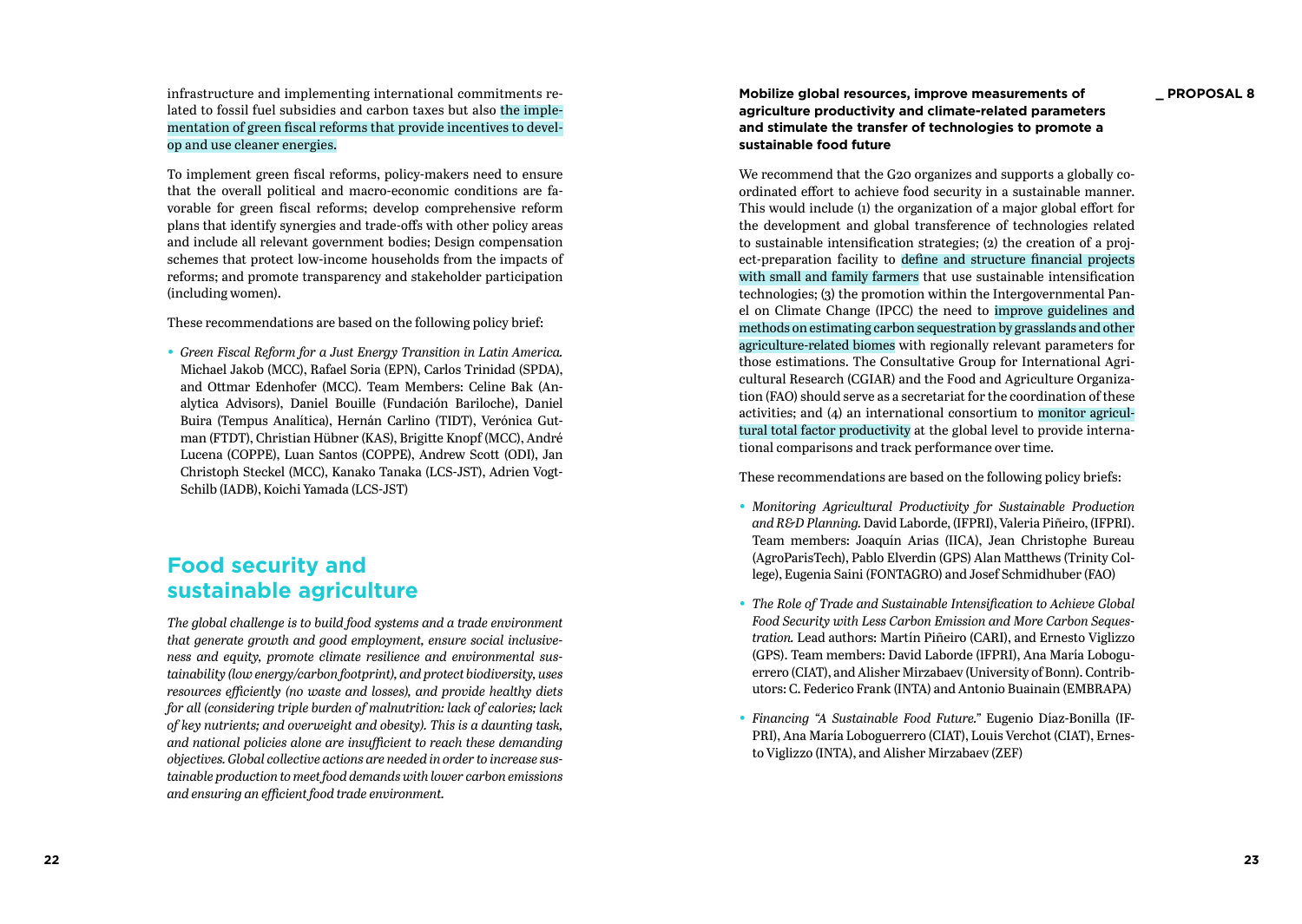#### **Establish principles that respond to consumer needs, measure reductions in food loss and waste and align finance to compliance with safeguards to encourage a global food system that is sustainable and promotes healthy diets PROPOSAL 9 \_**

We recommend that the G20 promotes a global effort leading to the development of a global food system that is sustainable, efficient, and responsible for the nutritional needs of consumers. Actions would include: (1) promoting a global public/private dialogue to establish agreed principles and rules for the development of food systems that respond to consumer needs, which could include the strengthening of global platforms for benchmarking, harmonization and coordination of private sector voluntary standards, like the United Nations Forum on Sustainability Standards (UNFSS); (2) requesting help from IFIs by blending public and private sector funding to reduce risks and tying loans and grants to compliance with safeguards; and (3) promoting the coordination between MDBs, Regional Banks and International Organizations through the technical platform on measurement and reduction of food loss and waste launched by IFPRI and FAO as result of the Turkey G20 on December of 2015

These recommendations are based on the following policy briefs:

- **•** *Redirecting Investment for a Global Food System That Is Sustainable and Promotes Healthy Diets.* Jamie Morrison (FAO), Eduardo Bianchi (IUEAN), Catherine Bowyer (IEEP), Rob Vos (IFPRI), and Laura Wellesley (Chatham House)
- **•** *Clarifying the Problem of Food Loss and Waste to Improve Food and Nutrition Security.* Máximo Torero (World Bank), Luciana Delgado (IFPRI), Monica Schuster (Institute of Development Policy, IOB, University of Antwerp). Team members: Geeta Sethi (World Bank), Eduardo Nakasone (IFPRI), and Valeria Piñeiro (IFPRI)

#### **Address food security concerns through special arrangements between systemically relevant countries PROPOSAL 10 \_**

We recommend that the G20 facilitates, within the framework of the World Trade Organization (WTO), the organization of a special group of systemically relevant countries—made up of Argentina, Australia, Brazil, Canada, New Zealand, Thailand, and the USA as main net exporters; and China, Korea, Japan, Russia and Saudi Arabia as main net importers and India as a top trader—to exchange relevant and timely information on production, consumption, and trade-related policies to avoid shocks to global markets and erode confidence in the world trade system. Over time, this group could evolve towards a plurilateral agreement that can be made multilateral as needed.

These recommendations are based on the following policy brief:

**•** *Global Food Security and Market Stability: the Role and Concerns of Large Net Food Importers and Exporters.* Jikun Huang (Peking University), Martín Piñeiro (CARI), and Valeria Piñeiro (IFPRI). Team members: Kym Anderson (University of Adelaide), Nelson Illescas (INAI), David Laborde (IFPRI), Laura Wellesley (Chatham House). Contributors: Estefanía Puricelli

# **Gender economic equity**

*In all societies, women are overrepresented among the poorest segments of the population. And while women's labor inclusion has increased in the last decades, gaining global momentum in the 1990s, wide gender gaps persist. Evidence suggests that women's economic empowerment is conducive to sustainable growth. G20 leaders have on several instances recognized the relevance of advancing women's labor inclusion. In 2014, the Brisbane Leaders' Statement made the explicit commitment to reduce the gender labor market participation gap by 25% by 2025 (otherwise known as "25 by 25"). Despite this, G20 countries have yet to translate these agreements into concrete domestic measures and public policies with specific budgets attached to them. Gender needs to be mainstreamed in policymaking at national and subnational levels, by designing and implementing policy processes to systematically include a gender focus, by gender budgeting, and by improving the collection and dissemination of gender-disaggregated data.*

## **Adopt policies that recognize, reduce and redistribute unpaid care and domestic work to relax constraints on women's time and achieve the 25 by 25 goal**

**\_ PROPOSAL 11**

To relax constraints on women's time and facilitate their labor market participation, we invite G20 countries to adopt policies that recognize, reduce, and redistribute unpaid care and domestic work. More concretely, we urge the G20 to: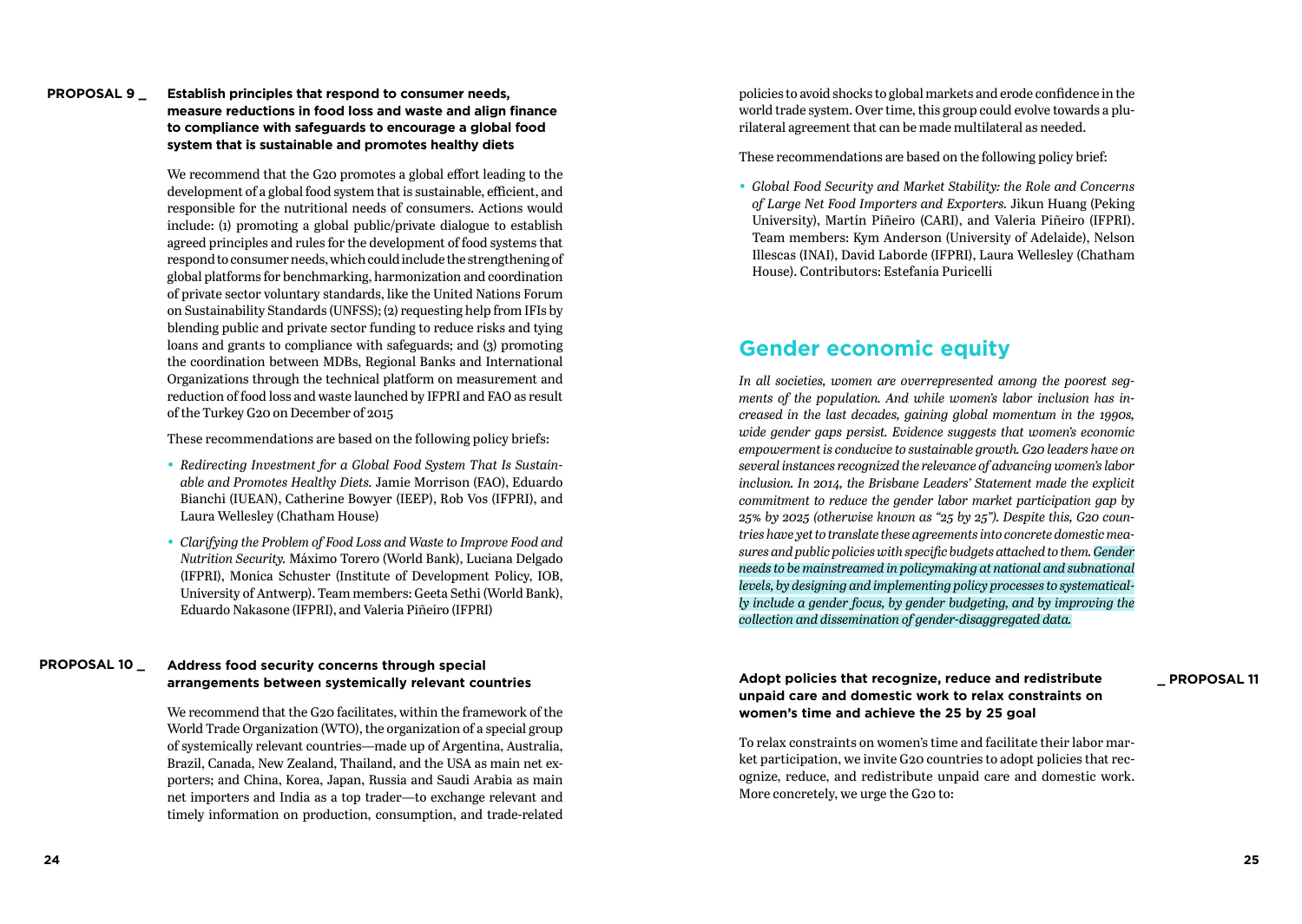- ish discriminatory policies, laws, and regulations that prevent or restrict women's agency. G20 development donors should require reform in the legal framework governing women's economic par ticipation as a condition of official development assistance. Enact legislation to ensure women's equal access to assets and resourc es, including credit, land ownership and inheritance. Promote laws that guarantee equal pay for equal work. Reform inequitable laws and regulations and ensure legal protection and non-dis crimination. Prevent violence against women and girls in all con texts, including the workplace;
- **•** Foster women's entrepreneurship and self-employment: Develop infrastructure (e.g. internet access) to enable non-urban entre preneurs to access the market, raise funds, participate in online training programs, and build and maintain social networks. Im plement technical and vocational training and skill development programs, incubators and accelerators to foster start up and scale up of operations, and infrastructure to improve women´s access to the market. Ensure social security protection and family poli cies (e.g. family leaves) for the self-employed;
- **•** Break the glass walls by fostering women in traditionally male-dom inated sectors; implement vocational training and skills develop ment in emerging fields and support women and girls' enrolment; and set specific targets for female enrolment in STEM university degrees.
- **•** Promote investment to provide quality care services to reduce the burden of care and domestic work and measure the real contribu tion of unpaid work on national accounts.

These recommendations are based on the following policy briefs:

- **•** *Achieving "25 by 25": Actions to Make Women's Labor Inclusion a G20 Priority.* Gala Díaz Langou (CIPPEC), Florencia Caro Sachet ti (CIPPEC), Estela Rivero Fuentes (Counting Women's Work), Margarita Beneke de Sanfeliu, (FUSADES), Cynthia L. Drakeman, (DoubleXEconomy), Paloma Ochoa (Fundación ICBC), Carolina Robino (IDRC), Boris Branisa (INESAD), and Alina Sorgner (John Cabot University & Kiel Institute for the World Economy)
- **•** *The Imperative of Addressing Care Needs for G20 Countries.* Sarah Gammage (ICRW), Abigail Hunt (ODI), Gala Díaz Langou (CIPPEC), Estela Rivero Fuentes (Counting Women's Work), Carla Isnaldi (Women 20), Urvashi Aneja (Tandem Research), Margo Thomas (Chatham House), and Carolina Robino (IDRC)

**•** *Gender Mainstreaming: A Strategic Approach.* Margo Thomas (Chatham House), Cesar Cordova Novion (Jacobs, Cordova and Associates), Arjan de Haan (IDRC), Gimena de León (CIPPEC), Maxime Forest (Sciences Po), and Sandhya S. Iyer (Centre for Pub lic Policy, Habitat and Human Development and Tata Institute of Social Sciences)

# **International cooperation to revitalize the multilateral trading system**

*Trade tensions have intensified in recent times and fears are rising be cause of concerns that the current WTO approach does not address the full range of interventions that nowadays distort commerce. Political economy tensions and the increasing digitalization of the economy are also posing challenges to the trade system and are leading to the erosion of an open, rules-based, and transparent investment system.*

**Initiate the dialogue for the redesign of the rulesbased multilateral trading system and promote reforms to multilateral trade institutions to make plurilateral agreements possible and provide adequate responses to the interventions and challenges affecting global trade**

**<sup>26</sup> <sup>27</sup> •** Remove legal barriers to women's economic empowerment: Abol-We recommend that the G20 explicitly recognizes the need to strengthen the rules-oriented multilateral trade system and, at the same time, starts a process for redesigning some of the rules and in stitutions of the global trading system. In doing so, the G20 should: (1) operate as a forum for a debate about how to adapt the system to changes in the new economic and world power realities; (2) find a balance among global and regional agreements to strengthen the rules of the multilateral system; (3) elaborate proposals to redesign the WTO, as the best way to invigorate trade and solve controver sial issues between partners, such as consensus voting; (4) promote reforms to international institutions that make plurilateral agree ments possible, facilitate information gathering about subsidies and non-tariff barriers that are in general not being address in WTO settlement, set the boundaries for appropriate retaliation, lower the burden of proof for complainants and speed up Appellation Body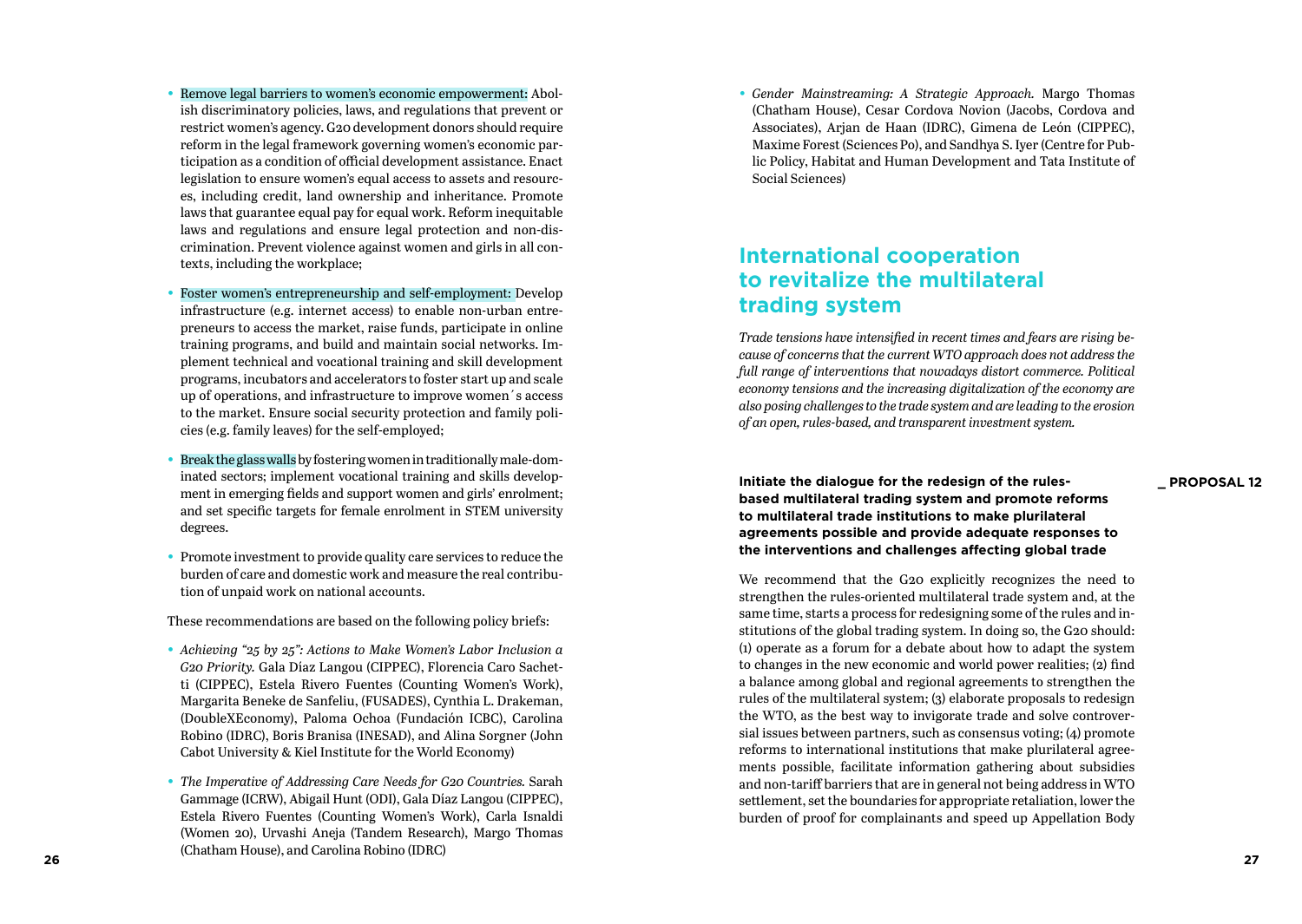resolutions; (5) ratify the commitment to phase out agricultural ex port subsidies established in the WTO 2015 Ministries Declaration; (6) respond to the digitalization of the global economy with a prior ity focus on a G20 Buenos Aires memorandum for cooperation on digitally enabled trade and reaffirm the facilitating role of the WTO in global governance on digitally enabled trade, and (7) encourage a dialogue to agree to gradually phase out predetermined non-tariff barriers and promote transparency and reciprocity on investment rules among country members, forbidding unwritten rules to im pose technological transfers, limiting the obligation to form joint ventures to invest in certain sectors and instituting the Guiding Principles for Global Investment Policymaking.

These recommendations are based on the following policy briefs:

- **•** *A Vision about Regional Contributions to a More Effective Global Governance: The Case of the Multilateral International Trade Sys tem.* Félix Peña (CARI), and Andrés Matias Schelp (CARI)
- **•** *New Industrial Revolution: Upgrading Trade and Investment Frameworks for Digitalization..* Lead Author: Ricardo Melén dez-Ortiz (ICTSD). Team Members: Axel Berger (DIE), Wallace S. Cheng (ICTSD), Santiago Díaz de Sarralde Miguez (CIAT), Chris tian von Haldenwang (DIE), Tobias Hentze (Köln Institute), Lucia Tajoli (ISPI), Akihiko Tamura (GRIPS), and Wei Wenfang (CIRD)
- **•** *Moving the G20's Investment Agenda Forward.* Lead Author: Axel Berger (DIE), Karl P. Sauvant (CCSI). Team member: Silvia Kari na Fiezzoni (CARI), Rodrigo Polanco (WTI), Matthew Stephenson (IHEID), Akihiko Tamura (GRIPS), and Pavel Trunin (Gaidar IEP)
- **•** *Mend It, Don't End It: The Case for Upgrading the G20's Pledge on Protectionism.* Lead author: Simon J. Evenett (University of St. Gallen), Team members Sait Akman (TEPAV), Axel Berger (DIE), Eduardo Bianchi (IUEAN), Carlos Primo Braga (Evian Group, IMD), Marcela Cristini (FIEL), Kamala Dawar (WTO secretariat / University of Sussex), Matthias Helble (ADB), Galina Kolev (IW), Jürgen Matthes (IW), Maximiliano Mendez-Parra (ODI), Clau dia Schmucker (DGAP), Johannes Schwarzer (CEP), Aki Tamura (GRIPS), and Tu Xinquan (UIBE)

#### **Promote a trade system with mechanisms to compensate losers from trade \_ PROPOSAL 13**

Insufficient compensation for those who lose from trade is one of the factors explaining increases in trade frictions. We recommend that G20 leaders minimize trade disruptions by promoting measures that mitigate adjustment costs of trade integration. Measures should take into account differences in the economic structure, culture and societal preferences among trading partners. G20 countries should: (1) adopt gradualism in trade liberalization combined with preemp tive measures to strengthen competitiveness when mitigating ad justment costs are needed; (2) ask international institutions—such as the World Bank and the OECD—to propose a set of mechanisms that can enhance factor mobility, promote growth. International In stitutions should also analyze disruption and adjustment costs that would result from trade shocks (unilateral restriction and liberaliza tion processes), and (3) implement a reporting and/or a peer-learn ing mechanism to improve domestic adjustment policies.

These recommendations are based on the following policy briefs:

**•** *Mitigating the Adjustment Costs of International Trade.* Sait Akman (TEPAV), Clara Brandi (DIE), Uri Dadush (Bruegel and OCPPC), Peter Draper (IIT, University of Adelaide), Andreas Freytag (Frie drich-Schiller-University Jena), Miriam Kautz (Friedrich-Schil ler-University Jena), Peter Rashish (AICGS/Johns Hopkins Univer sity), Johannes Schwarzer (CEP), and Rob Vos (IFPIRI)

# **Tax cooperation for fairness and transparency**

*The world is facing a new round of international tax competition that may result in a ruinous race to the bottom, undermining the fiscal ca pacity of states to respond to global challenges. Such new challenges are exacerbated by the lack of transparency regarding tax expendi tures and the digitalization of the economy.*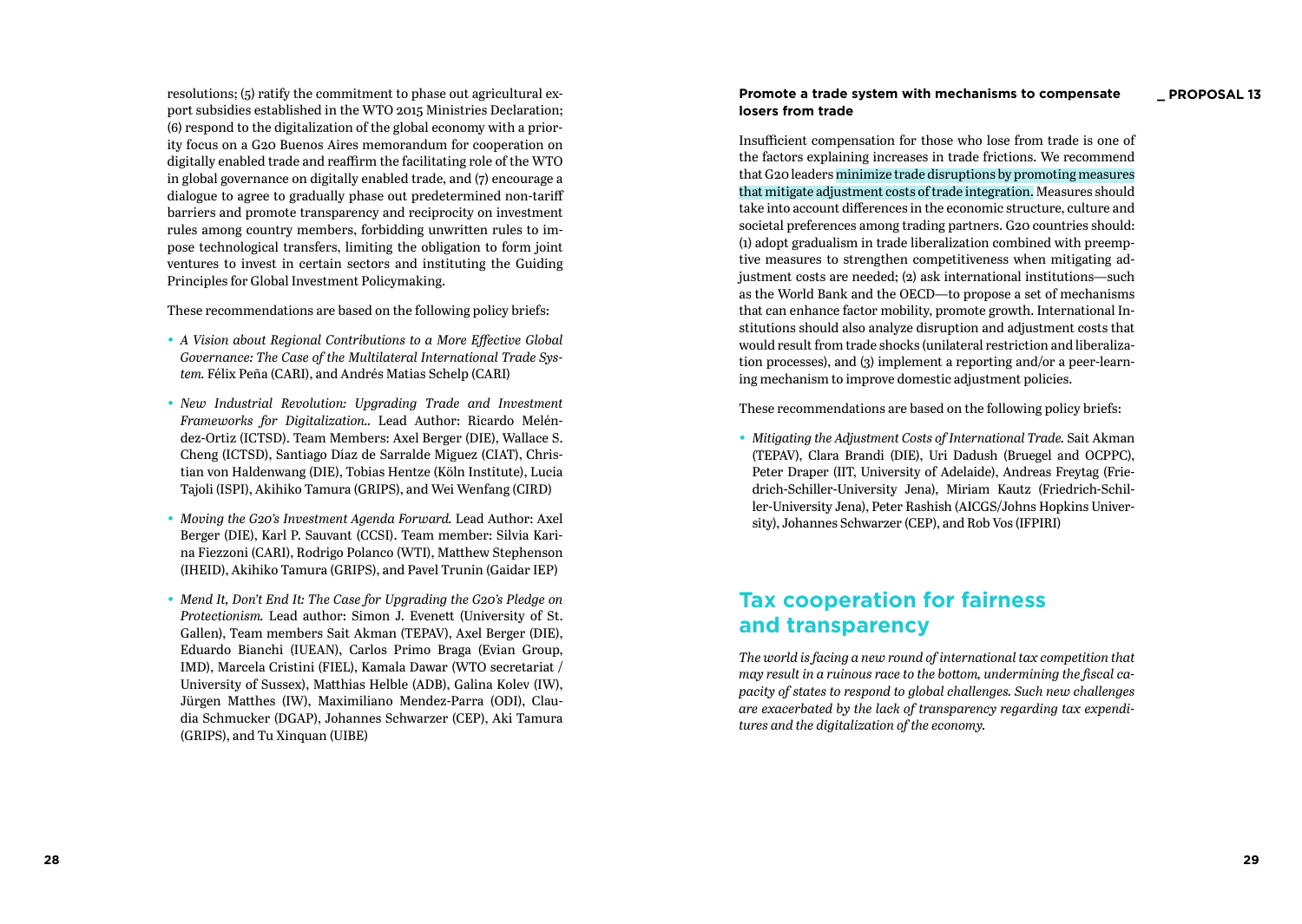#### **Strengthen cooperation on corporate taxation and set up an intergovernmental panel on taxation in the digital economy to promote a fair international tax regime PROPOSAL 14** Strengthen cooperation on corporate taxation and set **Coordinated actions to promote**

We ask G20 leaders to engage in a strategic debate on a reform of tax systems to address the issue that many companies operate across borders, but are managed as one single entity. An important step in this direction would be to agree on a common corporate tax base (CCTB), applying harmonized nexus and profit allocation concepts in line with the exigencies of digitalization. As an additional, longer-term measure, introducing a Common Consolidated Corporate Tax Base (CCCTB) with broad international applicability would be an adequate approach to taxing the globalized and digitalized world economy. Comprehensive tax expenditure reports and improvements in the design of tax incentives for investment must be promoted to minimize the generation of windfall profits and negative spillovers within and across countries.

The digitalization of the economy and trade has exacerbated tax evasion and tax avoidance, and there is a lack of consensus about political and technical solutions. The G20 should set up an intergovernmental panel on taxation in the digital economy, bringing together experts from taxation, technology, industry, law, economics, and political science. This panel should produce technical reports allowing G20 leaders to come up with holistic solutions to this crosscutting issue.

These recommendations are based on the following policy briefs:

- **•** *Tax Competition.* Christian von Haldenwang (DIE), Tommaso Faccio (ICRICT), Tobias Hentze (IW), Thomas Mättig (Friedrich-Ebert-Stiftung), Irma Johanna Mosquera Valderrama (Leiden University), Agustín Redonda (CEP), Gabriela Rigoni (UNLP-UBA), Jakob Schwab (DIE), and Rob Vos (IFPRI)
- **•** *Tax Expenditure and the Treatment of Tax Incentives for Investment.* Santiago Díaz de Sarralde (CIAT), Mark Hallerberg (Hertie School of Governance), Lise Johnson (CCSI), Ariel Melamud (ASAP), Agustín Redonda (CEP), Ricardo Rozemberg (iDeAS,) Jakob Schwab (DIE), and Christian von Haldenwang (DIE)
- **•** *New Industrial Revolution: Upgrading Trade and Investment Frameworks for Digitalization..* Lead Author: Ricardo Meléndez-Ortiz (ICTSD). Team Members: Axel Berger (DIE), Wallace S. Cheng (ICTSD), Santiago Díaz de Sarralde Miguez (CIAT), Christian von Haldenwang (DIE), Tobias Hentze (Köln Institute), Lucia Tajoli (ISPI), Akihiko Tamura (GRIPS), and Wei Wenfang (CIRD)

# **international financial stability**

*The G20 must consider a myriad of complex issues across geographies to facilitate a global financial architecture designed to further stability and development.*

**Establish global policy meetings among Central Banks and encourage a more extensive use of currency swap lines and Regional Financial Arrangements (RFAs) to promote a stronger and more resilient Global Financial Safety Net (GFSN)**

The G20 should work on strengthening the GFSN and thus ensure the prevention and mitigation of financial instability. At its core should be a better resourced, more effective, and more representative IMF that coordinates with: more extensive central bank currency swap lines; a parallel and stronger set of RFAs that deploy a variety of lending approaches and conditions, and strengthened national policy capacities to manage the financial stability of their economies, taking into account that the coordinated use of different policy tools such as foreign exchange reserve accumulation, capital flow management measures, and macro-prudential regulations as key for an effective and coherent approach.

Surveillance of global financial conditions remains essential due to the process of normalization of monetary policy in major economies and recent episodes of financial turbulence that affected emerging markets. We recommend global policy meetings among Central Banks focusing on risks to global financial stability, the international dimension of monetary policy, and central bank coordination.

These recommendations are based on the following policy briefs:

- **•** *Strengthening the Global Financial Safety Net.* Sergey Drobyshevsky (Gaidar IEP), Pavel Trunin (Gaidar IEP), and Haihong Gao (IWEP atCASS)
- **•** *Global Monetary Policy Coordination Meetings.* Franco Bruni (ISPI), José Siaba Serrate (CARI), and Antonio Villafranca (ISPI)

**\_ PROPOSAL 15**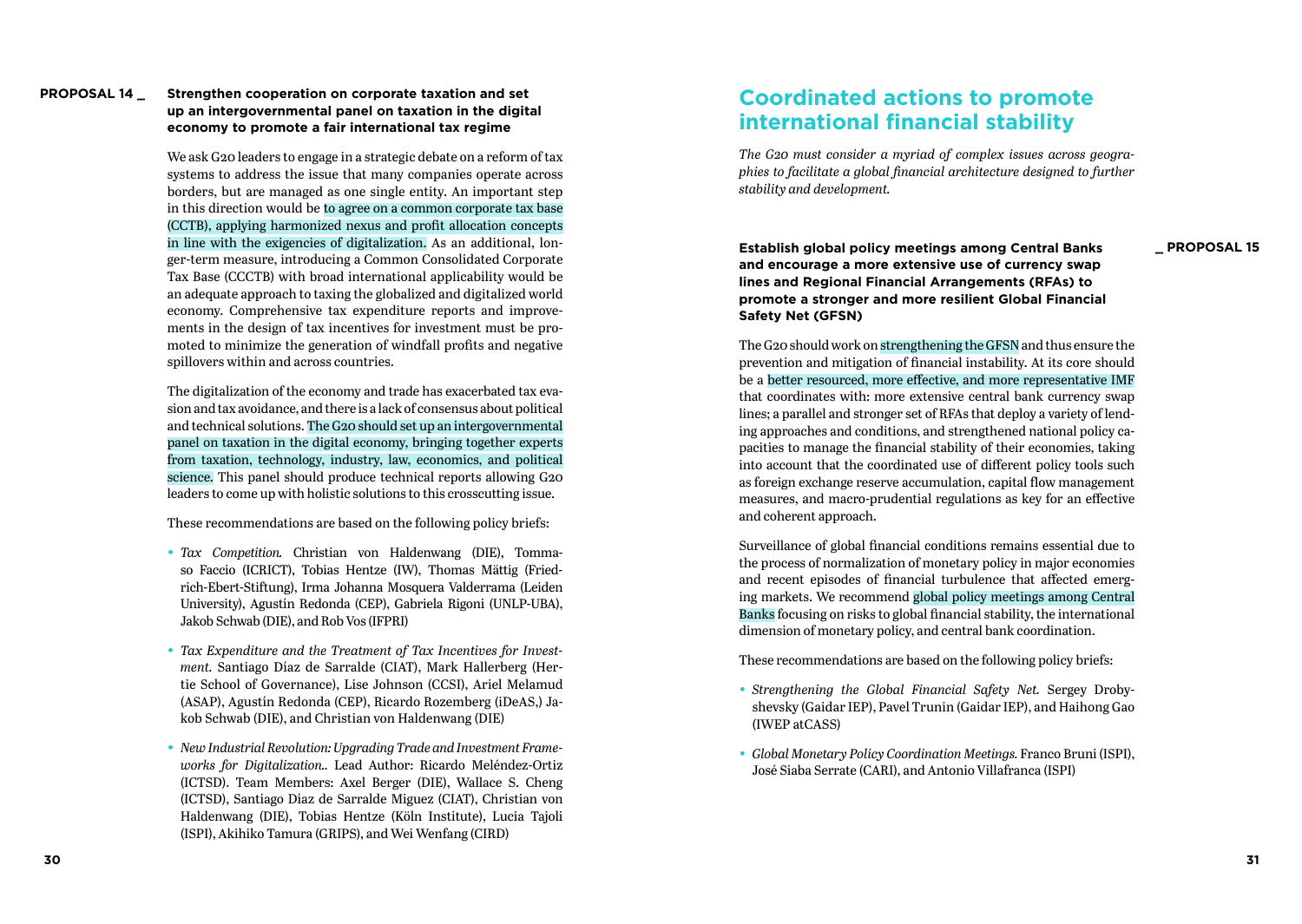#### **Design a cross-border framework to put crypto-assets (CAs) on a level regulatory playing field PROPOSAL 16 \_**

We propose the design of a cross-border framework to put CAs on a level regulatory playing field with other competing financial instruments and activities. This involves keeping close scrutiny of CAs linkages with the real economy and the existing conventional financial infrastructure and bringing CA under the normal anti-money laundering (AML) and counter-terrorist financing (CFT) standards. Risks borne by users and investors—and possible systemic risk deserve thorough examination while giving technology space to develop its genuine potential.

These recommendations are based on the following policy briefs:

**•** *The Crypto-Assets Experience: Give Technology a Chance without Milking Users nor Investors (and Keep Close International Oversight on Potential Collateral Damage).* Claude Lopez (Milken Institute), Susana Nudelsman (UBA), Alfredo Gutiérrez Girault (CARI), and José Siaba Serrate (CARI)

# **Global governance for social cohesion**

#### **Improve global governance through a bottom-up approach PROPOSAL 17 \_**

We recommend that the G20 uses a bottom-up governance model to organize global collective action and address global challenges. The bottom-up or inductive approach can help build up legitimacy and increase social awareness around certain issues of concern of the G20.

We propose the G20 to implement this new model, to reinforce and complement intergovernmental or supranational governance. More specifically, we urge the G20 to make global governance more participative, more adapted to our digital times and more resilient to political instability. This can be achieved by seeking voluntary agreements between governments rather than international treaties, raising support from non-governmental actors and subnational governments to reinforce such agreements and following up on implementation through multi-stakeholder coalitions.

The bottom-up mode of organizing global collective action has been successful in addressing certain global challenges and should be reinforced. The approach could be particularly useful to address issues like immigration governance, tax cooperation, fighting corruption and disinformation, technological cooperation and implementing the UN's SDG goals.

These recommendations are based on the following policy briefs:

**•** *Innovating Global Governance: Bottom-Up, the Inductive Approach.*  Andrés Ortega (Real Instituto Elcano), Aitor Pérez (Real Instituto Elcano), and Ángel Saz-Carranza, (ESADEgeo)

**Align G20 reporting with the 2030 Agenda and report collectively at the High-level Political Forum on Sustainable Development (HLPF 2019) on strategic priorities and approaches to domestic implementations of the 2030 Agenda**

The G20 faces strong headwinds as a group of states committed to cooperation towards human prosperity and economic growth. Under such difficult circumstances, the 2030 Agenda for sustainable development offers a set of 17 positive goals that may help to find common ground across member states and facilitate cooperation. Available analyses of SDG progress show that all G20 members are behind in achieving at least one or more SDGs. The diagnosis calls for deliberate national and collective action by G20 countries.

To move forward on the 2030 Agenda, the G20 should:

- **•** Establish systematic gap analysis and benchmarking of domestic trajectories and adopt action plans with new approaches to domestic implementation of the 2030 Agenda. G20 governments should diagnose the issues on which their countries are off track, either as a whole or in part, systematically and regularly. SDG benchmarking can help inform domestic priorities for new approaches, pitting current trajectories against each other to identify where new trajectories are most needed;
- **•** Adopt a common review system for reporting on the 2030 Agenda that aligns the G20 annual reporting and its comprehensive accountability report with the 2030 Agenda. The G20 DWG should lead the initiative to discuss and incorporate this common template for reporting on the SDGs, link it with other work streams

**\_ PROPOSAL 18**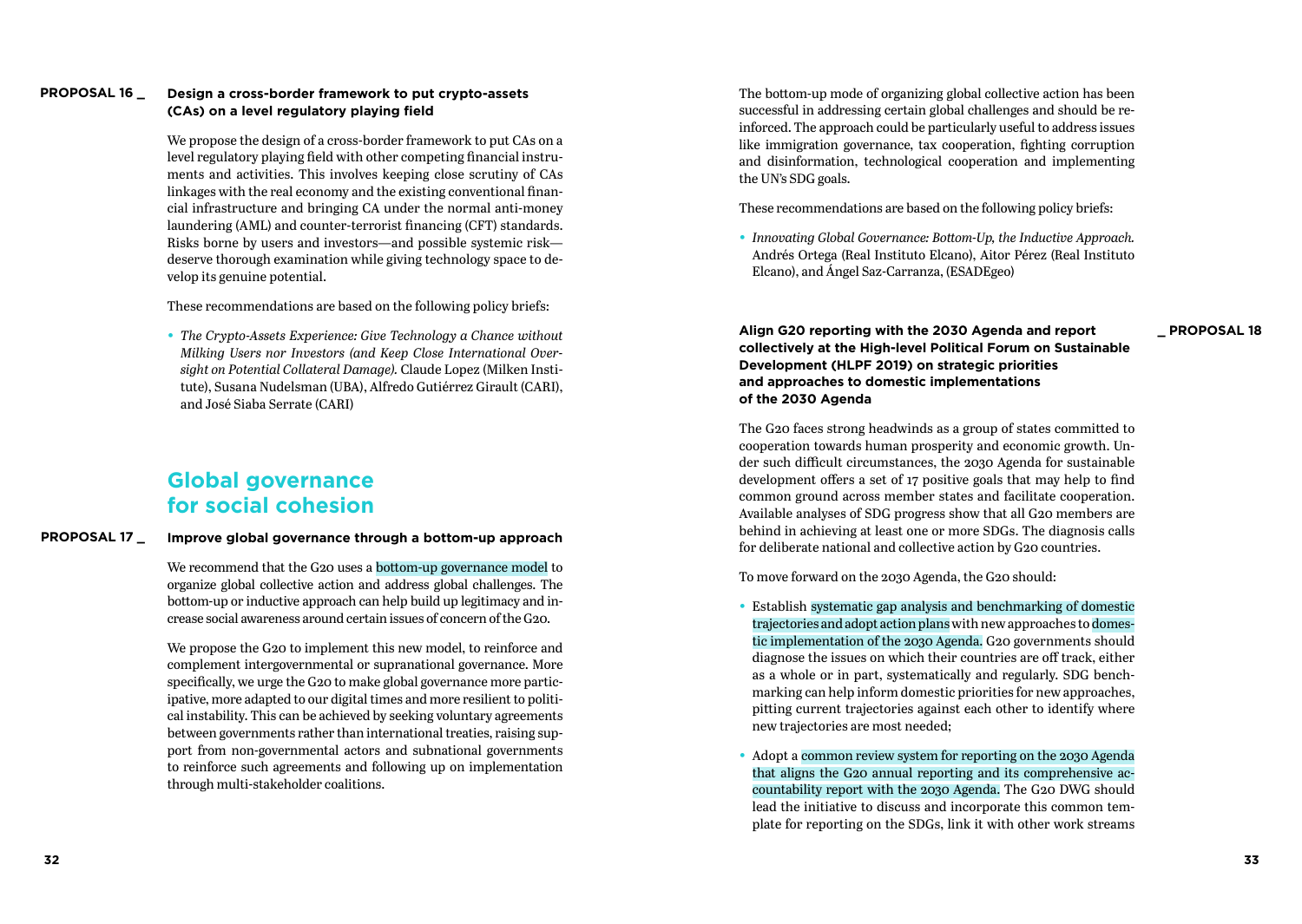and organize the G20 Accountability Framework around the 2030 Agenda. The review system could help identify specific successful policies, programs or projects at the national level that are innovative, sustainable, and replicable. The review results could be documented and shared as SDG Solutions on a digital DWG knowledge platform;

**•** Report collectively on strategic priorities for collective action at HLPF 2019 and emphasize their commitment to achieving the SDGs and to the provision of global public goods.

These recommendations are based on the following policy briefs:

- **•** *Aligning Financial System Architecture and Innovation with Sustainable Development.* Simon Zadek (UNDP) and Homi Kharas (Brookings Institute)
- **•** *Advancing the G20's Commitment to the 2030 Agenda.* Homi Kharas (Brookings Institution), Sebastian Strauss (Brookings Institution), Guido Schmidt-Traub (UN SDSN), and Rodrigo Rodriguez Tornquist (CARI)
- **•** *Improving the G20's Coordination on the Delivery and Monitoring of the 2030 Agenda.* Andrea Ordóñez (Southern Voice), Imme Scholz (DIE), Franklin Murillo (Social Progress Imperative), Gaurav Sharma (ADB), Kanako Tanaka (LCS), Koichi Yamada (LCS), Elisabeth Hege (IDDRI), and Laura Cavalli (FEEM and SDSN Italy)

#### **Guarantee the continuity of the Compact with Africa and scale up cooperation between G20 and African countries PROPOSAL 19 \_**

A consensus of G20 countries is a first and important step towards a global fair and sustainable development. However, global sustainable development will only be achieved if African economies are at the table. African countries are integrated with G20 countries, while trade structures are still disadvantageous for African economies and they share similar problems with G20 countries in relation to common goods. We recommend that the G20:

**•** Establishes regular and frequent cooperation between G20 and African economies. G20 cooperation with Africa should not be considered in an isolated way and as a stand-alone 'issue.' Instead, debates on the effects of G20 countries' policies should become an integral dimension of all G20 work streams beyond the DWG.

Implementing the 2030 Agenda in cooperation with Africa and supporting the Agenda 2063 require policy coherence across G20 work streams and coordination with other international and regional organizations;

**•** Guarantees continuity of G20 Africa initiatives such as the CwA. In the light of several Africa initiatives of G20 countries, competition on cooperation with African economies is on the increase. Guaranteeing continuity and implementation of decisions of the G20 summits are thus crucial. CwA intends to set up a structured partnership between volunteering African countries and the G20, including key multilateral and bilateral partners as well as the private sector. To support the CwA, the G20 set up a monitoring framework that is largely rooted in self-assessment and limited to governments and international financial institutions. We ask the G20 to integrate the private sector into the monitoring framework since it is critical to the CwA's success and integrating its perspective will go a long way.

These recommendations are based on the following policy brief:

**•** *What priorities for G20 - Africa cooperation?* T20 Africa Standing Group.

### **Encourage cooperation among G20 countries and international migration organizations to monitor migration processes and promote regional migration agreements**

**\_ PROPOSAL 20**

The G20 should cooperate more closely with the UNHCR, IOM, the UN Population Division and other relevant institutions to: (1) support and standardize data collection in order to produce key performance indicators to monitor integration of migrants in the host countries, taking into account fundamental dimensions, such as gender, ethnic group, and education; (2) develop monitoring mechanisms that support refugee start-ups through business incubation and acceleration services and ensure that migrant children have the same right of access to education as local children, regardless of their status or place of origin; (3) promote regional migration agreements since they can be suitable instruments for sustainable migration management and thus, support safe, orderly and regular migration; (4) develop a supporting and monitoring platform to provide international assistance to developing first asylum countries; exert collective diplomatic pressure on countries and governments forci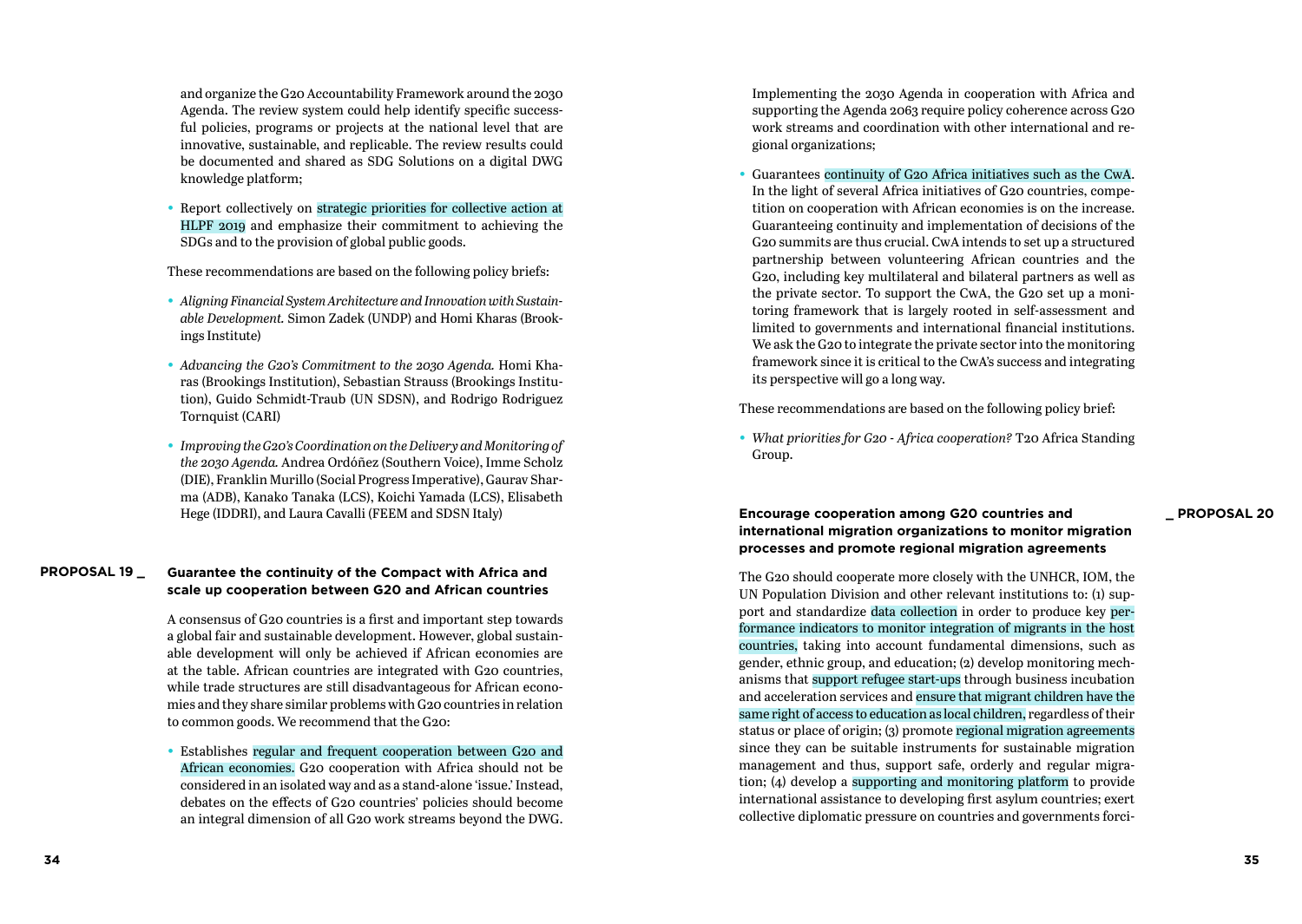bly removing inhabitants from their settlements, and advocate and popularize the use of the latest technologies to provide legitimate identification to refugees without any credible IDs.

These recommendations are based on the following policy briefs:

- **•** *Strengthening Data on Migration to Inform Policy Making.* Marce la Cerrutti (CENEP), Mariana Beheran (IOM), Katharine Donato (ISIM at Georgetown University), and Silvia Giorguli (El Colegio de Mexico).
- **•** *Regional Integration and Migration between Low and Middle-In come Countries: Regional Initiatives Need to Be Strengthened.*  Coordinating author: Claas Schneiderheinze (Kiel Institute for the World Economy). Co-authors: Eva Dick (GDI), Matthias Lücke (Kiel Institute for the World Economy), Afaf Rahim (Kiel Institute for the World Economy), Benjamin Schraven (GDI), and Matteo Villa (ISPI).
- **•** *Getting into School: Looking for Indicators of Integration.* Güven Sak (TEPAV), Murat Kenanoglu (TEPAV), Omar Kadkoy (TE - PAV), Ayşegül Taşöz Düşündere (TEPAV), and Seçil Gülbudak Dil (TEPAV)
- **•** *Preparing Cities to Manage Migration.* Alice Charles (World Eco nomic Forum), Hazem Galal (PwC UAE), and Dilip Guna (PwC India).
- **•** *Repatriation Challenges Faced by Developing First Asylum Coun tries & the International Response Mechanism: The Case of Myan mar Rohingyas in Bangladesh.* Syed Munir Khasru (IPAG) Avia Nahreen (IPAG).

These recommendations and the work of the T20 overall were en riched by the policy briefs produced during the Argentine presidency.

# **AUTHORITIES** AUTORIDADES

**T20 TEAM** EQUIPO T20

**TASK FORCES** GRUPOS DE TRABAJO

**POLICY BRIEFS DOCUMENTOS** DE POLÍTICAS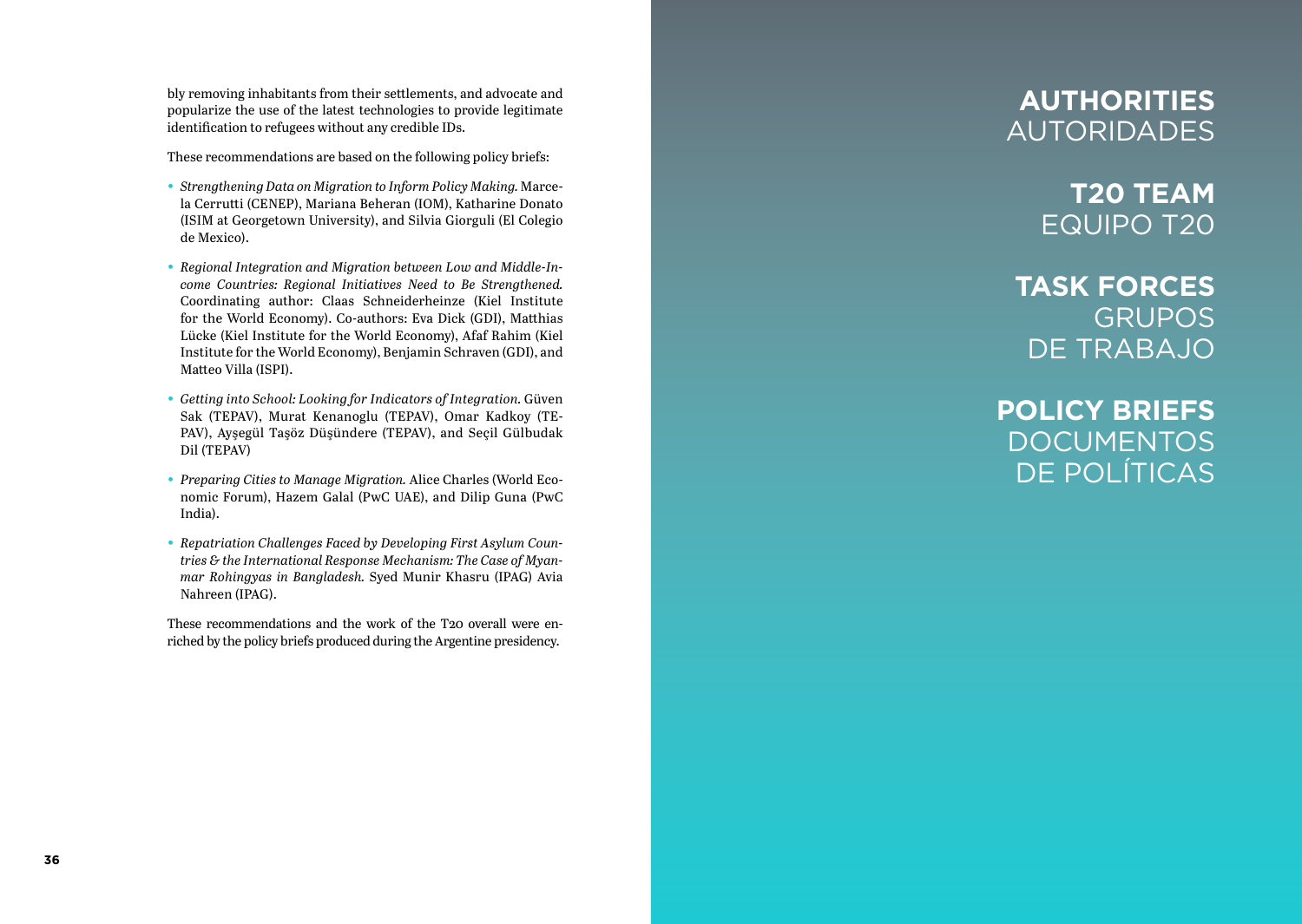# **AUTHORITIES** AUTORIDADES

**Steering Committee /**  Comité Estratégico

# **A group of experts who guide the T20 on issues such as its vision, objectives, policy and resource allocation.**

Grupo de expertos que guía al T20 en cuestiones como su visión, objetivos, políticas, y la asignación de recursos.

**Jorge Argüello,** President, Embajada Abierta Foundation

**Ricardo Carciofi,** Visiting Scholar, Interdisciplinary Institute of Political Economy (IIEP), University of Buenos Aires (UBA)

**Gerardo della Paolera,** Executive Director, Bunge & Born Foundation and Professor of Economics, Torcuato Di Tella University (UTDT)

**Jesko Hentschel**, Director for Argentina, Paraguay and Uruguay, World Bank

**Sergio Kaufman,** President, Accenture (Argentina)

**Héctor Masoero,** President, Universidad Argentina de la Empresa (UADE)

# **Advisory Board /** Consejo Consultivo

**Advisory body for topics related to politics and content, media strategy, financing and public relations. It also provides counsel on the sessions and plenary meetings as well as the final publication of T20 statements.**

Órgano de consulta sobre políticas, contenido, estrategia de medios, financiamiento y relaciones públicas. Brinda asesoramiento sobre la publicación del comunicado T20.

**Gustavo Béliz,** Director, Institute for the Integration of Latin America and the Caribbean (INTAL)

**Debapriya Bhattacharya**, Distinguished Fellow, Southern Voice

**Colin Bradford,** Senior Fellow, Brookings Institution

**Federico Burone,** Regional Director for Latin America and the Caribbean, and Temporary Leadership Responsibilities for the Program and Partnership Branch, International Development Research Centre (IDRC)

**Luis Miguel Castilla Rubio,** Manager of the Office of Strategic Planning and Development Effectiveness, Inter-American Development Bank (IDB)

**Chen Dongxiao,** President, Shanghai Institute of International Studies (SIIS)

### **Roberto Frenkel,** Principal

Research Associate in the Economy Department, Center for the Study of State and Society (CEDES)

**Rebeca Grynspan,** Secretary General, Ibero-American General Secretariat

**Marlos Lima,** Executive Director, Getulio Vargas Foundation

**Andrés López,** Professor, University of Buenos Aires (UBA)

**Nora Lustig,** Professor and Director, CEQ Institute, Tulane University

**James McGann,** Director, Think Tanks and Civil Society Program, University of Pennsylvania

**Dirk Messner,** Director, Deutsches Institut für Entwicklungspolitk (DIE)

**Ana María Mustapic,** Professor, Torcuato Di Tella University (UTDT)

**Irene Natividad,** Founder and President, GlobeWomen Inc.

**José Antonio Ocampo,** Co-Director, Central Bank of Colombia

**Andrés Ortega,** Senior Research Fellow, Elcano Royal Institute

**Gabriela Ramos,** Chief of Staff and Sherpa to the G20, Organisation for Economic Cooperation and Development (OECD)

**Andrés Rozental,** Board Member, Centre for International Governance Innovation (CIGI)

**Roberto Russell,** President, Vidanta Foundation and Director of the Master and Doctorate Programs of International Studies, University Torcuato Di Tella (UTDT)

**Jeffrey Sachs,** Director, Center for Sustainable Development, University of Columbia

**Pablo Sanguinetti,** Corporate Director of Economic Analysis and Understanding of Development, CAF Development Bank for Latin America

**Dennis Snower,** President, Kiel Institute for the World Economy

**Diana Tussie,** Director of International Relations, Latin American Social Sciences Institute (FLACSO)

**Joseph S. Tulchin,** former Director of the Latin America Program, The Wilson Center

**Marilou Uy,** Director, G24

# **T20 TEAM** T20 EQUIPO

**Chairs /** Autoridades

**Jorge Mandelbaum,**  President, CIPPEC

**Adalberto Rodríguez Giavarini,** President, CARI

**José María Lladós,** Executive Director, CARI

**Julia Pomares,** Executive Director, CIPPEC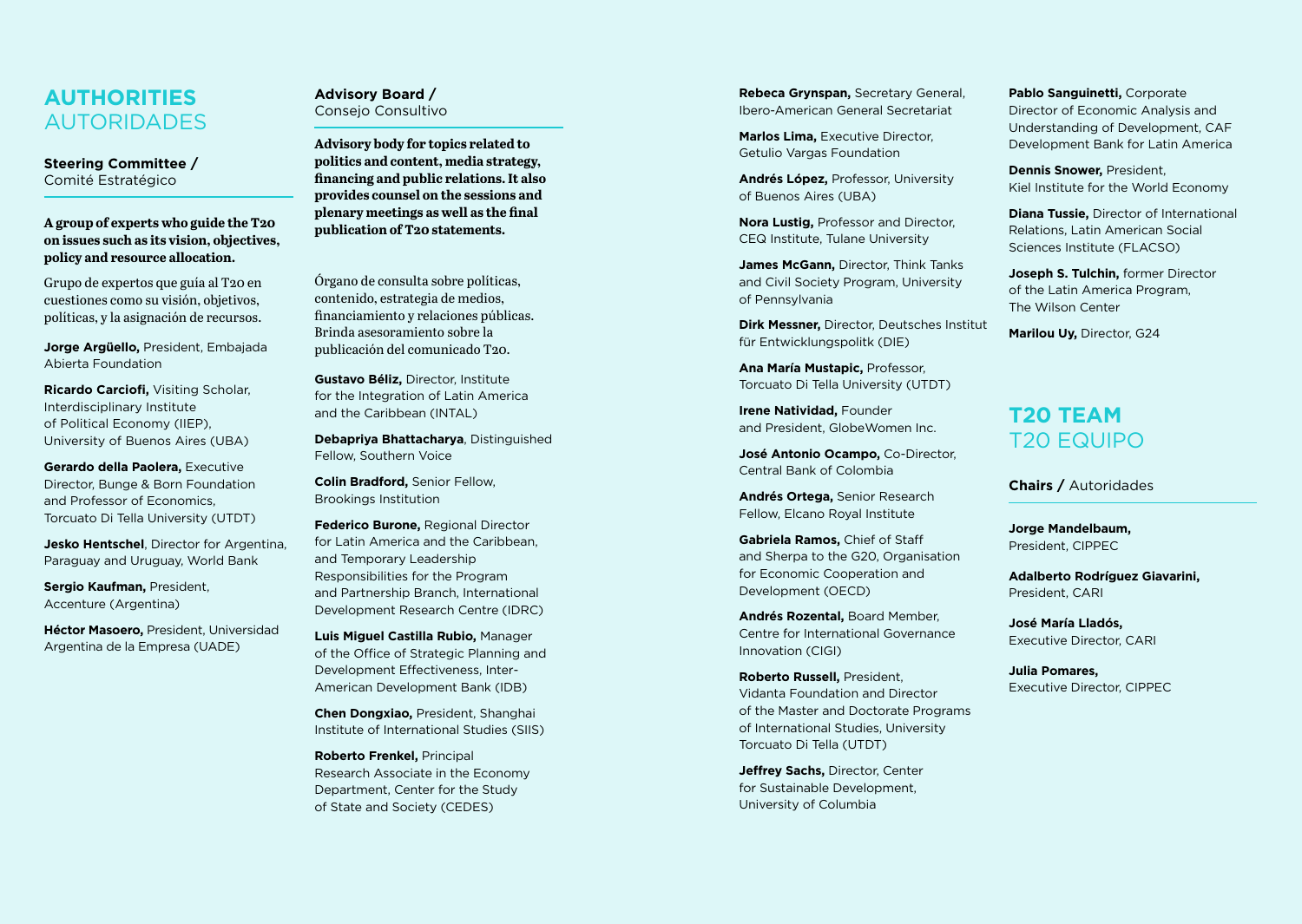**Executive Coordination /** Coordinación Ejecutiva

**Mercedes Méndez Ribas Gustavo Martínez**

**Policy & Research /** Políticas Públicas e Investigación

**Martín Rapetti Pablo Ava Carola Ramón-Berjano Leandro Serino**

**Institutional Development /** Desarrollo Institucional

**Carlos M. Regúnaga Guillermo García Martina Farías Bouvier Luis Orlandi**

**Communications & Media /**  Comunicación y Medios

**Sebastián Zírpolo Florencia Ventosa María Mercedes Spinosa Zachary Matthew Marzouk** 

# **TASK FORCES** GRUPOS DE TRABAJO



**The Future of Work and Education for the Digital Age /**  El futuro del trabajo y educación para la era digital

# co-chairs

**Alejandra Cardini**, Education Program Director, Center for the Implementation of Public Policies Promoting Equity and Growth (CIPPEC)

**Dennis Görlich,** Head, Global Challenges Center and Managing Director, of the Global Economic Symposium (GES), Kiel Institute for the World Economy

**Fen Osler Hampson,** Director, Global Security & Politics Program, Center for International Governance Innovation (CIGI)

**Martín Rapetti,** Economic Development Program Director, Center for the Implementation of Public Policies Promoting Equity and Growth (CIPPEC)

**Jeffrey Sachs,** Director, Center for Sustainable Development, Columbia University

**Samir Saran,** Vice President, Observer Research Foundation



**Climate Action and Infrastructure for Development /** Cambio climático e infraestructura para el desarrollo

**Amar Bhattacharya,** Senior Fellow, Global Economy and Development Program, Brookings Institution

**Ottmar Edenhofer,** Director, Mercator Research Institute on Global Commons and Climate Change (MCC)

**Mariano Gendra,** Consulting member, Argentine Council for International Relations (CARI)

**Gabriel Lanfranchi,** Cities Program Director, Center for the Implementation of Public Policies Promoting Equity and Growth (CIPPEC)

**Naoyuki Yoshino,** Dean, Asian Development Bank Institute (ADBI)



**Food Security and Sustainable Agriculture /** Seguridad alimentaria y agricultura sostenible

**Eugenio Díaz-Bonilla,** Senior Research Fellow & Head of the LAC Program, International Food Policy Research Institute (IFPRI)

**Jikun Huang, Professor and Director,** China Center for Agricultural Policy, Peking University

**Martín Piñeiro**, Director, Agriculture Committee, Argentine Council for International Relations (CARI)



**Gender Economic Equity /** Equidad económica de género

**Gala Díaz Langou,** Social Protection Program Director, Center for the Implementation of Public Policies Promoting Equity and Growth (CIPPEC)

**Margo Thomas,** Gender and Growth Initiative Fellow, Chatham House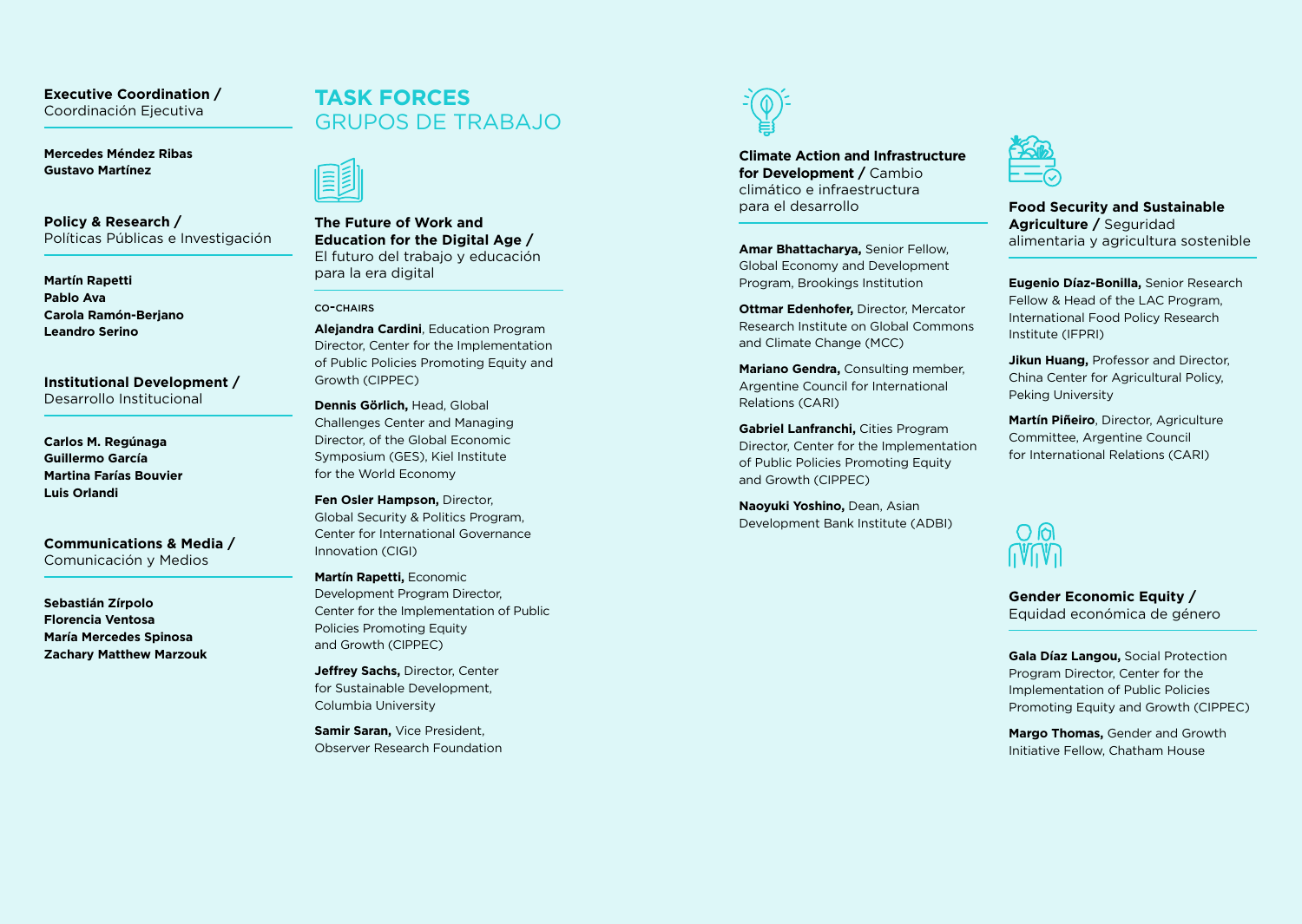

**Cooperation with Africa /** Cooperación con África

**Belay Begashaw,** Director General, SDG Center for Africa

**Julia Leininger,** Head, Governance, Statehood and Security Department, Deutsches Institut für Entwicklungspolitik (DIE)

**Elizabeth Sidiropoulos,** CEO, South African Institute of International Affairs (SAIIA)



**2030 Agenda for Sustainable Development /** La agenda 2030 para el Desarrollo Sostenible

**Homi Kharas,** Interim VP and Director, Global Economy and Development Program, Brookings Institution

**Andrea Ordóñez,** Research Coordinator, Southern Voice

### **Rodrigo Rodríguez Tornquist,** Consulting member, Argentine Council for International Relations (CARI)

**Imme Scholz,** Deputy Director,Deutsches Institut für Entwicklungspolitik (DIE)

**Simon Zadek,** Executive Office of the Administrator (UNDP)



**Trade, investment and Tax Cooperation /** Comercio, inversión y cooperación impositiva

**Axel Berger,** Researcher, World Economy and Development Financing Deptartment, Deutsches Institut für Entwicklungspolitik (DIE)

**Ricardo Meléndez-Ortiz,** CEO, International Center for Trade and Sustainable Development (ICTSD)

**Raúl Ochoa,** Consulting member, Argentine Council for International Relations (CARI)

**Christian von Haldenwang,** Senior Researcher, Governance, Statehood & Security Deptartment., Deutsches Institut für Entwicklungspolitik (DIE)



# **Social Cohesion, Global Governance and the Future of Politics /** Cohesión social, gobernanza global y el futuro de la política

**Helmut Anheier**, President, Hertie School of Governance

**Marc Fleurbaey,** Steering Committee member, International Panel on Social Progress (IPSP)

**Félix Peña,** Vice President, Argentine Council for International Relations (CARI)

**Julia Pomares,** Executive Director, Center for the Implementation of Public Policies Promoting Equity and Growth (CIPPEC)

**Dennis Snower,** President, Kiel Institute for the World Economy



**An International Financial Architecture for Stability and Development /** Una arquitectura financiera internacional para la estabilidad y el desarrollo

**Franco Bruni,** Vice President and Co-Head, Europe and Global Governance Center, Italian Institute for International Political Studies (ISPI)

**Kevin P. Gallagher,** Director, GDP Center

**Akshay Mathur,** Head of Research & Geoeconomics Fellow, Gateway House: Indian Council on Global Relations

**José Siaba Serrate,** Consulting member, Argentine Council for International Relations (CARI)

**Antonio Villafranca**, Research Coordinator and Co-Head, Europe and Global Governance Center, Italian Institute for International Political Studies (ISPI)



# **Migration /** Migraciones

**Marcela Cerrutti,** Director, Center for Population Studies (CENEP)

**Silvia Giorguli,** President, The College of Mexico (Colmex)

**Güven Sak,** Managing Director and Area Studies Program Director, The Economic Policy Research Foundation of Turkey (TEPAV)

**Astrid Skala-Kuhmann,** Director, Global Partnerships and Co-chair of the T20 Germany 2017 Forced Migration Task Force, GIZ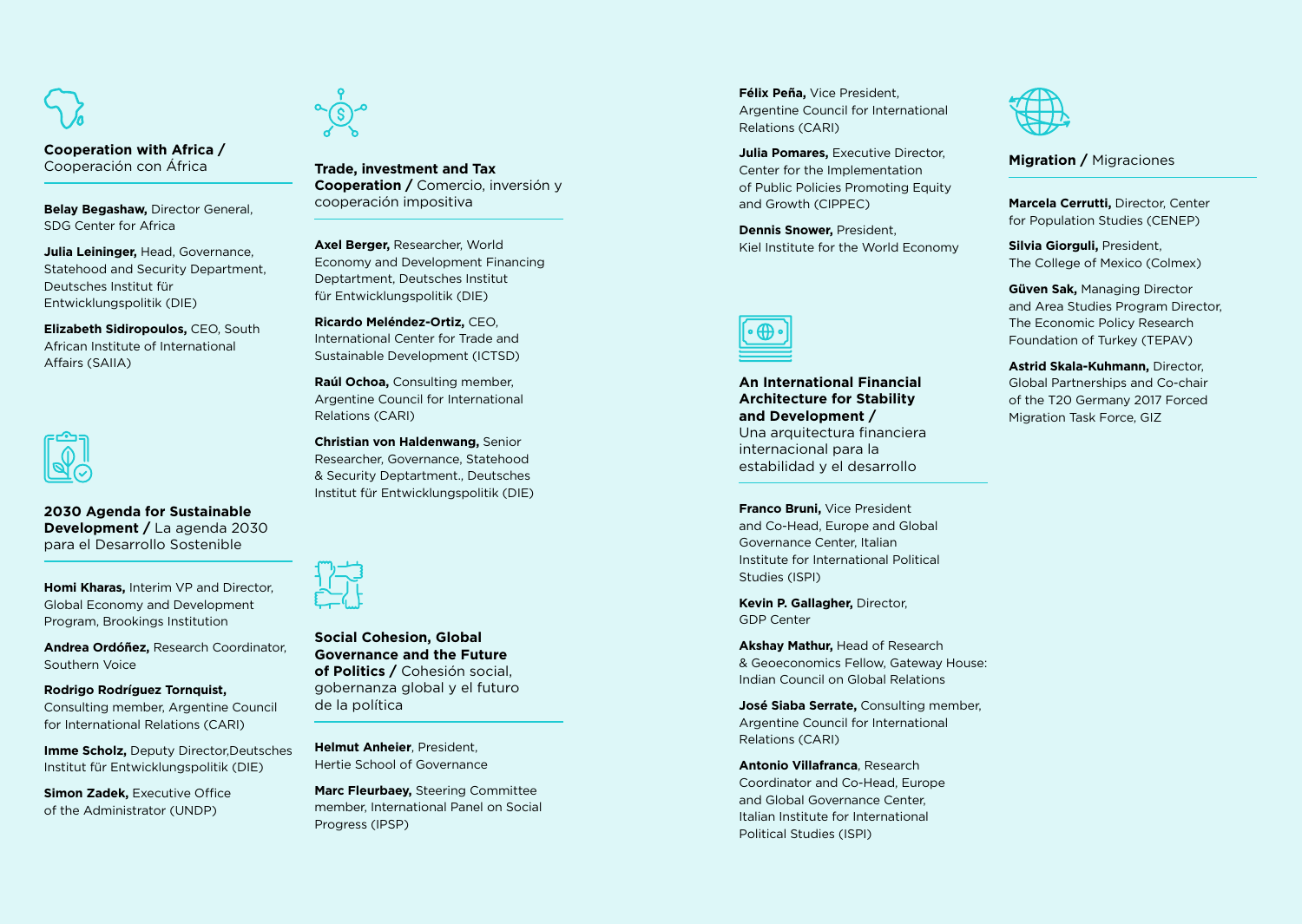# **POLICY BRIEFS**  DOCUMENTOS DE POLÍTICAS

### **Find and download every Policy Brief on**

Encontrá y descargá todos los documentos de políticas públicas en

# **www.t20argentina.org**



**The Future of Work and Education in the Digital Age / El futuro** del trabajo y educación para la era digital

**Technological Justice: A G20 Agenda.** Andrés Ortega (Real Instituto Elcano), Francisco Andrés Pérez (Real Instituto Elcano) and Yarik Turianskyi (SAIIA)

**A New Social Contract for the Digital Age.** Samir Saran (Observer Research Foundation), Terri Chapman (Observer Research Foundation) and Mihir Sharma (Observer Research Foundation)

# **Technological Innovation and the Future of Work: A View from the South.** Ramiro Albrieu (CIPPEC), Urvashi Aneja (Tandem Research), Krish Chetty (HSRC), Vikrom Mathur (Tandem Research), Martín Rapetti (CIPPEC) and Antje Uhlig (GIZ)

**A Social Ecosystem Model: A New Paradigm for Skills Development?.** Ken Spours (UCL Institute of Education) and Paul Grainger (Center for Post-14 Education and Work, UCL)

**Can Education and Skills Development Be More Aligned Locally Reflecting Local Work Patterns and Business Growth?.** Pauline Tambling Spours (UCL Institute of Education)

**Evaluating Options for Funding and Financing Post-compulsory Education.** Mick Fletcher (RCU Limited) and Paul Grainger (Center for Post-14 Education and Work, UCL)

**Providing a Broader Framework to Social and Labor Relations.** Eliana M. Santanatoglia (David Hume Institute Foundation), Federico G. M. Sosa Valle (David Hume Institute Foundation), Karina Mariani (David Hume Institute Foundation) and Guillermo Pivetta (eNOTUS International Inc)

**Data, Measurement and Initiatives for Inclusive Digitalization and Future of Work.** Beatriz Nofal (Eco-Axis Research), Ariel Coremberg (UBA) and Luca Sartorio (UTDT)

**Redesigning Education Landscapes for the Future of Work: Third-Space Literacies and Alternative Learning Models.** Cristóbal Cobo (Ceibal Foundation), Alessia Zucchetti (Ceibal Foundation) and Axel Rivas (UdeSA - CIPPEC)

**Bridging the Education-Workforce Divide: Strategies to Meet Ever Changing Needs and Mitigate Future Inequalities.** Claudia Costin (FGV) and Allan Michel Jales Coutinho (FGV)

**Building On The Hamburg Statement And the G20 Roadmap for Digitalization – Towards A G20 Framework For Artificial Intelligence in the Workplace.** Paul Twomey (CIGI)

**Financing Quality and Equitable Education in LATAM.** Javier González (SUMMA), Santiago Cueto (GRADE), Alejandra Cardini (CIPPEC) and Bárbara Flores (SUMMA)

**Transforming Education Financing for Inclusive, Equitable and Quality Learning Outcomes for the 2030/SDG4 Agenda.** Kazuhiro Yoshida (Hiroshima University), Yasushi Hirosato (Sophia University,) and Shinichiro Tanaka (JICA)

**It Takes More than a Village. Effective Early Childhood Development, Education and Care Services Require Competent Systems,** Mathias Urban (Dublin City University), Alejandra Cardini (CIPPEC) and Rita Flórez Romero (UNAL)

**Demographic Dividend or Nightmare: A Three-part Strategy for Massive Entrants to the Workforce.**  Chaitali Mukherejee (PwC India), Shashank Tripathi (PwC India), Bhavna Batra (PwC India) and Anumeha Singh (PwC India)

**A T20 Platform for Accelerating the Jobs of the Future: Harnessing the Opportunities of Inclusive Technologies in a Global Economy.** Gustavo Béliz (INTAL-BID), Ana Inés Basco (INTAL-BID) and Belisario de Acevedo (INTAL-BID)



**Climate Action and Infrastructure for Development /** Cambio climático e infraestructura para el desarrollo

**The New Urban Paradigm. Gabriel Lanfranchi (CIPPEC), Ana Carolina Herrero (CIPPEC).** Salvador Rueda Palenzuela (Agencia Ecología Urbana Barcelona), Inés Camilloni (CONICET-UBA) and Steffen Bauer (DIE)

 **Enhancing Climate Resilience through Urban Infrastructure and Metropolitan Governance.** Gabriel Lanfranchi (CIPPEC), Ana Carolina Herrero (CIPPEC), John E. Fernandez (MIT), Francisca Rojas (IDB) and Katerina Trostmann (WRI)

## **Green Fiscal Reform for a Just Energy Transition in Latin America.**

Lead authors: Michael Jakob (MCC), Rafael Soria (EPN), Carlos Trinidad (SPDA), Ottmar Edenhofer (MCC). Team Members: Celine Bak (Analytica Advisors), Daniel Bouille (Fundación Bariloche), Daniel Buira (Tempus Analítica), Hernán Carlino (TIDT), Verónica Gutman (FTDT), Christian Hübner (KAS), Brigitte Knopf (MCC), André Lucena (COPPE), Luan Santos (COPPE), Andrew Scott (ODI), Jan Christoph Steckel (MCC), Kanako Tanaka (LCS-JST), Adrien Vogt-Schilb (IADB), Koichi Yamada (LCS-JST)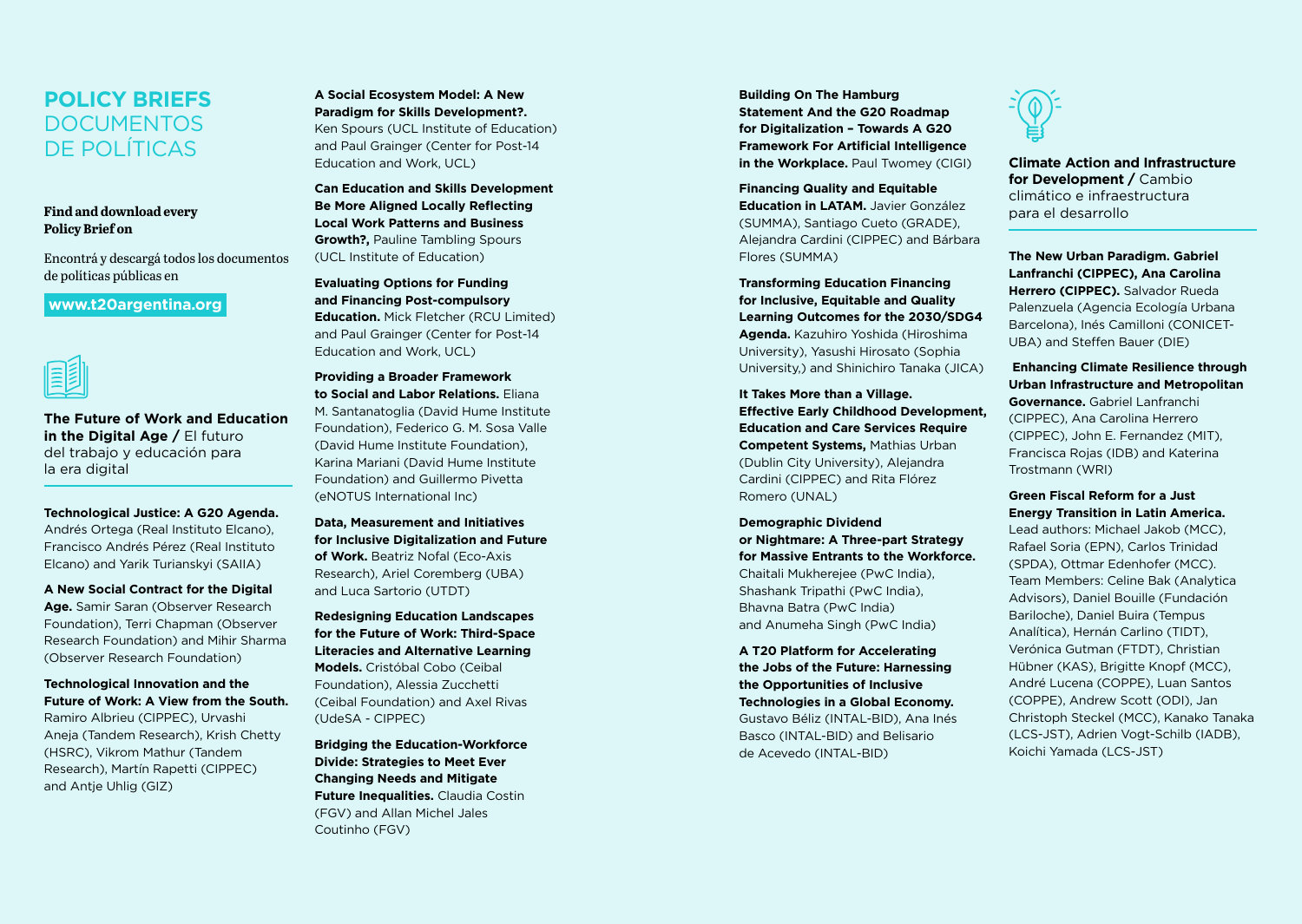# **Fostering the Cross-border Infrastructure for Sustainable Development and Regional**

**Cooperation.** Vladimir Yakunin (DOC Research Institute), Li Xin (SIIS), Dimitris Psarrakis (European Parliament) and Maxim Vilisov (CENTERO Think Tank)



**Food Security and Sustainable Agriculture / Sequridad** alimentaria y agricultura sostenible

**The Role of Trade and Sustainable Intensification to Achieve Global Food Security with Less Carbon Emission and More Carbon Sequestration.** Lead authors: Martín Piñeiro (CARI) and Ernesto Viglizzo (GPS). Team members: David Laborde (IFPRI), Ana María Loboguerrero (CIAT), Alisher Mirzabaev (University of Bonn). Contributors: C. Federico Frank (INTA), Antonio Buainain (EMBRAPA)

### **Global Food Security and Market Stability: the Role and Concerns of Large Net Food Importers and**

**Exporters.** Lead author: Jikun Huang (Peking University), Martín Piñeiro (CARI) and Valeria Piñeiro (IFPRI). Team members: Kym Anderson (University of Adelaide), Nelson Illescas (INAI), David Laborde (IFPRI), Laura Wellesley (Chatham House). Contributors: Estefanía Puricelli

**Redirecting Investment for a Global Food System that is Sustainable and Promotes Healthy Diets.** Jamie Morrison (FAO), Eduardo Bianchi (IUEAN),

Catherine Bowyer (IEEP), Rob Vos (IFPRI) and Laura Wellesley (Chatham House)

**Monitoring Agricultural Productivity for Sustainable Production and R&D planning.** Lead authors: David Laborde (IFPRI) and Valeria Piñeiro (IFPRI). Team members: Joaquín Arias (IICA), Jean Christophe Bureau (AgroParisTech), Pablo Elverdin (GPS) Alan Matthews (Trinity College), Eugenia Saini (FONTAGRO) and Josef Schmidhuber (FAO)

#### **Financing "A Sustainable Food Future".**

Lead author: Eugenio Diaz-Bonilla (IFPRI). Team members: Ana Maria Loboguerrero (CIAT), Louis Verchot (CIAT), Ernesto Viglizzo (INTA) and Alisher Mirzabaev (ZEF)

**Promoting Competition in the Fertilizer Industry and Efficiency in the Fertilizer Use to Improve Land Productivity and Sustainability.** Máximo Torero (World Bank) and Manuel Hernandez (IFPRI)

**Clarifying the Problem of Food Loss and Waste to Improve Food and Nutrition Security.** Lead authors: Máximo Torero (World Bank), Luciana Delgado (IFPRI) and Monica Schuster (Institute of Development Policy (IOB) University of Antwerp). Team members: Geeta Sethi (World Bank), Eduardo Nakasone (IFPRI) and Valeria Piñeiro (IFPRI)



**Gender Economic Equity /** Equidad económica de género

**Bridging the Gender Digital Gap.** Judith Mariscal (CIDE), Gloria Mayne (CIDE), Urvashi Aneja (Tandem Research) and Alina Sorgner (Kiel Institute for the World Economy)

# **Achieving "25 by 25": Actions to make Women's Labor Inclusion a G20**

**Priority**, Gala Díaz Langou (CIPPEC), Florencia Caro Sachetti (CIPPEC), Estela Rivero Fuentes (Counting Women's Work), Margarita Beneke de Sanfeliu (FUSADES), Cindy Drakeman (DoubleXEconomy), Paloma Ochoa (Fundación ICBC), Carolina Robino (IDRC), Boris Branisa (INESAD) and Alina Sorgner (John Cabot University; Kiel Institute for the World Economy)

### **The Imperative of Addressing Care Needs for G20 countries.**

Sarah Gammage (ICRW), Abigail Hunt (ODI), Gala Díaz Langou (CIPPEC), Estela Rivero Fuentes (Counting Women's Work), Carla Isnaldi (Women 20), Urvashi Aneja, (Tandem Research), Margo Thomas (Chatham House) and Carolina Robino (IDRC)

#### **Gender Mainstreaming: A Strategic**

**Approach.** Margo Thomas, (Chatham House), Cesar Cordova Novion, (Jacobs, Cordova and Associates), Arjan de Haan, (IDRC), Gimena de León (CIPPEC), Maxime Forest (Sciences Po) and Sandhya S. Iyer (Centre for Public Policy, Habitat and Human Development and Tata Institute of Social Sciences)

# **Economic Empowerment of Rural**

**Women.** Melissa Williams (World Bank), Narnia Bohler-Muller (Human Sciences Research Council), Boris Branisa (INESAD), Lynne Cadenhead (WeScotland), Carolyn Currie (WeScotland), Graciela Hijar (Women's Economic Imperative), Sandhya Seshadri Iyer (Tata Institute of Social Sciences), Mariela Magnelli (CIPPEC), Margo Thomas (Chatham House) and Helen Walbey (Welsh Government Panel for Women's Enterprise)

#### **Financial Inclusion for Women: A Way Forward.** Carolina Trivelli

(BID Invest), Carolina Villanueva (W20), Marcela Marincioni (FINDO), Jaqueline Pels (ENI UTDT), Florencia Caro Sachetti (CIPPEC), Carolina Robino (IDRC), Helen Walbey (Welsh Government Panel for Women's Enterprise), Luz Martínez (KIT) and Mariela Magnelli (CIPPEC)

#### **Gender Economic Equity and the Future of Work. A Future of Work that Works**

**for Women.** José Florito (CIPPEC), Urvashi Aneja (Tandem Research) y Margarite Beneke de Senfeliu (FUSADES)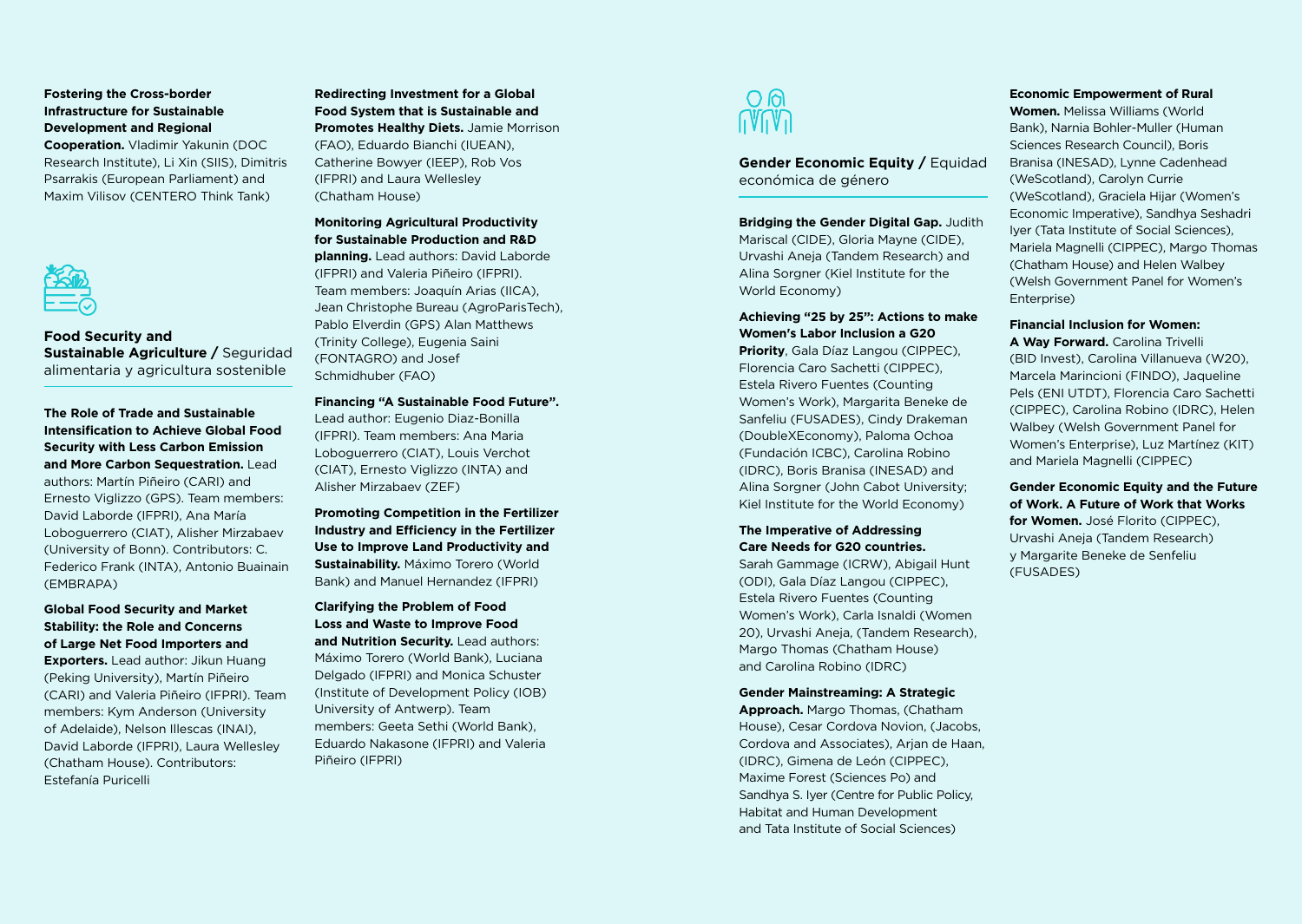

**Tax Transparency and Exchange of Information (EOI): Priorities for Africa**. Nara Monkam (ATAF and ATRN), Gamal Ibrahim (UNECA), William Davis (UNECA) and Christian von Haldenwang (DIE)

**Cooperating on the Improvement and Expansion of Tertiary Education and TVET Programs to Transform African Economies.** Belay Begashaw (SDGC/A) and Yulius P. Hermawan (Parahyangan Catholic University)

**Africa – G20 cooperation: reducing complexity, increasing opportunities.** Christine Hackenesch (DIE), Elizabeth

Sidiropoulos (SAIIA), Cobus van Staden (SAIIA), Sven Grimm (DIE), Gamal Ibrahim (UNECA) and Julia Leininger (DIE)

**T20 Africa, G20 and Africa: Assessing Our Impact and Influence.** Belay Begahshaw, (SDGC/A), May Hui (SDGC/A), Milindo Chakrabarti (RIS) and Grace Onubedo (CSEA)

**Mobilizing Private Investment and the Compact with Africa: A Preliminary Assessment and Steps** 

**Ahead.** Rob Floyd (ACET), Brahima Coulibaly (Brookings Institution), Jann Lay (GIGA), Rainer Thiele (Kiel Institute for the World Economy) and Jing Gu (CRPD at IDS)

**What priorities for G20 - Africa cooperation?** T20 Africa Standing Group.

### **World of Work in the 4th Industrial Revolution: Inclusive and Structural Transformation for a Better Africa.**

Witness Simbanegavi (AERC), Ashraf Patel (IGD), Lemma W. Senbet (AERC), Rim Ben Ayed Mouelhi (EMNES), Julius Gatune (ACET), K.Y. Amaoko (ACET), Shingirirai Mutanga (HSRC), Tilman Altenburg (DIE), Brahima Coulibaly (Brookings Institution) and Anita Prakash (ERIA)



**2030 Agenda for Sustainable Development /** La agenda 2030 para el Desarrollo Sostenible

**Aligning Financial System Architecture and Innovation with Sustainable Development.** Simon Zadek (UNDP) and Homi Kharas (Brookings Institute)

**Advancing the G20's Commitment to the 2030 Agenda.** Homi Kharas (Brookings Institution), Sebastian Strauss (Brookings Institution), Guido Schmidt-Traub (UN SDSN) and Rodrigo Rodriguez Tornquist (CARI)

**Improving the G20's Coordination on the Delivery and Monitoring of the 2030 Agenda.** Andrea Ordóñez (Southern Voice), Imme Scholz (DIE), Franklin Murillo (Social Progress Imperative), Gaurav Sharma (ADB), Kanako Tanaka (LCS), Koichi Yamada (LCS), Elisabeth Hege (IDDRI) and Laura Cavalli (FEEM and SDSN Italy)



**Trade, investment and Tax Cooperation /** Comercio, inversión y cooperación impositiva

**Mitigating the Adjustment Costs of** 

**International Trade.** Sait Akman (TEPAV), Clara Brandi (DIE), Uri Dadush (Bruegel and OCPPC), Peter Draper (IIT, University of Adelaide), Andreas Freytag (Friedrich-Schiller-University Jena), Miriam Kautz (Friedrich-Schiller-University Jena), Peter Rashish (AICGS - Johns Hopkins University), Johannes Schwarzer (CEP), and Rob Vos (IFPRI)

### **New Industrial Revolution: Upgrading Trade and Investment Frameworks for Digitalization.**

Lead Author: Ricardo Meléndez-Ortiz (ICTSD). Team Members: Axel Berger (DIE), Wallace S. Cheng (ICTSD), Santiago Díaz de Sarralde Miguez (CIAT), Christian von Haldenwang (DIE), Tobias Hentze (Köln Institute), Lucia Tajoli (ISPI), Akihiko Tamura (GRIPS) and Wei Wenfang (CIRD)

#### **Moving the G20's Investment Agenda**

**Forward.** Lead Author: Axel Berger (DIE), Karl P. Sauvant (CCSI). Team member: Silvia Karina Fiezzoni (CARI), Rodrigo Polanco (WTI), Matthew Stephenson (IHEID), Akihiko Tamura (GRIPS) and Pavel Trunin (Gaidar IEP)

**Tax Expenditure and the Treatment of Tax Incentives for Investment**,

Santiago Díaz de Sarralde (CIAT), Mark Hallerberg (Hertie School of Governance), Lise Johnson (CCSI), Ariel Melamud (ASAP), Agustin Redonda (CEP), Ricardo Rozemberg (iDeAS,) Jakob Schwab (DIE) and Christian von Haldenwang (DIE)

**Tax Competition.** Lead Author: Christian von Haldenwang (DIE). Team members: Tommaso Faccio (ICRICT), Tobias Hentze (IW), Thomas Mättig (Friedrich-Ebert-Stiftung), Irma Johanna Mosquera Valderrama (Leiden University), Agustín Redonda (CEP), Gabriela Rigoni (UNLP– UBA), Jakob Schwab (DIE) and Rob Vos (IFPRI)

**Mend it, don´t End it: The Case for Upgrading the G20's Pledge** 

**on Protectionism.** Lead author: Simon J. Evenett (University of St. Gallen). Team members: Sait Akman (TEPAV), Axel Berger (DIE), Eduardo Bianchi (IUEAN), Carlos Primo Braga (Evian Grourp, IMD), Marcela Cristini (FIEL), Kamala Dawar (WTO secretariat / University of Sussex), Matthias Helble (ADB), Galina Kolev (IW), Jürgen Matthes (IW), Maximiliano Mendez-Parra (ODI), Claudia Schmucker (DGAP), Johannes Schwarzer (CEP), Aki Tamura (GRIPS) and Tu Xinquan (UIBE)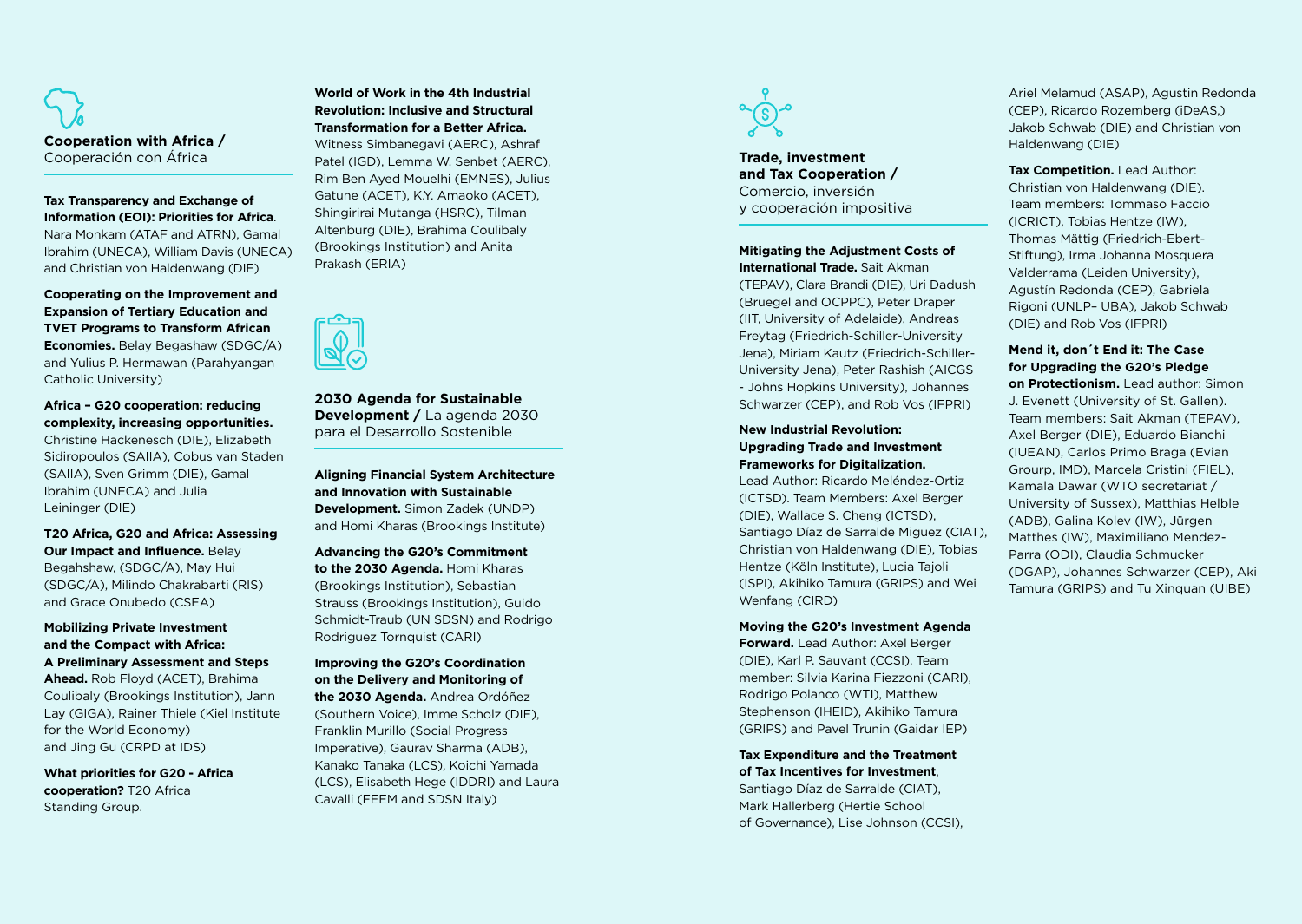

**Social Cohesion, Global Governance and the Future of Politics /** Cohesión social, gobernanza global y el futuro de la política

**Understanding and Fostering Social Cohesion.** Gianluca Grimalda (Kiel Institute for the World Economy and IPSP) and Nicholas Tänzler (Kiel Institute for the World Economy)

**A Vision about Regional Contribution to a More Effective Global Governance: the Case of the Multilateral International Trade System.** Félix Peña (CARI) and Andrés Matías Schelp (CARI)

#### **Effective National Policies in the Globalized Era.** Orsetta

Causa (OECD), Fernando Filgueira (CIPPEC), Marc Fleurbaey, (IPSP), Gianluca Grimalda, (Kiel Institute for the World Economy and IPSP) and Ulf Sverdrup (NUPI)

# **Innovating Global Governance: Bottom-Up, the Inductive Approach.**

Andrés Ortega (Real Instituto Elcano), Aitor Pérez (Real Instituto Elcano) and Ángel Saz-Carranza, (ESADEgeo)

**Political Innovation for a Better Governance.** Marc Fleurbaey (Princeton University and IPSP)

**Adapting Trade Policy to Social, Environmental, and Development Goals.** Gregory Shaffer (University of California, Irvine and IPSP) and Marc Fleurbaey (Princeton University and IPSP)

# **Rethinking the Welfare State in the**

**Global Economy.** Orsetta Causa (OECD), Fernando Filgueira (CIPPEC), Marc Fleurbaey, (IPSP), Gianluca Grimalda, (Kiel Institute for the World Economy and IPSP), Neil Martin (OECD) and Romina Boarini (OECD)

**Improving Governability, Legitimacy, Accountability.** Jürgen R Grote (DOC)

**Civil Society Organizations: In Need of New Regulatory Models.** Helmut K. Anheier (Hertie School of Governance) and Stefan Toepler (George Mason University)

**Civil Society in Times of Change: Shrinking, Changing and Expanding Spaces.** Helmut K. Anheier (Hertie School of Governance), Markus Lang (University of Heidelberg) and Charlotte Koyro (Hertie School of Governance)

**Philanthropic Foundations: from Promise to Sustainable Contribution.**  Helmut K. Anheier (Hertie School of Governance), Diana Leat (City, University of London) and Stefan Toepler (George Mason University)

**The G20 at a Crossroads: The Future of Global Governance.** Dennis Snower (Kiel Institute for the World Economy)

**Promoting Transparency and Anticorruption in State-Owned Enterprises.** Andrea Castagnola (CIPPEC), Paula Núñez, (CIPPEC), Gonzalo Diéguez (CIPPEC), Ana Lilia Moreno (México Evalúa), Marcos Ramos (México Evalúa) María Fernanda Ballesteros (México Evalúa), Katja Bechtel (Transparency International) and María Emilia Berazategui (Poder Ciudadano)



**An International Financial Architecture for Stability and Development /** Una arquitectura financiera internacional para la estabilidad y el desarrollo

**The Crypto-Assets Experience: Give Technology a Chance without Milking Users nor Investors (and Keep Close International Oversight on Potential Collateral Damage).** Claude Lopez (Milken Institute), Susana Nudelsman (UBA), Alfredo Gutiérrez Girault (CARI) and José Siaba Serrate (CARI)

**Scaling Development Finance for our Common Future**. Kevin P. Gallagher (GDP Center), Leandro A. Serino (T20 Argentina), Danny Bradlow (University of Pretoria) and José Siaba Serrate (CARI)

**Global Monetary Policy Coordination Meetings.** Franco Bruni (ISPI), José Siaba Serrate (CARI) and Antonio Villafranca (ISPI)

**Creating Credit from De Facto Collateral Right.** Steven L. Schwarcz (CIGI)

**Addressing Excessive Risk-Taking in the Financial Sector: A Corporate Governance Approach.** Steven L. Schwarcz (CIGI) and Maziar Peihani (CIGI)

### **How Do Countries Build Resilient Financial Structures in the Wake of Natural Disasters?** Lead author:

Jessica L. Shannon (PWC). Contributing authors: Joanna Robinson (PwC), Tania Yue (PwC), Amy Parks (PwC), Lina Karaoglanova (PwC) and Tapas Sanyal (PwC)

### **Strengthening the Global Financial Safety Net.** Sergey

Drobyshevsky (Gaidar IEP), Pavel Trunin (Gaidar IEP) and Haihong Gao (IWEP at CASS)

# **A Global Framework for Tracing Beneficial Ownership.**

K. N. Vaidyanathan (Gateway House: Indian Council on Global Relations), Akshay Mathur (Gateway House: Indian Council on Global Relations) and Purvaja Modak (Gateway House: Indian Council on Global Relations)



# **Migration /** Migraciones

**Preparing Cities to Manage Migration.** 

Alice Charles (World Economic Forum), Hazem Galal (PwC UAE) and Dilip Guna (PwC India)

**Regional Integration and Migration between Low and Middle Income Countries: Regional Initiatives Need to Be Strengthened.** Coordinating author: Claas Schneiderheinze (Kiel Institute for the World Economy). Co-authors: Eva Dick (GDI), Matthias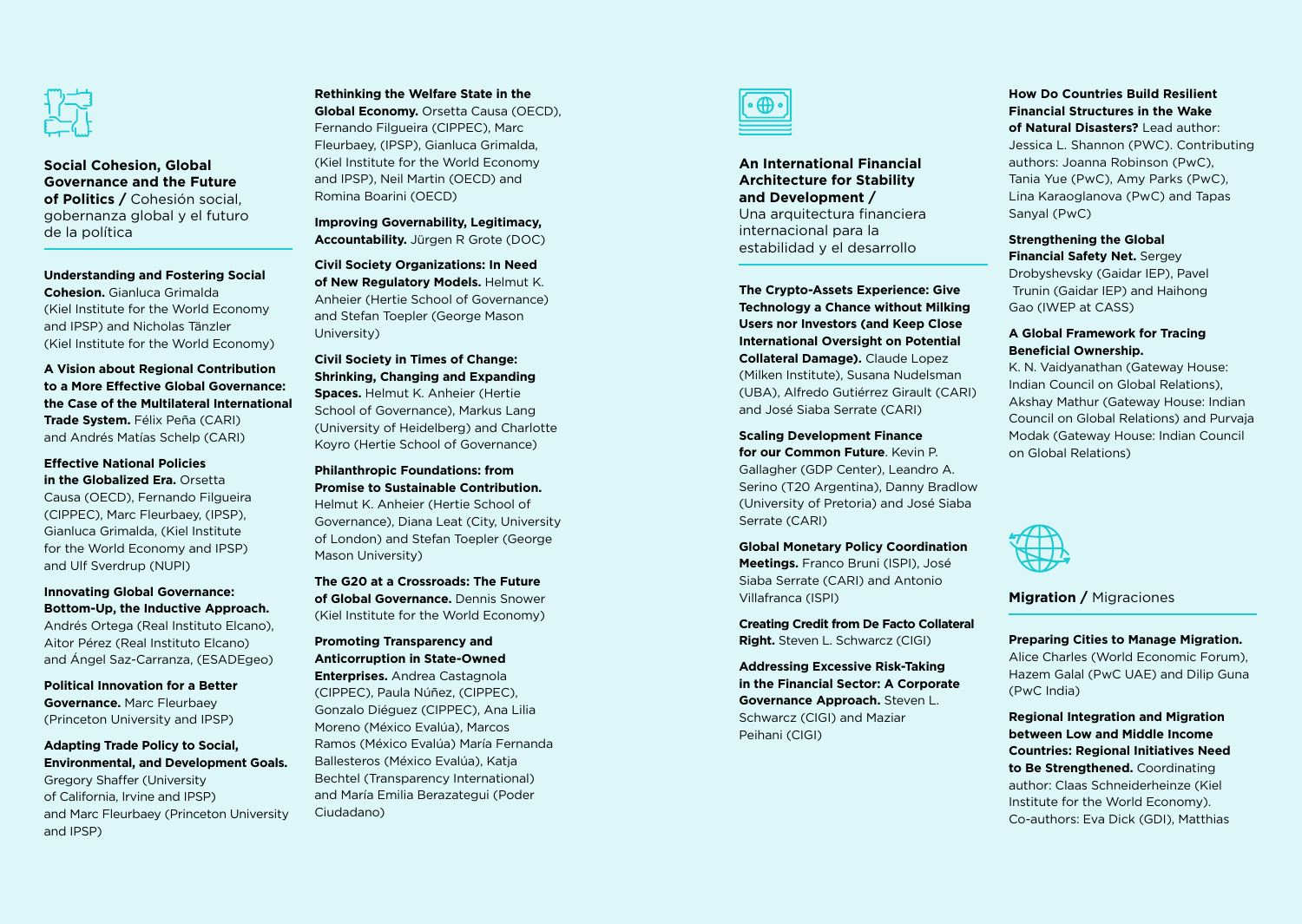Lücke (Kiel Institute for the World Economy), Afaf Rahim (Kiel Institute for the World Economy), Benjamin Schraven (GDI) and Matteo Villa (ISPI)

**Strengthening Data on Migration to Inform Policy Making.** Marcela Cerrutti (CENEP), Mariana Beheran (IOM), Katharine Donato (ISIM at

Georgetown University) and Silvia Giorguli (El Colegio de México)

**Repatriation Challenges Faced by Developing First Asylum Countries & the International Response Mechanism: The Case of Myanmar Rohingyas in Bangladesh.** Syed Munir Khasru (IPAG) and Avia Nahreen (IPAG)

# **Getting into School: Looking for Indicators of Integration.** Güven Sak (TEPAV), Murat Kenanoglu (TEPAV), Omar Kadoy (TEPAV), Ayşegül Taşöz Düşündere (TEPAV) and Seçil Gülbudak Dil (TEPAV)

**Keeping the Knowledge Flowing: Policy recommendations for supporting high-skill migration**. Charles P. Martin-Shields (DIE) and Katrina Munir-Asen (Queen Mary at University of London)

**Sustainable Way of Social Integration: Job Generation - How to Estimate and Compare the Cost of Employing One More Refugee?** Güven Sak (TEPAV), Murat Kenanoglu (TEPAV), Omar KadKoy (TEPAV) and Ayşegül Düşündere (TEPAV)

**Barriers to Access to Education for Migrant Children.** Konosoang Sobane (HSRC), Fawwaz Ayoub Momani (RDFMSC), Faton Bislimi (Kosovo Public Policy Center), Ismael Nouns (GIZ), Wilfred Lunga (HSRC)

**Economic Migration and the Role of Cities - Ensuring Social Cohesion.** Kathrin Jansen (PwC, Germany), Alfred Höhn (PwC), Gesine Schwan (Humboldt-Viadrina School of Governance), Idil Ozdogan (PwC Turkey), Timur Kaymaz (PwC,Turkey) and Ayesha Bedwei (PwC, Ghana)

**Other Policy Briefs /**  Otros documentos

**The Sustainable Development Goals (SDGs), Domestic Resource Mobilization and the Poor.** Nora Lustig (Tulane University)

**Building an Institution of Ombudsman for Migrant Rights in Host Country for a Secure and Prosperous Society.** Gaukhar Nurgalieva (IEMS), Vladimir Korovkin (IEMS) and Farrukh Irnazarov (CADI)

**52 53**

# **CUMBRE T20 2018**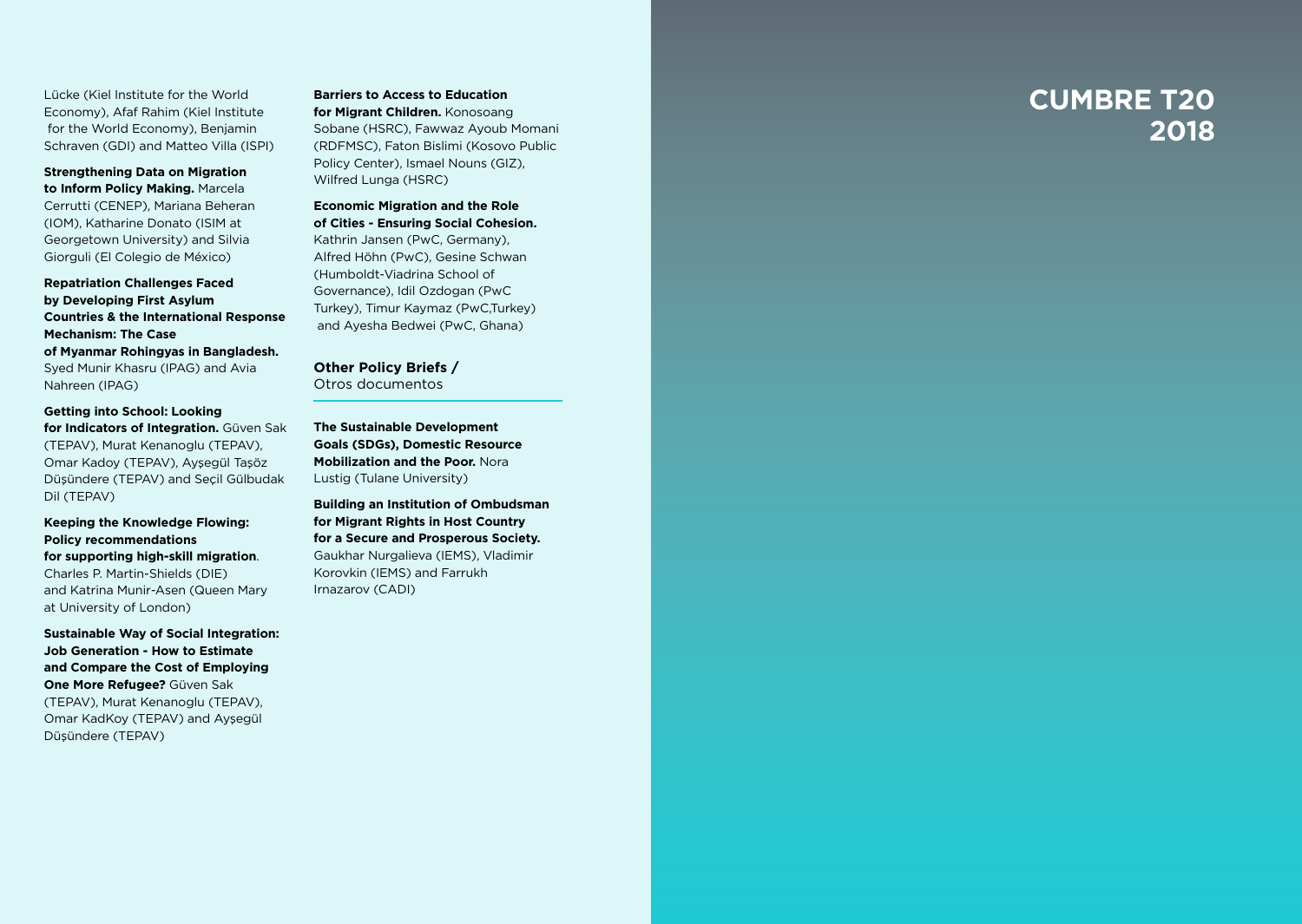#### **T20 Argentina ACERCA**

Desde su creación, el principal objetivo del Think 20 (T20) es generar recomendaciones de políticas públicas concretas y basadas en investigación para ampliar la visión del G20 en su toma de decisiones. Mientras el mundo experimenta algunos de los cambios de mayor impacto en la historia, el T20 apunta a mostrar que el conocimiento técnico está al servicio de la población mundial y del crecimiento y el desarrollo de los países. Nuestra obligación es pensar, producir evidencia, y encontrar nuevas soluciones de forma activa para alcanzar un futuro próspero, sostenible e inclusivo.

El gobierno argentino le encomendó al Consejo Argentino para las Relaciones Internacionales (CARI) y al Centro de Políticas Públicas para la Equidad y el Crecimiento (CIPPEC) organizar y copresidir el proceso del T20 Argentina durante la presidencia argentina del G20.

El T20 Argentina está compuesto por diez grupos de trabajo que abordaron los principales desafíos mundiales de políticas públicas. Estos grupos de trabajo actuaron como una plataforma para el libre intercambio de opiniones y puntos de vista basados en evidencia entre expertos de más de 150 think tanks, representantes del sector privado y organizaciones internacionales de más de 60 países.

El T20 Argentina fue un proceso intenso, abierto y plural que incluyó reuniones periódicas de expertos, dos eventos oficiales y más de 25 eventos asociados. Su resultado fue la elaboración de más de 80 documentos de políticas públicas con recomendaciones basadas en evidencia para responder a desafíos globales como el cambio climático, la seguridad alimentaria, el comercio multilateral y la inequidad global, entre otros. Los documentos fueron revisados por expertos y están publicados en la plataforma del T20 Argentina. El *Communiqué* del T20 Argentina incluye una selección de las recomendaciones de estos documentos.

# Acerca de CARI

### **www.cari.org.ar**

El Consejo Argentino para las Relaciones Internacionales es una institución académica privada, sin fines de lucro, creada el 15 de junio de 1978 para estimular el estudio y debate de los problemas internacionales desde un enfoque nacional, analizar los aspectos políticos, económicos, culturales y sociales de las relaciones internacionales y ofrecer su tribuna a figuras representativas, del país y del extranjero, teniendo como objetivo final la consolidación de la paz y el desarrollo de los pueblos a través de una vinculación más estrecha y un mayor conocimiento recíproco.

# Acerca de CIPPEC

### **www.cippec.org**

CIPPEC (Centro de Implementación de Políticas Públicas para la Equidad y el Crecimiento) es una organización independiente, apartidaria y sin fines de lucro que produce conocimiento y ofrece recomendaciones para construir mejores políticas públicas. Su misión es proponer políticas para el desarrollo con equidad y el fortalecimiento de la democracia argentina, que anticipen los dilemas del futuro mediante la investigación aplicada, los diálogos abiertos y el acompañamiento a la gestión pública.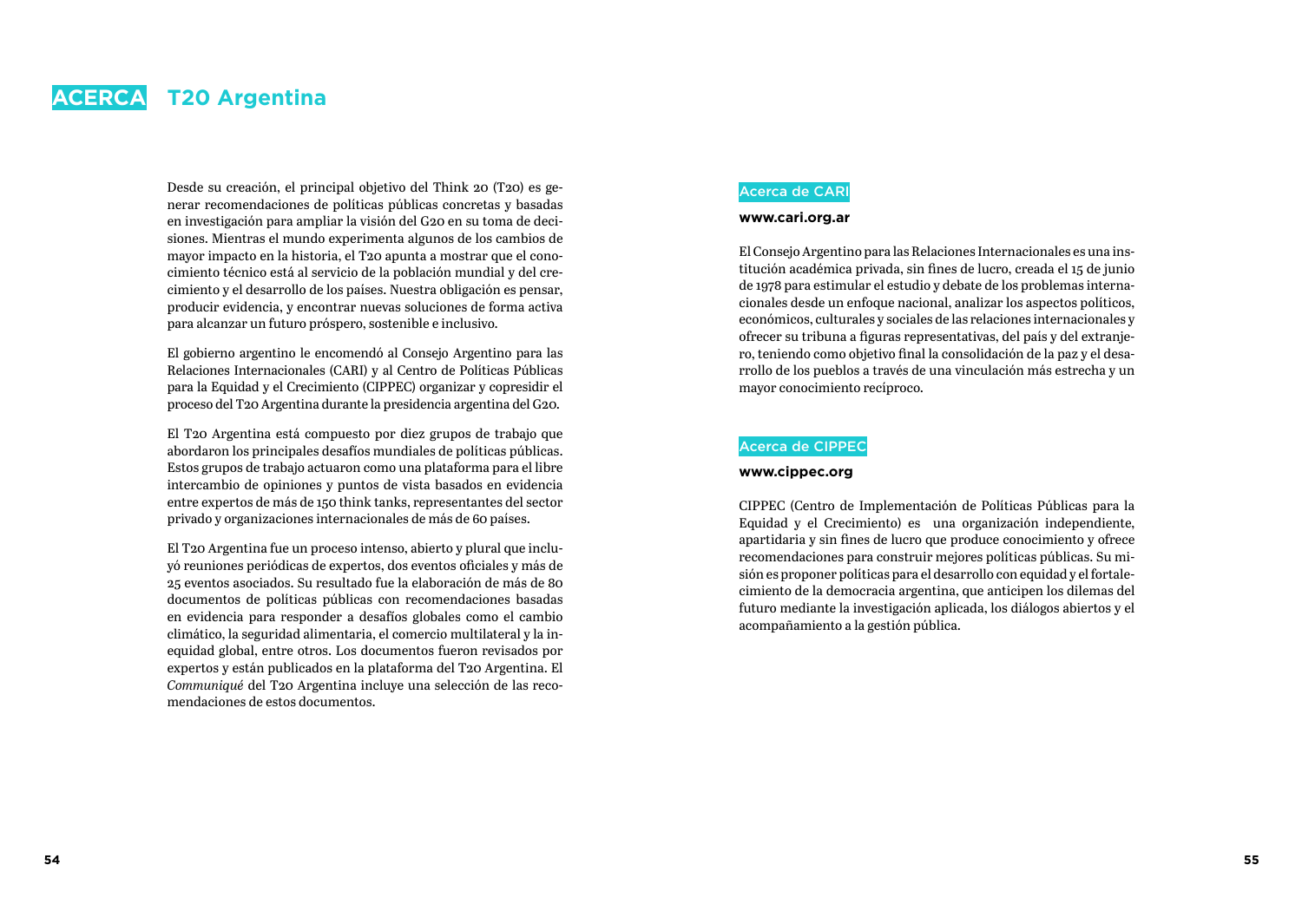

# **Cooperación para superar los desafíos del multilateralismo**

El escenario internacional luce complejo. El descontento con la globalización ha dejado de ser una característica exclusiva de algunos países en desarrollo para extenderse a las naciones avanzadas. Tras años de cooperación internacional exitosa, predominan hoy las controversias entre países en materia comercial, impositiva, tecnológica y ambiental.

El G20 fue exitoso gestionando la crisis financiera global de 2008- 2009 y conteniendo la difusión de sus consecuencias. En esos años, el mundo enfrentó una amenaza global urgente y los líderes del G20 definieron, coordinaron e implementaron las políticas monetarias, fiscales y regulatorias necesarias para enfrentar la crisis. Desde entonces, el G20 ha cumplido un rol fundamental para promover la estabilidad financiera internacional.

**Los problemas globales demandan respuestas cooperativas e instituciones capaces de generar compromisos estables.**

ၛၜ

Desafortunadamente, y a pesar de su relevancia, parte de la dirigencia no pareciera percibir a los desafíos globales actuales con la misma urgencia. El cambio climático, la seguridad alimentaria, la distribución de los costos y beneficios del comercio y la tecnología, la desigualdad (incluyendo la inequidad de género) así como las necesarias inversiones en infraestructura para el desarrollo son desafíos globales que generan externalidades, cuyos efectos no se perciben en el corto plazo con la misma nitidez que una crisis financiera. Se trata de problemas de acción colectiva en los que los países tienen pocos incentivos a procurar soluciones individuales porque son costosas, no se apropian enteramente de sus beneficios e implican conflictos de intereses. Es imposible, sin embargo, promover el bienestar global si cada país no está dispuesto a dar concesiones y esforzarse para promover la cooperación internacional.

Los problemas globales demandan respuestas cooperativas e instituciones capaces de generar compromisos estables. En el contexto actual, con múltiples desafíos pero sin una urgencia que reduzca las diferencias entre los actores y facilite la cooperación, las instituciones multilaterales muestran dificultades para alcanzar soluciones globales. El G20 es el foro ideal para iniciar el diálogo en busca de los consensos básicos de un multilateralismo que permita enfrentar una agenda compartida, principalmente en materia comercial, de cambio climático, inequidad y cambio tecnológico.

# **Rediseñar el sistema multilateral de comercio**

El G20 debería iniciar el diálogo para *rediseñar a la Organización* 

*Multilateral de Comercio (OMC)* y así evitar una escalada de las fricciones comerciales. Se trata de facilitar que las sociedades se adecúen a los desafíos productivos, tecnológicos y sociales del siglo XXI. Un acuerdo con creatividad entre los líderes del G20, en el que prime el principio de cooperación, generaría el impulso para vigorizar la necesaria reforma de la OMC, y fortalecer el sistema de comercio internacional.

**El G20 debería iniciar el diálogo para rediseñar a la OMC y así evitar una escalada de las fricciones comerciales.**

Este diálogo, que podría desarrollarse en el ámbito del Grupo de Trabajo sobre Comercio e Inversión del G20, estaría en condiciones de edificarse sobre tres propósitos. En primer lugar, concertar la transición hacia un nuevo régimen comercial, acorde a un mundo multipolar. En segundo término, preservar lo esencial del sistema multilateral —como el principio de no discriminación— y adaptar las reglas e instituciones a las nuevas realidades del comercio mundial, caracterizado por la creciente digitalización e internacionalización de las actividades productivas y la consolidación de las cadenas globales de valor. El sistema debería responder a necesidades globales, como la seguridad alimentaria, tanto a través del comercio de bienes agrícolas como del desarrollo de sistemas alimentarios globales saludables y sustentables. En tercer lugar, se trata de conciliar la flexibilidad y previsibilidad que requiere el sistema multilateral de comercio.

# **Cumplir el Acuerdo de París**

El G20 también debería desempeñar un papel central en la lucha contra el cambio climático. Con la tendencia actual, el calentamiento global superará los 2° C establecidos como techo para 2050. Sólo la acción inmediata y cooperativa de la comunidad internacional, con el liderazgo de los países del G20, permitirá revertir esta situación. Las medidas para mitigar y adaptarnos al cambio climático deben ser claras, contundentes y el compromiso para su implementación duradero y equitativo. El Acuerdo de París es el marco adecuado para este objetivo.

El cambio climático requiere significativas inversiones en infraestructura para el desarrollo**.** Las economías emergentes necesitan crear o expandir su red de servicios públicos y los países desarrollados modernizarla. El G20 debería promover acuerdos para asegurar que la nueva infraestructura contribuya a mitigar el cambio climático e incentivar el desarrollo de instrumentos y reglamentaciones financieras que permitan movilizar los recursos necesarios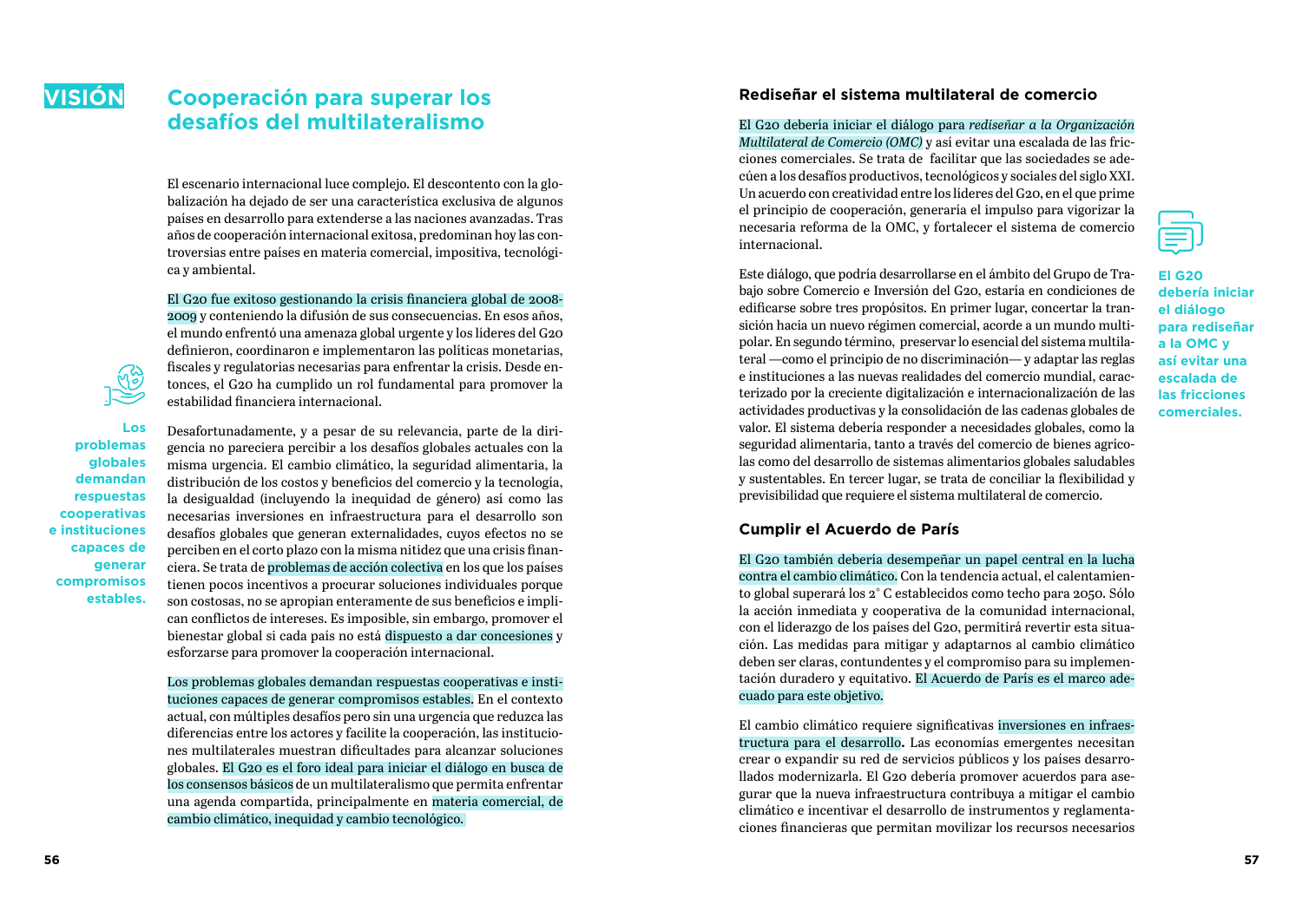para llevar adelante estos proyectos. La influencia del G20 sobre las instituciones financieras multilaterales, los bancos de desarrollo y el sector privado —actores fundamentales en este proceso— será decisiva para estos propósitos.

El cambio climático es un desafío global, pero tiene una clara dimensión local. El 70% de las emisiones de efecto invernadero provienen de áreas urbanas, y este porcentaje crecerá en los próximos años con los procesos de urbanización en marcha en los países en desarrollo. El G20 debería potenciar a las ciudades para liderar la implementación de medidas para mitigar el cambio climático, asignándoles voz, recursos y responsabilidades, posibilitando así el cumplimiento de las Contribuciones Previstas y Determinadas Nacionalmente y los Objetivos de Desarrollo Sustentable (ODS).

# **Promover un nuevo contrato social**

La inequidad es otra gran fuente de frustración social a escala global. Ésta toma múltiples formas, siendo las brechas de género y la inequidad en la distribución del ingreso y la riqueza las más visibles. La vulnerabilidad de derechos y la falta de oportunidades de determinados grupos—por etnia, origen geográfico y orientación sexual, entre otros— son formas menos sonoras de inequidad pero también relevantes.

a<sup>00</sup>00

**El G20 también debe desempeñar un papel central en la lucha contra el cambio climático.**

Sobre este escenario de inequidad global se monta la irrupción y difusión de nuevas tecnologías —la cuarta revolución industrial— que si bien prometen ser una fuente de crecimiento de la productividad y del bienestar material, pueden también intensificar las asimetrías. Sabemos que las nuevas tecnologías favorecerán a algunos trabajos y actividades y tornarán perimidas a otras. Sabemos también que podrán afectar más desproporcionadamente a las mujeres que a los varones y que probablemente se adoptarán y difundirán más rápidamente en países ricos que pobres. Todo esto podría exacerbar la inequidad. Pero sabemos, por otra parte, que las nuevas tecnologías son herramientas potentes que —de ser accesibles a aquellos con menor preparación y oportunidades— pueden convertirse en un trampolín que facilite la reducción de las brechas existentes.

El G20 tiene por delante el desafío de cooperar para diseñar una nueva forma de estructuración social, un nuevo contrato social con las personas en el centro de las preocupaciones, que convierta a las nuevas tecnologías en vehículos no sólo de crecimiento y productividad sino de mayor equidad, transparencia y cohesión social.

El reto es multidimensional. Se trata por un lado de considerar la dimensión acerca de cómo se distribuyen los dividendos digitales que se generarán con la adopción y difusión de tecnologías disruptivas. El nuevo contrato social debería además contemplar el diseño de un sistema educativo de calidad que no sólo prepare a las personas para procesos productivos que demandarán nuevas tareas y habilidades, sino también para desarrollarse como ciudadanos plenos en un mundo digital. Esa ciudadanía plena requiere, entre otras acciones, una innovadora pedagogía para que los trabajadores puedan colaborar e interactuar con la nueva generación de robots de manera cotidiana; una renovada alfabetización ciudadana para el manejo de los grandes datos; medidas de gobernanza que desincentiven la manipulación de la opinión pública y los problemas de privacidad; y un incremento del gasto en investigación y desarrollo a través de círculos virtuosos de conocimiento y acción global.



**El G20 tiene por delante el desafío de cooperar para diseñar una nueva forma de estructuración social.**

El desafío de innovación institucional convoca a construir un sistema educativo que empodere a las personas y les otorgue un propósito que trascienda su rol social estructurado a través del trabajo, como ha ocurrido desde la primera revolución industrial. El nuevo contrato social debería también diseñar sistemas de protección social para que los desplazados no se conviertan en marginados, y para que quienes no puedan adaptarse a tiempo a las nuevas tecnologías logren una transición efectiva.

La reducción de las brechas de géneros debería estar en el centro de este nuevo contrato social. La creciente participación de las mujeres en el mundo laboral de las últimas cuatro décadas se está desacelerando y permanece muy por debajo de las tasas de participación laboral masculina. Esto se explica, fundamentalmente, por la inequitativa distribución de tareas domésticas, de cuidados y crianza**,** que recae mayormente sobre las mujeres.

La equidad económica de género es un imperativo para la economía global y el G20 tiene la responsabilidad y la capacidad de generar avances concretos. En 2014, el G20 reconoció este rol con el compromiso de reducir la brecha de participación laboral por género en un 25% para el 2025. El nuevo contrato social debería incorporar una perspectiva transversal de género que contribuya a una mayor equidad y a un crecimiento sostenible.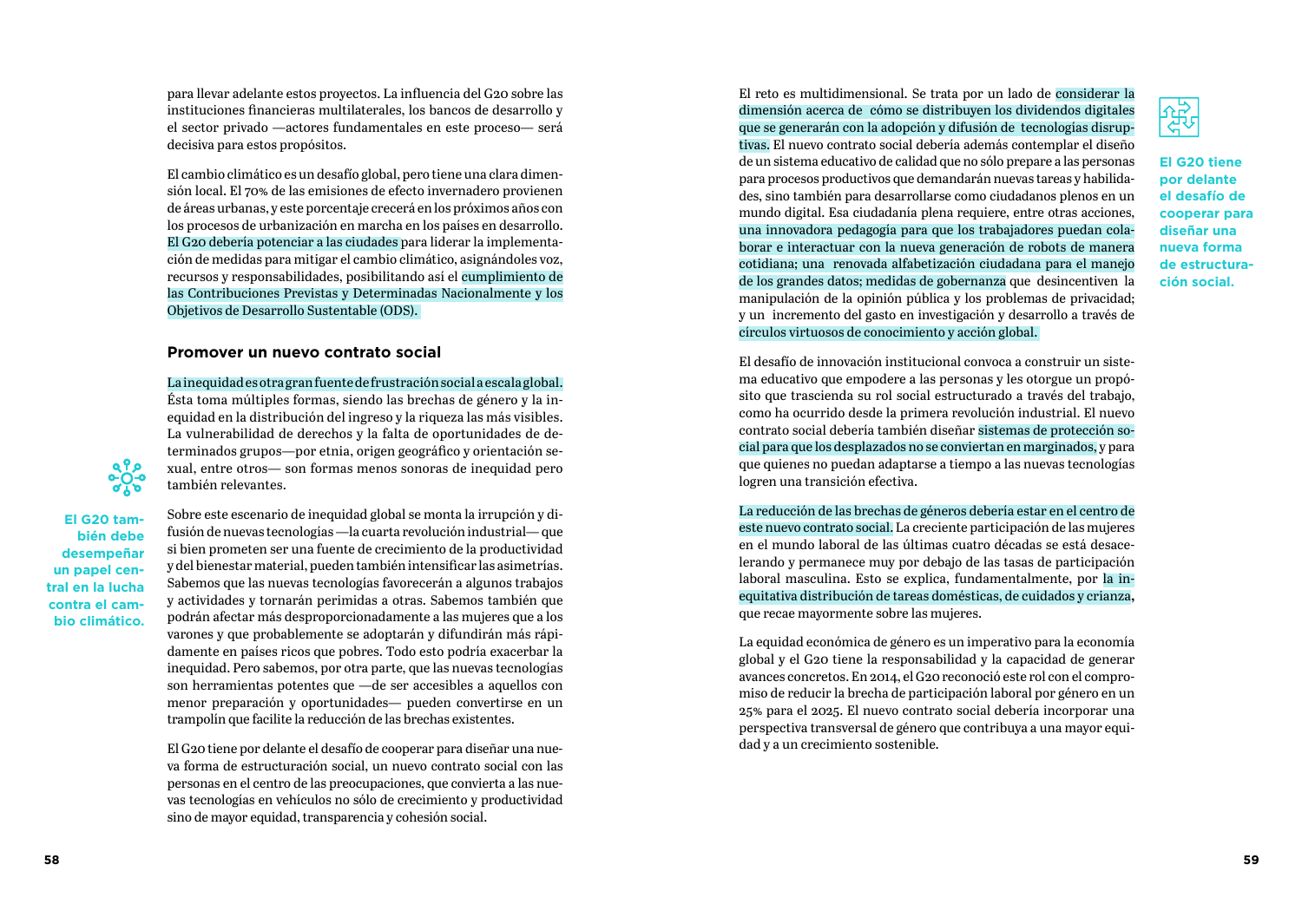# **Representatividad, diversidad y flexibilidad**

El G20 es el foro para afrontar estos apremiantes desafíos globales porque combina representatividad, diversidad y flexibilidad. Es el grupo de países que cobija al 66% de la población mundial, produ ce el 85% de la producción global y participa del 75% del comercio internacional. Su representatividad y valor deriva también de la di versidad de sus integrantes. Conviven en el G20 países de todos los continentes, naciones de ingresos altos, medios y bajos, poblaciones de las más diversas religiones, historias, experiencias y culturas. Esa diversidad es uno de sus activos más importantes; debería tener un rol más protagónico.

**Por su repre sentatividad y flexibilidad, el G20 constituye el foro internacional más apto para impulsar la cooperación y coordinación multilateral.** 

 $\checkmark$ 

La flexibilidad es también un activo valioso del G20 que le permite lidiar con problemas que, aunque de naturaleza común, adoptan en cada país características específicas y requieren soluciones con ma tices propios. La inequidad, por ejemplo, que tanta preocupación ha generado en los últimos años en los países avanzados no ha tenido la misma relevancia en muchos países de menor desarrollo. En el mun do desarrollado preocupa que el crecimiento de las últimas décadas no haya sido equitativo, mientras que en muchos países de Asia, en cambio, el rápido crecimiento económico ha permitido una notable reducción de la pobreza. En América Latina —caracterizada por ser una de las regiones de mayor desigualdad— en la últimas tres décadas lo sobresaliente ha sido, por el contrario, el muy magro crecimiento. De modo similar, el temor a la precarización laboral e informalidad —la gig economy— que empiezan a avisorar los países avanzados no es una amenza potencial para muchos países en desarrollo sino la realidad que viven gran parte de sus habitantes desde hace ya varias décadas. Los desafíos de la migración adoptan también formas muy distintas en países en desarrollo y avanzados porque los movimientos migratorios fluyen mayormente en sentido opuesto.

Por su representatividad, diversidad y flexibilidad, el G20 es el foro internacional más apto para impulsar la cooperación y la coordina ción multilateral y así promover acciones para un mundo más prós pero, inclusivo y sustentable, que respete las idiosincrasias y par ticularidades de cada país. Con su trabajo, el Think 20 (T20) busca ayudar al G20 a encontrar soluciones a los desafíos globales, aportan do propuestas concretas que no reflejan intereses sectoriales, sino los resultados de investigación basada en evidencia.

# **RECOMENDACIONES DE POLÍTICAS**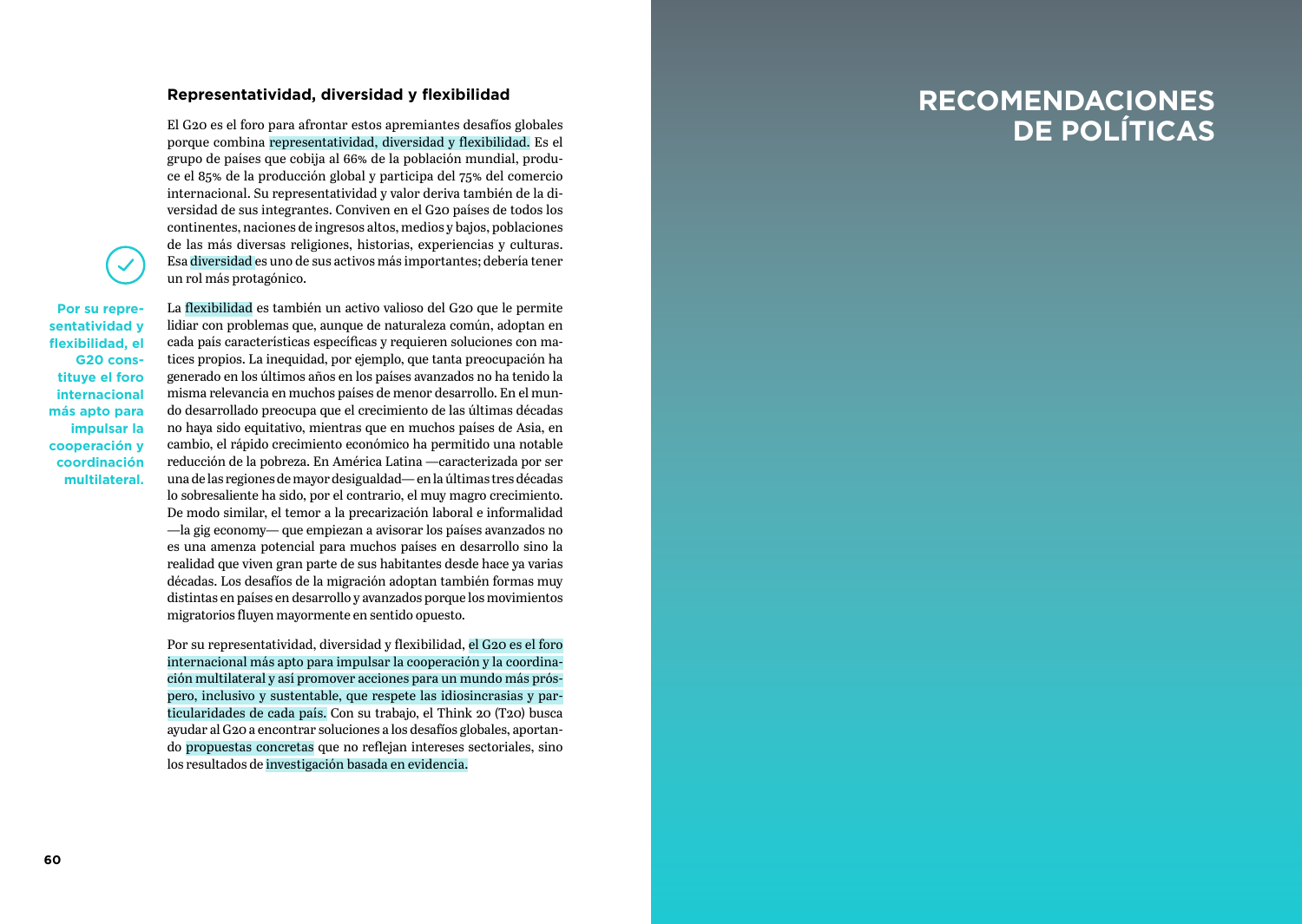# **Políticas e instituciones para el futuro del trabajo**

*Asistimos a los albores de la digitalización de todo lo que nos rodea. Como sucedió con tecnologías multipropósito anteriores, llevará tiempo llegar a aprovechar su máximo potencial y todo lo que im plican para nuestra economía, para los mercados de trabajo y para las normas sociales. Esto abre una "ventana de oportunidades" tanto para los países desarrollados como para aquellos en desarrollo: toda vía hay margen para adaptar las políticas y las instituciones al mun do que se avecina.* 

#### **Asegurar que el menú de políticas alternativas para el futuro del trabajo sea lo suficientemente flexible para atender a la heterogeneidad y a los desafíos que enfrentan los países del G20 PROPUESTA 1 \_**

Recomendamos que el G20 desarrolle su menú de opciones de po líticas para el futuro del trabajo a fin de hacer frente a las impli cancias económicas y sociales del cambio tecnológico, teniendo en cuenta que el impacto de la tecnología y el futuro del trabajo no será igual en todo el mundo ni para todas las partes afectadas. Los desafíos que se ciernen sobre el futuro del trabajo no solo difieren entre los países desarrollados y en desarrollo, sino también entre los distintos grupos de individuos dentro de cada país. Promover una agenda uniforme, sin tener en cuenta el contexto de cada nación, entraña un riesgo enorme que se debe evitar.

Para asegurarse de que los beneficios del cambio tecnológico sean compartidos por todos los países y sus pueblos, instamos a los líde res del G20 a adoptar las siguientes decisiones: (1) reforzar la capaci tación en el lugar de trabajo y brindar apoyo para la transición entre ocupaciones; vincular los derechos a los individuos más que a los puestos de trabajo y brindar mecanismos de protección social para los trabajadores independientes de la economía por encargos o gig; (2) hacer un seguimiento de los desarrollos tecnológicos mundiales de un modo interdisciplinario y coordinado; desarrollar nuevos mé todos para medir la economía digital y armonizar las taxonomías ocupacionales, desarrollando al mismo tiempo nuevas fuentes de información e indicadores a nivel internacional; y (3) garantizar que el futuro del trabajo también sea provechoso para las mujeres. Esto exige abordar las crecientes necesidades de cuidado y permitir la

creación de empleo para las mujeres en la economía digital, redu ciendo la brecha digital y CTIM entre los hombres y las mujeres y tomando decisiones de inversión basadas en la evidencia centrada en el género y específica para cada contexto, según los impactos de las nuevas tendencias, como la economía por encargos o la automa tización, teniendo en cuenta que estas tendencias afectarán a los hombres y a las mujeres de manera diferente.

Estas recomendaciones se basan en los siguientes documentos de políticas públicas:

- **•** *Technological Innovation and the Future of Work: A View from the South (La innovación tecnológica y el futuro del trabajo: una mi rada desde el Sur).* Ramiro Albrieu (CIPPEC), Urvashi Aneja (Tan dem Research), Krish Chetty (HSRC), Vikrom Mathur (Tandem Research), Martín Rapetti (CIPPEC) y Antje Uhlig (GIZ).
- **•** *Technological Justice: A G20 Agenda (Justicia tecnológica: un ob jetivo para incluir en la agenda del G20).* Andrés Ortega (Real Ins tituto Elcano), Francisco Andrés Pérez (Real Instituto Elcano) y Yarik Turianskyi (SAIIA).
- **•** *A New Social Contract for the Digital Age (Un nuevo contrato social para la era digital).* Samir Saran (Observer Research Foundation), Terri Chapman (Observer Research Foundation) y Mihir Sharma (Observer Research Foundation).
- **•** *Bridging the Gender Digital Gap (Acortar la brecha digital de géne ro).* Judith Mariscal (CIDE), Gloria Mayne (CIDE), Urvashi Aneja (Tandem Research) y Alina Sorgner (Kiel Institute for the World Economy).
- **•** *Gender Economic Equity and the Future of Work. A Future of Work that Works for Women (Igualdad económica de género y el futuro del trabajo. Un futuro del trabajo que incluya a las mujeres).* José Florito (CIPPEC), Urvashi Aneja (Tandem Research) y Margarita Beneke de Sanfeliu (FUSADES).
- **•** *Data, Measurement and Initiatives for Inclusive Digitalization and Future of Work (Datos, medición e iniciativas para la digitalización inclusiva y el futuro del trabajo).* Beatriz Nofal (Eco-Axis Research), Ariel Coremberg (UBA) y Luca Sartorio (UTDT).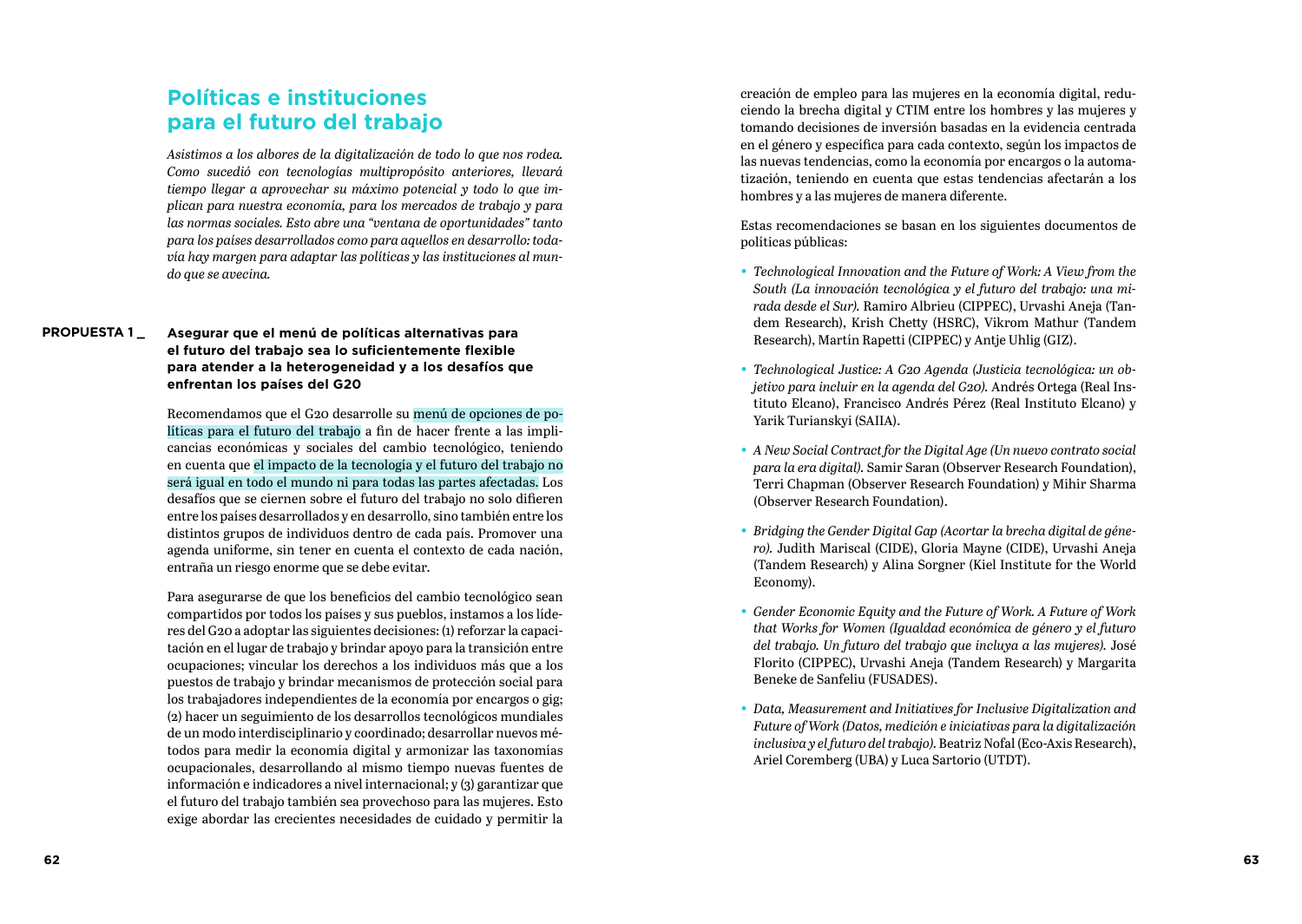**Desarrollar un marco para la recopilación de datos e inteligencia artificial en el lugar de trabajo a fin de facilitar la introducción socialmente aceptable de los macrodatos o big data y de la inteligencia artificial PROPUESTA 2** Desarrollar un marco para la recopilación de datos entrante a respecto de la inteligencia artificial en el entorno laboral, propone-

> Instamos al G20 a trabajar en pos del desarrollo de un marco que fomente la digitalización en el lugar de trabajo de un modo que asegure el respeto de la integridad humana de los trabajadores y que se lleve a cabo en un marco adecuado para la rendición de cuentas. Como se señaló en la Hoja de Ruta para la Digitalización del G20, "la confianza y la seguridad son fundamentales para la economía digital; sin ellas, la adopción de tecnologías digitales puede verse limitada, y así socavar una importante fuente de desarrollo y progreso social". La confianza, la seguridad y la privacidad son esenciales para el buen funcionamiento de la economía digital.

> Proponemos que, para elaborar dicho marco, se tenga en cuenta el siguiente conjunto de principios sobre la recopilación de datos e inteligencia artificial (IA) en el lugar de trabajo.

> Respecto de la recopilación de datos: (1) los trabajadores —ya sean empleados o contratistas, o potenciales empleados o contratistas deben tener derecho a saber qué datos relacionados con ellos recopilan sus empleadores, con qué fin lo hacen y de qué fuentes los obtienen; (2) los trabajadores, extrabajadores y postulantes a un puesto deben tener acceso a los datos sobre ellos recopilados en el lugar de trabajo o deben tener los medios necesarios para asegurarse de que dichos datos sean exactos y contar con la posibilidad de rectificarlos, bloquearlos o eliminarlos si no lo son o si violan el derecho a la privacidad protegido por la ley; (3) los datos recopilados respecto de los empleados o contratistas actuales o potenciales deben guardar relación con su propósito —la información correcta para el propósito correcto, que deberá ser utilizada solamente por las personas que corresponda durante el período que corresponda—; (4) siempre que sea posible, los datos deberán ser anónimos; (5) los empleados y los contratistas deberán ser plenamente informados toda vez que se hayan utilizado datos internos o externos para tomar alguna decisión que afecte sus carreras; (6) no debe permitirse que la recopilación y el procesamiento de los datos se transformen en una vigilancia generalizada de los empleados o contratistas; la supervisión del lugar de trabajo por parte de los empleadores debe limitarse a fines positivos específicos.

mos lo siguiente: (1) el control humano de la IA debe ser obligatorio y comprobable por parte de los reguladores; (2) los sistemas de IA deben ser justos e inclusivos, es decir, deben recomendar lo mismo para todos aquellos que tengan características o niveles de calificación similares; (3) los sistemas de IA deben garantizar la privacidad y la seguridad de los datos, los algoritmos deben estar protegidos contra robos y los empleadores o proveedores de IA deben informar de inmediato a los empleados, a los clientes y a los socios si se produce cualquier violación de la información, especialmente, de la información de identificación personal; y (4) las personas y las empresas que diseñan e implementan sistemas de IA deben rendir cuentas respecto del modo en que sus sistemas están diseñados y funcionan.

Estas recomendaciones se basan en el siguiente documento de políticas públicas:

**•** *Building on the Hamburg Statement and the G20 Roadmap for Digitalization – Towards a G20 Framework for Artificial Intelligence in the Workplace (Hacia un régimen del G20 para el uso de la inteligencia artificial en el lugar de trabajo, sobre la base de la Declaración de Hamburgo y la Hoja de ruta para la digitalización del G20)*. Paul Twomey (CIGI).

## **Avalar la creación de la plataforma T20 para acelerar los trabajos del futuro**

**\_ PROPUESTA 3**

### Llamamos a los países del G20 a apoyar la creación de una plataforma digital del T20 para acelerar los trabajos del futuro.

El desafío consiste en impulsar la adaptación de las economías a las nuevas tecnologías, al mismo tiempo que se minimizan los costos de la transición tecnológica. Para alcanzar estos objetivos, una plataforma abierta a todos los laboratorios de ideas o think tanks, los centros de investigación y las universidades del G20 podría ser de ayuda para avanzar en los siguientes aspectos: desarrollar y difundir investigaciones inéditas sobre los empleos del futuro; financiar proyectos innovadores para mejorar los resultados del sistema educativo; ampliar las capacidades digitales y empresariales; potenciar la participación de las pymes en las cadenas globales de valor y promover nuevas tendencias en materia de integración económica y comercio internacional; organizar actividades para promover a las instituciones educativas, laborales y sociales con capacidad para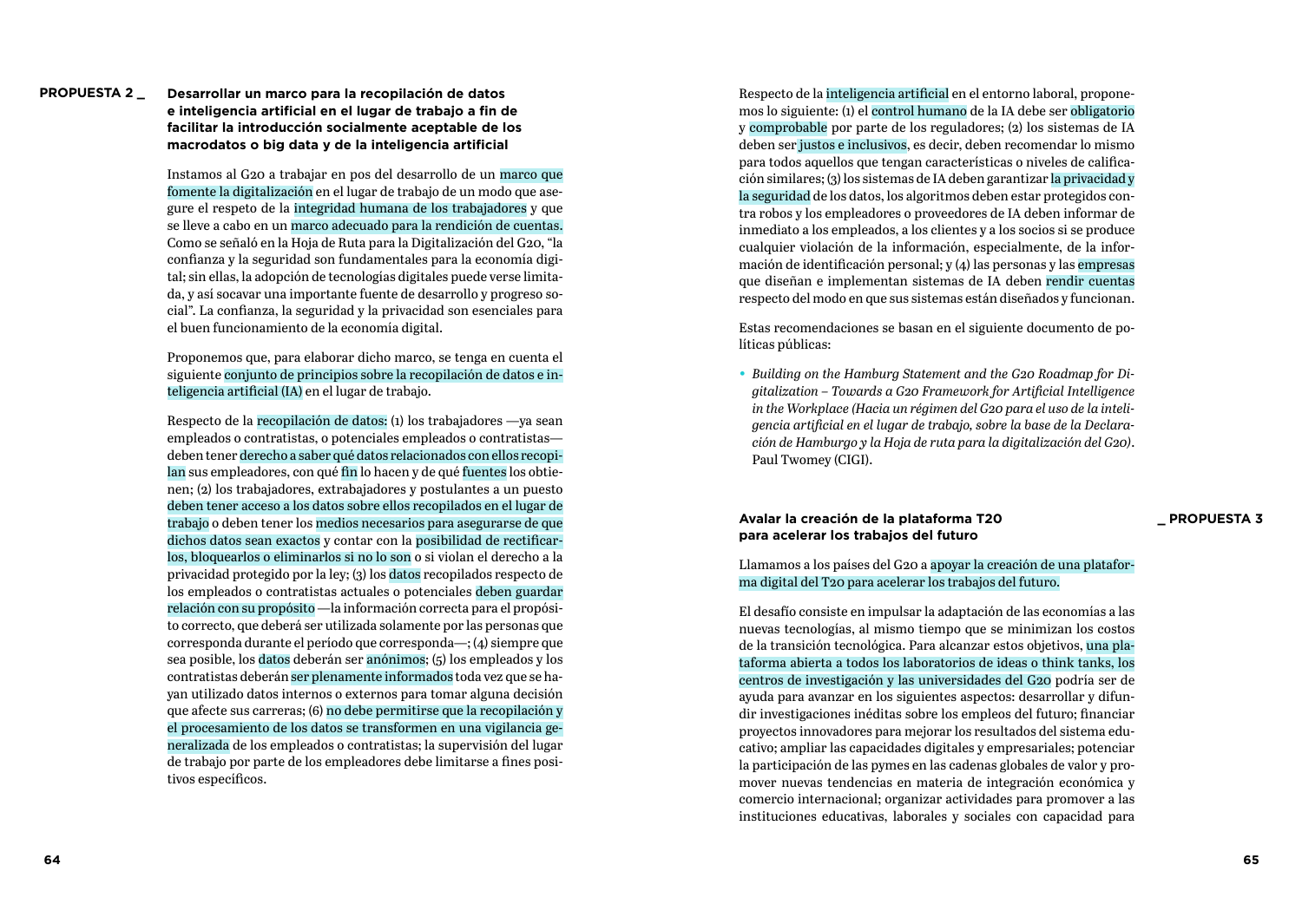enfrentar el desafío de crear los empleos del futuro; y coordinar los programas de capacitación para que lleguen con mayor impacto a las audiencias destinatarias, como los responsables de políticas, los empresarios de las pymes, las mujeres y los trabajadores desem pleados o con bajos niveles de calificación, que están más expuestos a los riesgos que entraña un contexto de transición tecnológica.

Estas recomendaciones se basan en el siguiente documento de po líticas públicas:

**•** *A T20 Platform for Accelerating the Jobs of the Future: Harnessing the Opportunities of Inclusive Technologies in a Global Economy (Una plataforma del T20 para acelerar los trabajos del futuro. Aprovechar las oportunidades de las tecnologías inclusivas en una economía global)*. Gustavo Béliz (INTAL-BID), Ana Inés Basco (IN - TAL-BID) y Belisario de Acevedo (INTAL-BID).

# **Igualdad de oportunidades para una educación de calidad**

*Hay un consenso generalizado en torno de la necesidad de desarrollar las capacidades del siglo xxi que brinden oportunidades educativas igualitarias y de mayor calidad en un mundo que cambiaa un ritmo vertiginoso. Para fortalecer las democracias y los mercados de traba jo, es necesario garantizar una educación de excelencia y el aprendi zaje continuo. Esto debe lograrse de modo que los y las jóvenes tengan igual acceso a la educación. Resulta fundamental especificar la forma de abordar estas transformaciones, ya que demandan soluciones cen tradas no solo en los aspectos técnicos, sino también en la búsqueda de consensos políticos y de compromisos nacionales e internacionales con mecanismos específicos de financiamiento.* 

#### **Promover reformas curriculares basadas en las competencias e iniciativas de educación no formal para garantizar la igualdad de oportunidades de acceso a una educación de calidad PROPUESTA 4 \_**

Recomendamos a los líderes del G20 alentar a los países del grupo para que desarrollen el nivel de la Clasificación Internacional Nor malizada de la Educación (CINE) y creen comités curriculares CINE,

que deberán trabajar en colaboración con los docentes, los gremios y todo el sector educativo a fin de garantizar experiencias coheren tes de educación para el desarrollo de capacidades y del aprendizaje en todos los niveles. Dichos comités deberán permitir la armoniza ción y el fomento de los procesos de rediseño curricular, así como del desarrollo profesional de los docentes y de los mecanismos de evaluación. Para lograr una articulación global, estas iniciativas de ben desarrollarse desde los niveles más altos de gobierno.

Recomendamos asimismo estimular la diversificación de la oferta pública de recursos educativos en los países del G20 a través del aprendizaje no formal y de la preparación de los jóvenes para el mercado de trabajo, la participación democrática y el bienestar. Para promover el aprendizaje no formal, los países del G20 deberían instar a las organizaciones internacionales y a los gobiernos nacio nales a establecer formas más flexibles de reconocimiento de las ca lificaciones preexistentes y evaluar el modo en que los sistemas de educación formal promueven, actualizan y reconocen las llamadas habilidades para el siglo xxi en los marcos curriculares y en los re cursos para implementarlos (plataformas, cursos, libros impresos, guías y capacitación para los docentes, etc.).

Estas recomendaciones se basan en los siguientes documentos de políticas públicas:

- **•** *Bridging the Education-Workforce Divide: Strategies to Meet Ever Changing Needs and Mitigate Future Inequalities (Cerrar la brecha de la educación de la fuerza de trabajo: estrategias para satisfacer las necesidades cambiantes y mitigar las inequidades del futuro).* Claudia Costin (FGV) y Allan Michel Jales Coutinho (FGV).
- **•** *Redesigning Education Landscapes for the Future of Work: Third-space Literacies and Alternative Learning Models (Redise ñando escenarios educativos para el futuro del empleo: espacios de alfabetización y modelos alternativos de aprendizaje).* Cristóbal Cobo (Fundación Ceibal), Alessia Zucchetti (Fundación Ceibal) y Axel Rivas (UdeSA - CIPPEC).
- **•** *It Takes More Than a Village. Effective Early Childhood Develop ment, Education and Care Services Require Competent Systems (Se requiere más que un pueblo. Los servicios efectivos de desarrollo, educación y cuidado de la primera infancia requieren sistemas competentes)*. Mathias Urban (Dublin City University), Alejandra Cardini (CIPPEC) y Rita Flórez Romero (UNAL).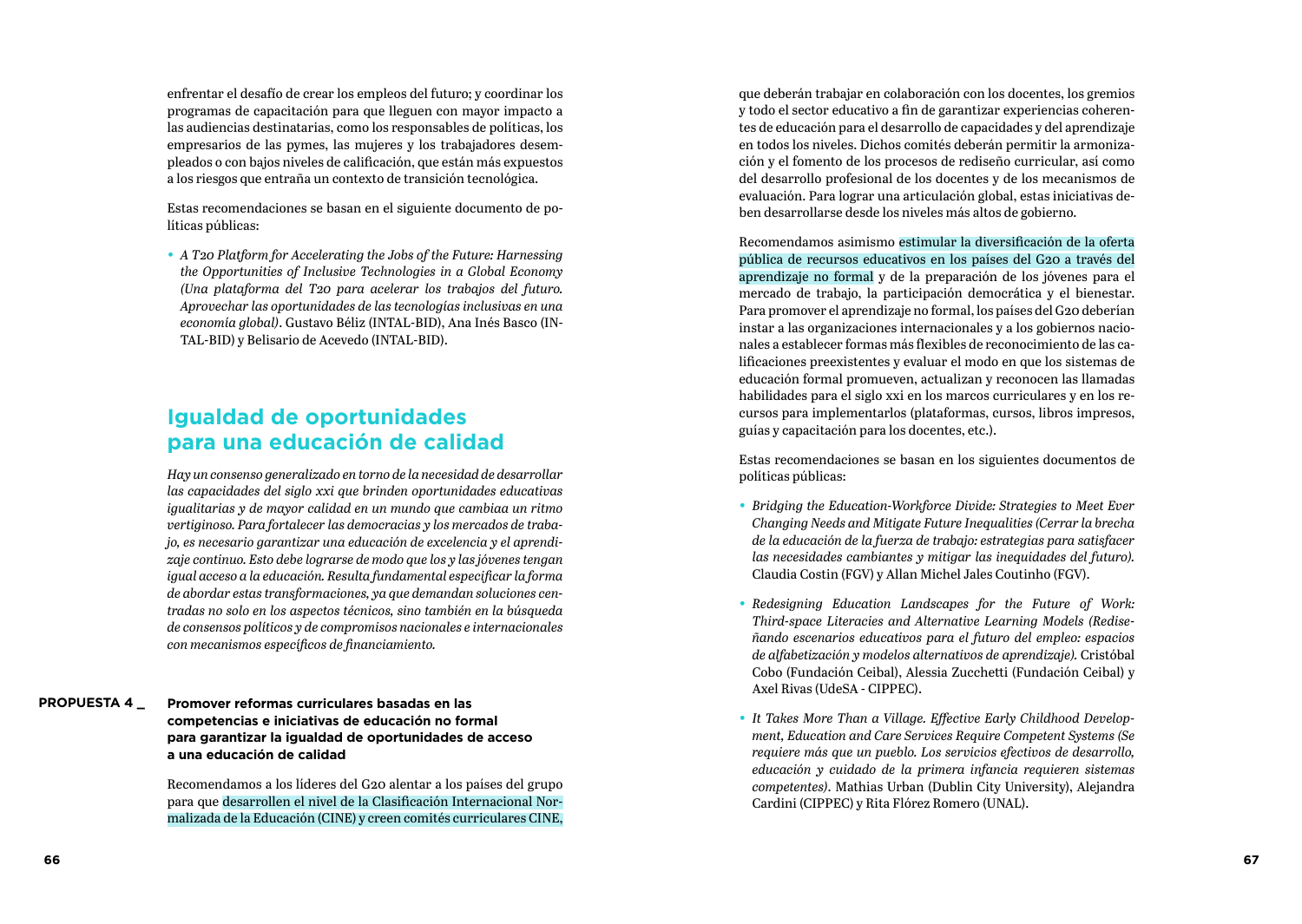# **Acción climática e infraestructura para el desarrollo**

*El crecimiento poblacional, la urbanización vertiginosa, la adaptación al cambio climático y su mitigación, y los compromisos globales —como los Objetivos de Desarrollo Sostenible (ODS) y los Acuerdos de París— están entre los principales desafíos que enfrentan nuestras sociedades y la cooperación multilateral.*

Para construir un futuro sostenible, el mundo necesita movilizar anualmente billones de dólares y emprender acciones en múltiples áreas. La buena noticia es que la respuesta a estos desafíos puede dar lugar a un círculo virtuoso, ya que suministrar energías más limpias, desarrollar infraestructura urbana, energética y de transporte resiliente al cambio climático y emprender otras acciones necesarias para mitigarlo potencian el crecimiento y se refuerzan mutuamente.

#### **Incrementar los recursos de las instituciones financieras de desarrollo y alinear los mandatos de los organismos financieros internacionales con los compromisos de inversión en infraestructura sostenible asumidos internacionalmente PROPUESTA 5 \_**

El financiamiento es la piedra angular del desarrollo sostenible. En los últimos años, los países del G20 y los bancos multilaterales de desarrollo (BMD) desarrollaron mecanismos alternativos a fin de movilizar capitales privados para financiar infraestructura o participar activamente en proyectos de infraestructura, como las alianzas público-privadas y la actual Hoja de Ruta hacia la Infraestructura como una clase de activo.

Además de estos esfuerzos por movilizar capitales privados para financiar infraestructura sostenible, instamos a los líderes del G20 a aumentar el financiamiento del desarrollo y alinear el sistema financiero con los compromisos de desarrollo sostenible por ellos asumidos. Recomendamos a los líderes del G20 que les soliciten a las instituciones financieras de desarrollo (IFD), como los bancos de desarrollo de los países miembros y los BMD de los cuales los países del G20 son miembros, que se comprometan a aumentar los recursos un 25%, a fin de orientar sus esfuerzos a la maximización del impacto en términos de desarrollo y a la minimización de los riesgos asociados a sus proyectos. Además de intensificar los recursos, los BMD deben coadyuvar, como sistema, al objetivo común de proporcionar los bienes públicos necesarios, desarrollar estándares y plataformas comunes para la preparación de los proyectos, así como para la gobernanza adecuada, el manejo de los riesgos y la rendición de cuentas, entre otros instrumentos técnicos necesarios para asegurar que estas mayores inversiones públicas globales se realicen de manera efectiva. Asimismo, recomendamos impulsar un enfoque sistémico para alinear los mandatos de las instituciones que gobiernan el sistema financiero con la Agenda 2030, fundamentalmente a través de la elaboración de un conjunto acordado de principios desarrollados en el marco del G20 (por ejemplo, sobre la base del trabajo del Grupo de Personas Eminentes del G20 sobre la Gobernanza Financiera Global y del Grupo de Estudio de Finanzas Sostenibles del G20), a los cuales estas instituciones deberían adherir. Las metodologías de evaluación del desempeño empleadas por el FMI, el Banco Mundial y los planes de desarrollo de los mercados financieros internos deberían tomar en cuenta explícitamente las metas climáticas y la Agenda 2030. La Red de Bancos Centrales para Ecologizar el Sistema Financiero es un ejemplo del avance logrado en esta esfera, y debería ser alentado y apoyado por el G20.

Estas recomendaciones se basan en los siguientes documentos de políticas públicas:

- **•** *Scaling Development Finance for Our Common Future (Aumentar el financiamiento del desarrollo para nuestro futuro común).* Kevin P. Gallagher (GDP Center), Leandro Serino (T20 Argentina), Danny Bradlow (University of Pretoria) y José Siaba Serrate (CARI).
- **•** *Aligning Financial System Architecture and Innovation with Sustainable Development (Alinear la arquitectura y la innovación del sistema financiero con el desarrollo sostenible),* Simon Zadek (PNUD) y Homi Kharas (Brookings Institution).

**Empoderar a las ciudades como actores clave para mitigar el cambio climático, desarrollar nuevos mecanismos de gobernanza metropolitana y promover una nueva agenda urbana (NAU) basada en la ecología \_ PROPUESTA 6**

Actualmente, las ciudades dan cuenta del 80 % del PIB mundial y de cerca del 70 % de las emisiones de gases de efecto invernadero (GEI). Con el avance de la urbanización, estos centros se están volviendo cada vez más importantes para lograr un desarrollo global sostenible.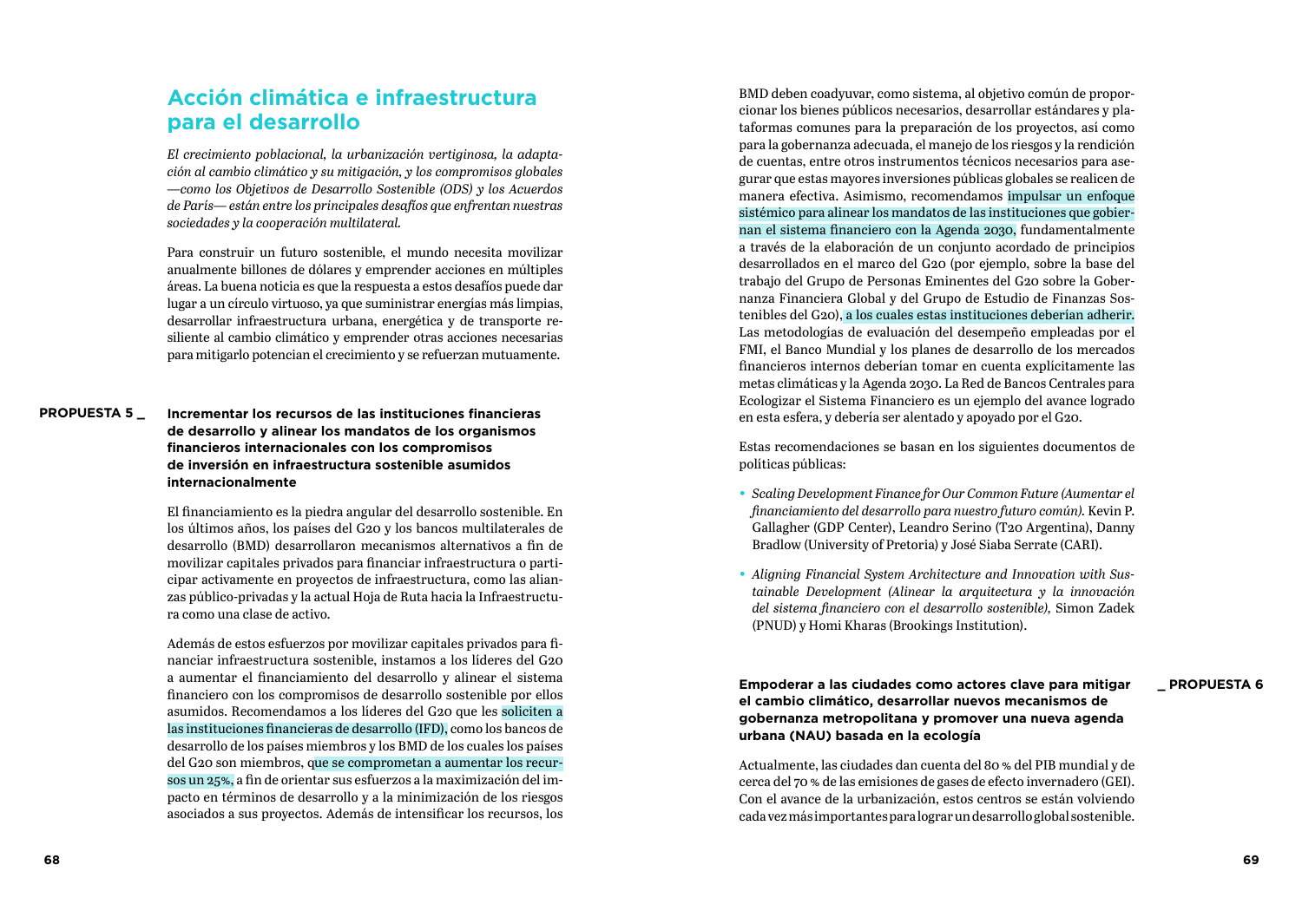Con el fin de promover la acción climática, recomendamos que el G20 reconozca el papel de las áreas urbanas y de las autoridades lo cales como actores fundamentales en dicha acción climática y que promueva la participación de las ciudades en los foros internaciona les y formalice la conformación de un grupo de afinidad sobre zonas urbanas. La mayoría de los ODS y de las NDC (contribuciones deter minadas a nivel nacional, por sus siglas en inglés) se implementarán en áreas urbanas, y es necesario agilizar la toma de decisiones, el apoyo financiero, la planificación gubernamental y la coordinación con los actores locales a fin de emprender las acciones necesarias para mitigar el cambio climático. Recomendamos asimismo que el G20 impulse el desarrollo de mecanismos de gobernanza metropoli tana para promover y manejar la resiliencia de manera más efectiva. Los mecanismos de gobernanza deberían promover la coordinación multisectorial y multipartita entre todos los interesados en un terri torio dado, más allá de sus límites jurisdiccionales, con el objeto de superar los laberintos administrativos.

Subrayamos la necesidad de promover una mayor cooperación en tre el Grupo de Trabajo de Sustentabilidad Climática del G20 (GTSC) y el Grupo de Trabajo de Desarrollo del G20 (GTD) con el fin de po ner de relieve los beneficios de desarrollar organismos de gobierno metropolitano capaces de llevar a cabo planes de adaptación al cam bio climático y nuevos mecanismos de inversiones a largo plazo en infraestructura baja en carbono.

Finalmente, alentamos el desarrollo de un nuevo modelo urbano basado en la ecología para hacer frente al cambio climático: com pacto en su morfología, complejo en su organización, metabólica mente eficiente y socialmente cohesivo. Este modelo urbano brinda la oportunidad de implementar energías y sistemas de transporte más limpios, remodelar y crear nuevas infraestructuras resilientes al clima y promover un mejor uso de las tierras aledañas a las zonas urbanas. Aplicando el concepto de metabolismo urbano, los respon sables de políticas podrían diseñar estrategias clave relacionadas con el clima de manera integral. Para promover la implementación de una nueva agenda urbana (NAU), recomendamos que los grupos del G20 GTD, GTTE y GTSC trabajen conforme con lo estipulado en el Acuerdo de París y en los ODS; exploren los beneficios de un mo delo de desarrollo urbano planificado y ecológico en términos cli máticos y compartan experiencias relacionadas con los beneficios climáticos de las ciudades compactas y conectadas; y garanticen, al mismo tiempo, que los problemas financieros no restrinjan las deci siones municipales de inversión en infraestructura baja en carbono e inocua para el clima.

Estas recomendaciones se basan en los siguientes documentos de políticas públicas:

- **•** *The New Urban Paradigm (El nuevo paradigma urbano). Gabriel Lanfranchi (CIPPEC),* Ana Carolina Herrero (CIPPEC), Salvador Rueda Palenzuela (Agencia Ecología Urbana Barcelona), Inés Ca milloni (CONICET- UBA) y Steffen Bauer (DIE).
- **•** *Enhancing Climate Resilience through Urban Infrastructure and Me tropolitan Governance (Fortalecer la resiliencia climática a través de la infraestructura urbana y el gobierno metropolitano).* Gabriel Lanfranchi (CIPPEC), Ana Carolina Herrero (CIPPEC), John E. Fer nandez (MIT), Francisca Rojas (IADB) y Katerina Trostmann (WRI).

### **Implementar reformas fiscales verdes integrales para estimular el desarrollo y la utilización de energías más limpias**

**\_ PROPUESTA 7**

Si desean alcanzar la meta del escenario de 2 °C, los países deben desarrollar estrategias bajas en carbono, y los miembros del G20 de ben asumir el liderazgo en el desarrollo de dichas estrategias. Las estrategias de desarrollo bajo en carbono no solo exigen cuantiosas inversiones en infraestructura urbana y el cumplimiento de com promisos internacionales relacionados con los subsidios a los com bustibles fósiles y los impuestos al carbono, sino también reformas fiscales verdes que ofrezcan incentivos para desarrollar y utilizar energías más limpias.

Para implementar las reformas fiscales verdes, los responsables de políticas necesitan garantizar que las condiciones macroeco nómicas y políticas generales sean favorables a dichos cambios; desarrollar planes de reforma integral que identifiquen sinergias y compensaciones recíprocas con otras áreas de políticas y que in cluyan a todos los organismos gubernamentales relevantes; diseñar esquemas de compensación que protejan a los hogares de bajos in gresos de los efectos de las reformas; y promover la transparencia y la participación de las partes interesadas (incluidas las mujeres).

Estas recomendaciones se basan en el siguiente documento de po líticas públicas: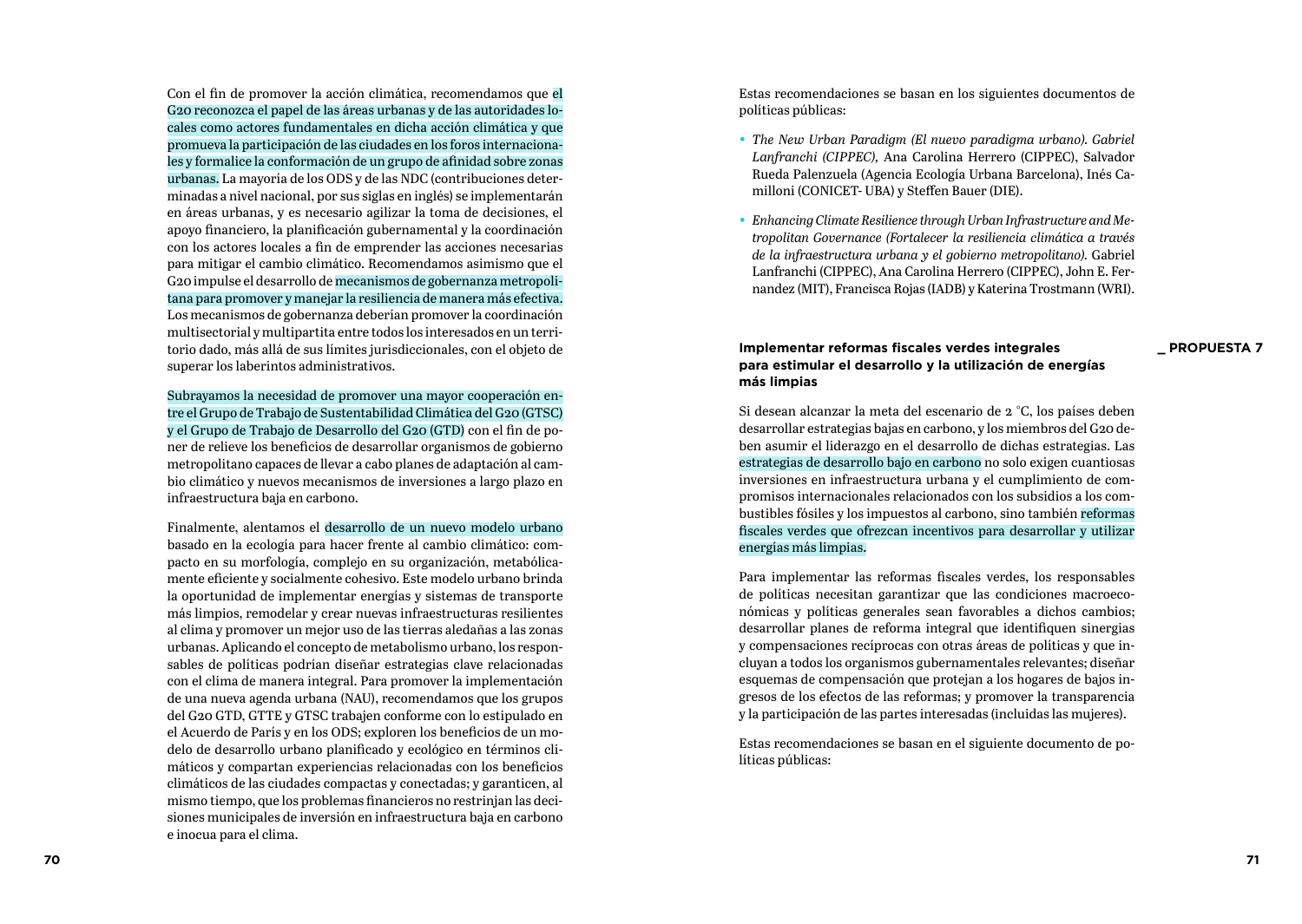*forma fiscal verde para una transición energética justa en América Latina).* Autores principales: Michael Jakob (MCC), Rafael Soria (EPN), Carlos Trinidad (SPDA) y Ottmar Edenhofer (MCC). Miembros del equipo: Celine Bak (Analytica Advisors), Daniel Bouille (Fundación Bariloche), Daniel Buira (Tempus Analítica), Hernán Carlino (TIDT), Verónica Gutman (FTDT), Christian Hübner (KAS), Brigitte Knopf (MCC), André Lucena (COPPE), Luan Santos (COPPE), Andrew Sco tt (ODI), Jan Christoph Steckel (MCC), Kanako Tanaka (LCS-JST), Adrien Vogt-Schilb (IADB), Koichi Yamada (LCS-JST).

# **Seguridad alimentaria y agricultura sostenible**

**7** *Carrier Fiscal Reformation International Carrier Control international Carrier Control international Carrier Control international Carrier Control international Carrier Control international Carrier Control internat El desafío global es construir sistemas alimentarios y un entorno co mercial que generen crecimiento y empleos de calidad, aseguren la inclusión y la equidad social, promuevan la resiliencia al cambio cli mático y la sostenibilidad ambiental (baja huella de carbono/energía) y protejan la biodiversidad, utilicen los recursos eficientemente (sin desperdicios ni pérdidas), y aseguren dietas saludables para todos los individuos (teniendo en cuenta la triple carga de la malnutrición: falta de calorías, falta de nutrientes clave, y sobrepeso y obesidad). Se trata de una tarea muy ardua, y las políticas nacionales por sí solas son insuficientes para alcanzar estos ambiciosos objetivos. Hacen falta acciones colectivas globales para incrementar la producción sosteni ble con el fin de satisfacer la demanda de alimentos generando menos emisiones de carbono y asegurando un entorno eficiente para el co mercio de bienes alimenticios.*

#### **Movilizar recursos globales, mejorar las mediciones de la productividad agrícola y los parámetros climáticos, y estimular la transferencia de tecnologías para promover un futuro alimentario sostenible PROPUESTA 8 \_**

Recomendamos que el G20 organice y apoye un esfuerzo coordina do global para alcanzar la seguridad alimentaria de manera sosteni ble. Esto incluiría lo siguiente: (1) organizar un gran esfuerzo global para el desarrollo y la transferencia mundial de tecnologías relacio nadas con las estrategias de intensificación sostenible; (2) crear un mecanismo de preparación de proyectos para definir y estructurar

los proyectos de financiamiento de los pequeños agricultores fa miliares que empleen tecnologías de intensificación sostenible; (3) promover, dentro del Grupo Intergubernamental de Expertos sobre el Cambio Climático (IPCC), la necesidad de <mark>mej</mark>orar los lineamientos y los métodos de estimación del secuestro de carbono en los pastizales y otros biomas relacionados con la producción agrícola utilizando parámetros regionalmente relevantes para la realización de dichas estimaciones. El Grupo Consultivo para la Investigación Agrícola Internacional (CGIAR, por sus siglas en inglés) y la Organi zación para la Alimentación y la Agricultura (FAO) deberían actuar como secretaría para coordinar estas actividades; y (4) formar un consorcio internacional para monitorear la productividad total de los factores agrícolas a nivel mundial con el fin de obtener compara ciones internacionales y hacer un seguimiento a lo largo del tiempo.

Estas recomendaciones se basan en los siguientes documentos de políticas públicas:

- **•** *Monitoring Agricultural Productivity for Sustainable Production and R&D Planning (Monitoreo de la productividad agrícola para una producción sostenible y la planificación de I+D);* David Labor de (IFPRI) y Valeria Piñeiro (IFPRI). Miembros del equipo: Joaquín Arias (IICA), Jean Christophe Bureau (AgroParisTech), Pablo El verdin (GPS) Alan Matthews (Trinity College), Eugenia Saini (FON - TAGRO) and Josef Schmidhuber (FAO).
- **•** *The Role of Trade and Sustainable Intensification to Achieve Global Food Security with Less Carbon Emission and More Carbon Seques tration (El papel del comercio y la intensificación sostenible para lograr una seguridad alimentaria mundial con menos emisiones de carbono y más secuestro de carbono).* Autores principales: Martín Piñeiro (CARI) y Ernesto Viglizzo (GPS). Miembros del equipo: David Laborde (IFPRI), Ana María Loboguerrero (CIAT) y Alisher Mirzabaev (University of Bonn). Colaboradores: C. Federico Frank (INTA) y Antonio Buainain (EMBRAPA).
- **•** *Financing "A Sustainable Food Future" (El financiamiento de un "fu turo alimentario sostenible").* Autor principal: Eugenio Diaz-Bonilla (IFPRI). Miembros del equipo: Ana Maria Loboguerrero (CIAT), Louis Verchot (CIAT), Ernesto Viglizzo (INTA) y Alisher Mirzabaev (ZEF).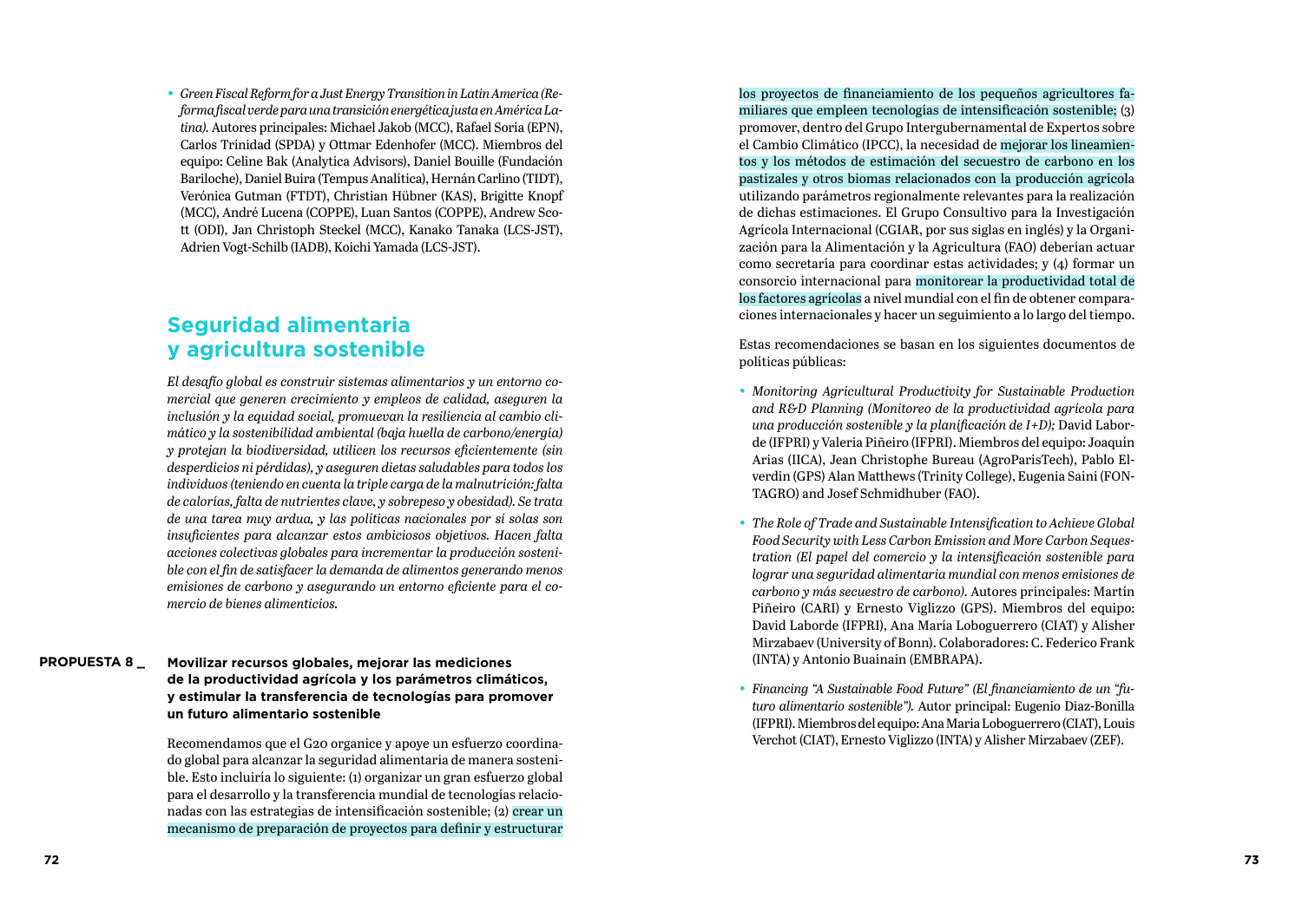#### **Establecer principios que respondan a las necesidades de los consumidores, medir las reducciones de la pérdida y el desperdicio de alimentos y alinear las finanzas con las salvaguardias que fomenten un sistema alimentario mundial sostenible y promuevan dietas saludables PROPUESTA 9 \_ Abordar las preocupaciones sobre seguridad alimentaria**

Recomendamos que el G20 impulse un esfuerzo mundial que lleve al desarrollo de un sistema alimentario global que sea sostenible, eficiente y responsable frente a las necesidades nutricionales de los consumidores. Dicho esfuerzo incluiría las siguientes acciones: (1) promover un diálogo mundial público/privado para alcanzar acuerdos respecto de principios y normas para el desarrollo de sistemas alimentarios que respondan a las necesidades de los consumidores, los cuales podrían incluir el fortalecimiento de las plataformas mundiales para establecer parámetros de referencia, y armonizar y coordinar los estándares voluntarios del sector privado, como el Foro de las Naciones Unidas sobre Normas de Sostenibilidad (UN-FSS, por sus siglas en inglés); (2) solicitar la asistencia de las IFI, combinando fondos de los sectores público y privado para reducir los riesgos y condicionando los préstamos y los subsidios al cumplimiento de las salvaguardias; y (3) promover la coordinación entre los BMD, los bancos regionales y las organizaciones internacionales a través de la plataforma técnica para la medición y la reducción de la pérdida y el desperdicio de alimentos lanzada por el IFPRI y la FAO a partir de la cumbre del G20 en Turquía en diciembre de 2015.

Estas recomendaciones se basan en los siguientes documentos de políticas públicas:

- **•** *Redirecting Investment for a Global Food System that is Sustainable and Promotes Healthy Diets (Redirigir las inversiones para alcanzar un sistema alimentario global que sea sostenible y promueva dietas saludables).* Jamie Morrison (FAO), Eduardo Bianchi (IUEAN), Catherine Bowyer (IEEP), Rob Vos (IFPRI) y Laura Wellesley (Chatham House).
- **•** *Clarifying the Problem of Food Loss and Waste to Improve Food and Nutrition Security (Aclarar el problema de la pérdida y del desecho de alimentos para mejorar la seguridad alimentaria y nutricional).* Autores principales: Máximo Torero (Banco Mundial), Luciana Delgado (IFPRI) y Monica Schuster (Institute of Development Policy, IOB, Universidad de Amberes). Miembros del equipo: Geeta Sethi (Banco Mundial), Eduardo Nakasone (IFPRI) y Valeria Piñeiro (IFPRI).

### **a través de acuerdos especiales entre países sistémicamente relevantes \_ PROPUESTA 10**

Recomendamos que el G20 facilite, dentro del marco de la Organización Mundial del Comercio (OMC), la organización de un grupo especial de países sistémicamente relevantes —conformado por Argentina, Australia, Brasil, Canadá, Nueva Zelanda, Tailandia y Estados Unidos, como principales exportadores netos; y por China, Corea, Japón, Rusia y Arabia Saudta, como principales importadores netos, y la India, como principal operador comercial— para que intercambien información relevante y oportuna sobre las políticas relacionadas con la producción, el consumo y el comercio tendientes a evitar los shocks en los mercados mundiales que puedan erosionar la confianza en el sistema mundial de comercio. Con el tiempo, este grupo podría evolucionar hacia un acuerdo plurilateral que podría, a su vez, hacerse multilateral si fuera necesario.

Estas recomendaciones se basan en el siguiente documento de políticas públicas:

**•** *Global Food Security and Market Stability: the Role and Concerns of Large Net Food Importers and Exporters (Seguridad alimentaria mundial y la estabilidad del mercado: el papel y las inquietudes de los grandes importadores y exportadores netos de alimentos).* Autores principales Jikun Huang (Peking University). Miembros del equipo: Martin Piñeiro (CARI) y Valeria Piñeiro (IFPRI). Miembros del equipo: Kym Anderson (University of Adelaide), Nelson Illescas (INAI), David Laborde (IFPRI) y Laura Wellesley (Chatham House). Contribuidora: Estefanía Puricelli.

# **Equidad económica de género**

*En todas las sociedades las mujeres están sobrerrepresentadas en los segmentos más pobres de la población. Y si bien la inclusión de las mujeres en el mercado de trabajo se ha incrementado a lo largo de las últimas décadas —en particular, en la de 1990, cuando alcanzó el mayor impulso mundial— aún persisten importantes brechas de género. La evidencia sugiere que el empoderamiento económico de las mujeres contribuye al desarrollo sostenible. En reiteradas oportunidades, los líderes del G20 han reconocido la importancia de promover la inclusión laboral de las mujeres. En 2014, en la Declaración de Brisbane*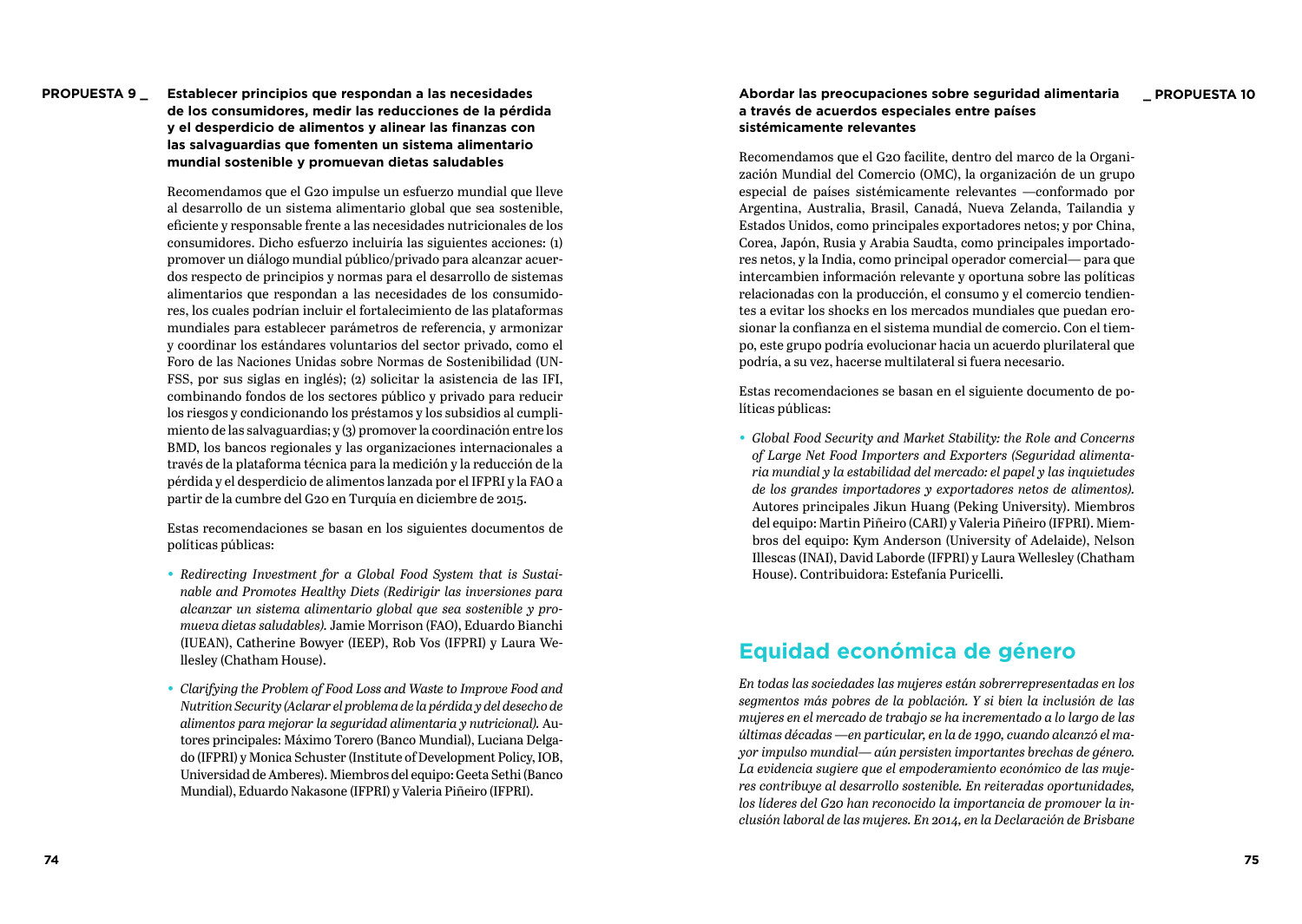*de los Líderes del G20, se asumió de manera explícita el compromi so de reducir un 25 % la brecha de género en la participación en el mercado de trabajo antes de 2025 (la llamada "25 por 25"). A pesar de esto, los países del G20 aún deben traducir estos acuerdos en políticas públicas y medidas internas concretas, dotadas de los presupuestos específicos para materializarlas. Las cuestiones de género deben in corporarse a la formulación de políticas a nivel tanto nacional como subnacional, diseñando e implementando procesos políticos que estén sistemáticamente centrados en el género, mediante presupuestos con perspectiva de género y mejorando la recopilación y la difusión de da tos desagregados por género.*

#### **Adoptar políticas que reconozcan, reduzcan y redistribuyan el trabajo doméstico y de cuidados no remunerado para aliviar las restricciones que pesan sobre el tiempo de las mujeres y alcanzar la meta de 25 por 25 PROPUESTA 11 \_**

Para aliviar las restricciones que limitan el uso del tiempo de las mu jeres y facilitar su participación en el mercado laboral, invitamos a los países del G20 a adoptar políticas que reconozcan, reduzcan y re distribuyan el trabajo doméstico y de cuidados no remunerado. Más concretamente, instamos al G20 a emprender las siguientes acciones:

- **•** Eliminar los obstáculos legales al empoderamiento económico de las mujeres: abolir las políticas, leyes y reglamentaciones discri minatorias que obstaculizan o restringen el poder de decisión de las mujeres. Los donantes para el desarrollo del G20 deberían exigir la reforma del marco legal que rige la participación econó mica de las mujeres como condición para brindar ayuda oficial al desarrollo. Sancionar legislación que asegure el acceso igualitario de las mujeres a los activos y a los recursos, incluidos el crédito, la propiedad de la tierra y la herencia. Promover leyes que garan ticen igual remuneración por igual tarea. Reformar las leyes y las reglamentaciones inequitativas y asegurar la protección legal y la no discriminación. Prevenir la violencia contra las mujeres y las niñas en todos los contextos, incluso en el lugar de trabajo.
- **•** Estimular la capacidad empresarial y el empleo autónomo de las mujeres: desarrollar infraestructura (por ejemplo, acceso a In ternet) para facilitar que las emprendedoras que no están en cen tros urbanos tengan acceso al mercado, reúnan fondos, accedan a programas de capacitación en línea y establezcan y participen en redes sociales. Implementar programas de desarrollo de capa -

cidades y formación profesional y técnica; incubadoras y acelera doras para impulsar a las nuevas empresas y ampliar la escala de operaciones; y desarrollar infraestructura para mejorar el acceso de las mujeres al mercado. Asegurar la protección de la seguridad social y las políticas de familia (por ejemplo, las licencias parenta les) para los trabajadores independientes.

- **•** Romper las paredes de cristal apoyando a las mujeres que se desem peñan en sectores tradicionalmente dominados por los hombres; implementar el desarrollo de capacidades y la formación profesio nal en campos emergentes y apoyar la participación de las mujeres y de las jóvenes; y fijar objetivos específicos para la participación de las mujeres en carreras universitarias relacionadas con CTIM.
- **•** Promover inversiones para brindar servicios de cuidados de alta calidad que reduzcan la carga de las tareas domésticas y de cuida dos y medir la verdadera contribución del trabajo no remunerado en las cuentas nacionales.

Estas recomendaciones se basan en los siguientes documentos de políticas públicas:

- **•** *Achieving "25 by 25": Actions to Make Women's Labour Inclusion a G20 Priority (Alcanzar el 25 por 25: acciones para transformar la inclusión laboral de las mujeres en una prioridad del G20*). Gala Díaz Langou (CIPPEC), Florencia Caro Sachetti (CIPPEC), Estela Rivero Fuentes (Counting Women's Work), Margarita Beneke de Sanfeliu (FUSADES), Cynthia L. Drakeman, (DoubleXEconomy), Paloma Ochoa (Fundación ICBC), Carolina Robino (IDRC), Boris Branisa (INESAD) y Alina Sorgner (John Cabot University y Kiel Institute for the World Economy).
- **•** *The Imperative of Addressing Care Needs for G20 Countries (La ur gencia de atender las necesidades de cuidado para los países miem bros del G20).* Sarah Gammage (ICRW), Abigail Hunt (ODI), Gala Díaz Langou (CIPPEC), Estela Rivero Fuentes (Counting Women's Work), Carla Isnaldi (Women 20), Urvashi Aneja (Tandem Research), Mar go Thomas (Chatham House) y Carolina Robino (IDRC).
- **•** *Gender Mainstreaming: A Strategic Approach (Un enfoque estratégi co para la transversalización de género).* Margo Thomas (Chatham House), Cesar Cordova Novion (Jacobs, Cordova and Associates), Arjan de Haan (IDRC), Gimena de León (CIPPEC), Maxime Forest (Sciences Po) y Sandhya S. Iyer (Centre for Public Policy, Habitat and Human Development y Tata Institute of Social Sciences).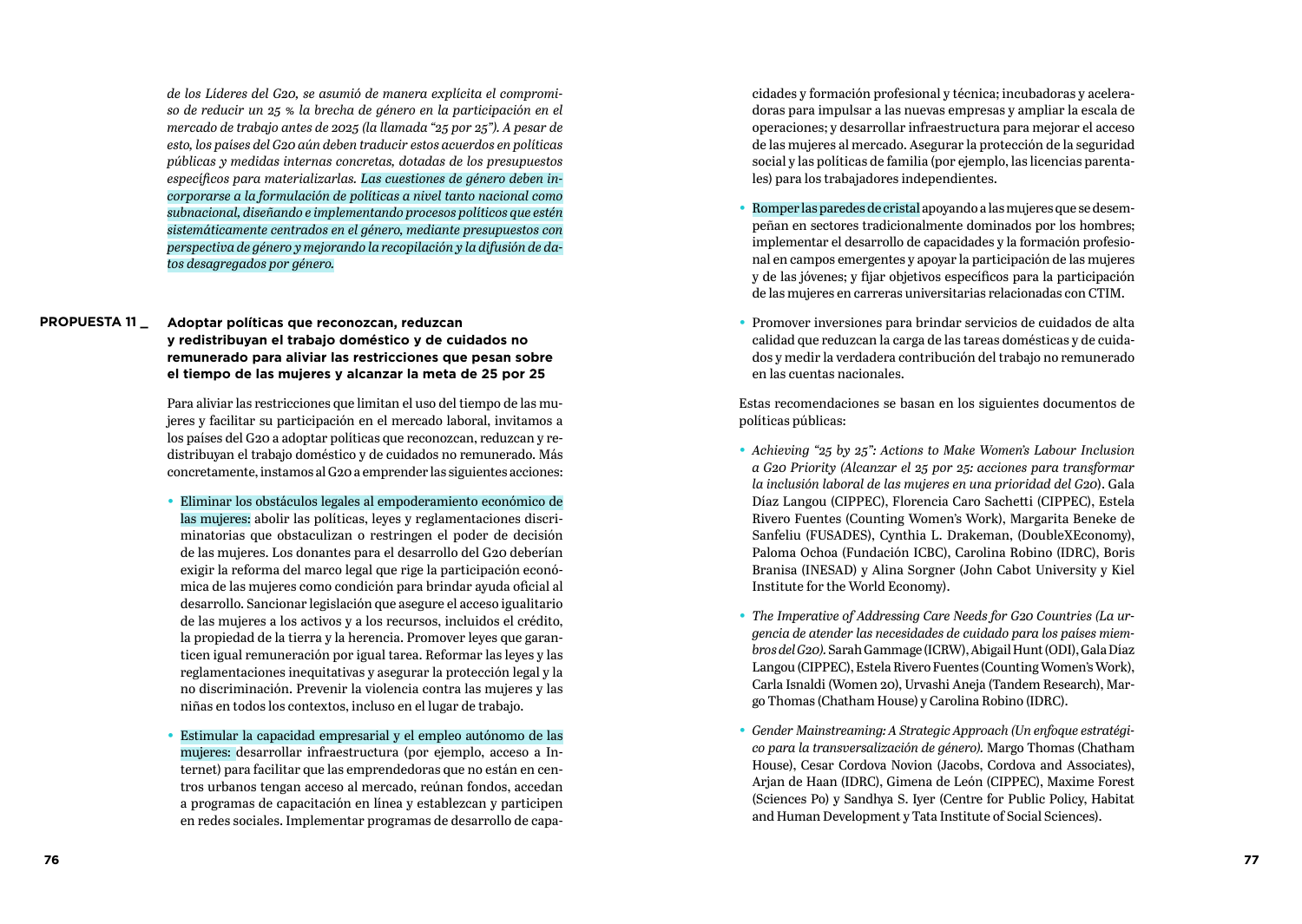# **Cooperación internacional para revitalizar el sistema multilateral de comercio**

*Últimamente se han intensificado las tensiones comerciales y crecen los temores provocados por las inquietudes respecto de que el enfoque actual de la Organización Mundial del Comercio (OMC) no resuelve toda la gama de intervenciones que hoy en día distorsionan el comer cio. Las tensiones de la economía política y la creciente digitalización de la economía también están planteándole desafíos al sistema mun dial de comercio y están socavando las posibilidades de un sistema de inversiones transparente, abierto y basado en normas.* 

**Iniciar el diálogo tendiente a rediseñar el sistema PROPUESTA 12 \_ multilateral de comercio basado en normas y promover reformas de las instituciones multilaterales de comercio con el fin de posibilitar acuerdos plurilaterales y ofrecer las respuestas adecuadas a las intervenciones y los problemas que afectan el comercio mundial**

> Recomendamos que el G20 reconozca explícitamente la necesidad de fortalecer el sistema multilateral de comercio basado en normas y, al mismo tiempo, abra un proceso tendiente al rediseño de algu nas de las normas e instituciones que rigen el comercio mundial. A tal efecto, el G20 debería hacer lo siguiente: (1) funcionar a modo de foro de debate acerca de cómo puede el sistema adaptarse mejor a los cambios de la realidad actual en términos de nuevas potencias mundiales y económicas; (2) encontrar el equilibrio entre los acuer dos regionales y mundiales para fortalecer las reglas del sistema multilateral; (3) elaborar propuestas para rediseñar la OMC, como la mejor forma de revitalizar el comercio y atender a las cuestiones que generan controversias entre sus socios, como el voto por con senso; (4) promover reformas de las instituciones internacionales para posibilitar los acuerdos plurilaterales, facilitar la recopilación de información acerca de los subsidios y las barreras no arancela rias que, en general, no están siendo abordados por el sistema de solución de diferencias de la OMC, establecer límites para que las represalias sean adecuadas, reducir la carga de la prueba para los demandantes y acelerar las resoluciones del Órgano de Apelación; (5) ratificar el compromiso de eliminar gradualmente los subsidios a las exportaciones agrícolas asumidos en la Declaración Ministerial

de la OMC de 2015; (6) responder a la digitalización de la economía mundial priorizando el logro, en la reunión del G20 en Buenos Ai res, de un memorando de cooperación sobre el comercio mediado por tecnologías digitales y reafirmar el papel de la OMC como faci litador de la gobernanza mundial del comercio mediado por tecno logías digitales; y (7) propiciar el diálogo para acordar la eliminación progresiva de barreras no arancelarias predeterminadas y promo ver la transparencia y la reciprocidad de las normas que rigen las inversiones entre los países miembros, prohibiendo la aplicación de reglas no escritas que impongan las transferencias tecnológicas, limitando la obligación de formar empresas conjuntas para inver tir en ciertos sectores e instituyendo los Principios Rectores para la Formulación de Políticas de Inversión a Nivel Mundial.

Estas recomendaciones se basan en los siguientes documentos de políticas públicas:

- **•** *A Vision about Regional Contribution to a More Effective Global Go vernance: The Case of the Multilateral International Trade System (Una visión sobre la contribución regional a una gobernanza global más efectiva: el caso del sistema multilateral de comercio interna cional).* Félix Peña (CARI) y Andrés Matias Schelp (CARI).
- **•** *New Industrial Revolution: Upgrading Trade and Investment Fra meworks for Digitalization (La nueva revolución industrial: Me jorar los marcos regulatorios del comercio y la inversión para la digitalización).* Autor principal: Ricardo Meléndez-Ortiz (ICTSD). Miembros del equipo: Axel Berger (DIE), Wallace S. Cheng (ICTSD), Santiago Díaz de Sarralde Miguez (CIAT), Christian von Haldenwang (DIE), Tobias Hentze (Köln Institute), Lucia Tajoli (ISPI), Akihiko Tamura (GRIPS) y Wei Wenfang (CIRD).
- **•** *Moving the G20's Investment Agenda Forward (Avanzar en la agen da de inversiones del G20).* Autores principales: Axel Berger (DIE) y Karl P. Sauvant (CCSI). Miembros del equipo: Silvia Karina Fiezzo ni (CARI), Rodrigo Polanco (WTI), Matthew Stephenson (IHEID), Akihiko Tamura (GRIPS) y Pavel Trunin (Gaidar IEP).
- **•** *Mend it, Don't End it: the Case for Upgrading the G20's Pledge on Protectionism (Repáralo, no lo suspendas: argumentos para mejo rar el compromiso del G20 con el proteccionismo).* Autor princi pal: Simon J. Evenett (Universidad de St. Gallen). Miembros del equipo: Sait Akman (TEPAV), Axel Berger (DIE), Eduardo Bianchi (IUEAN), Carlos Primo Braga (Evian Grourp, IMD), Marcela Cris -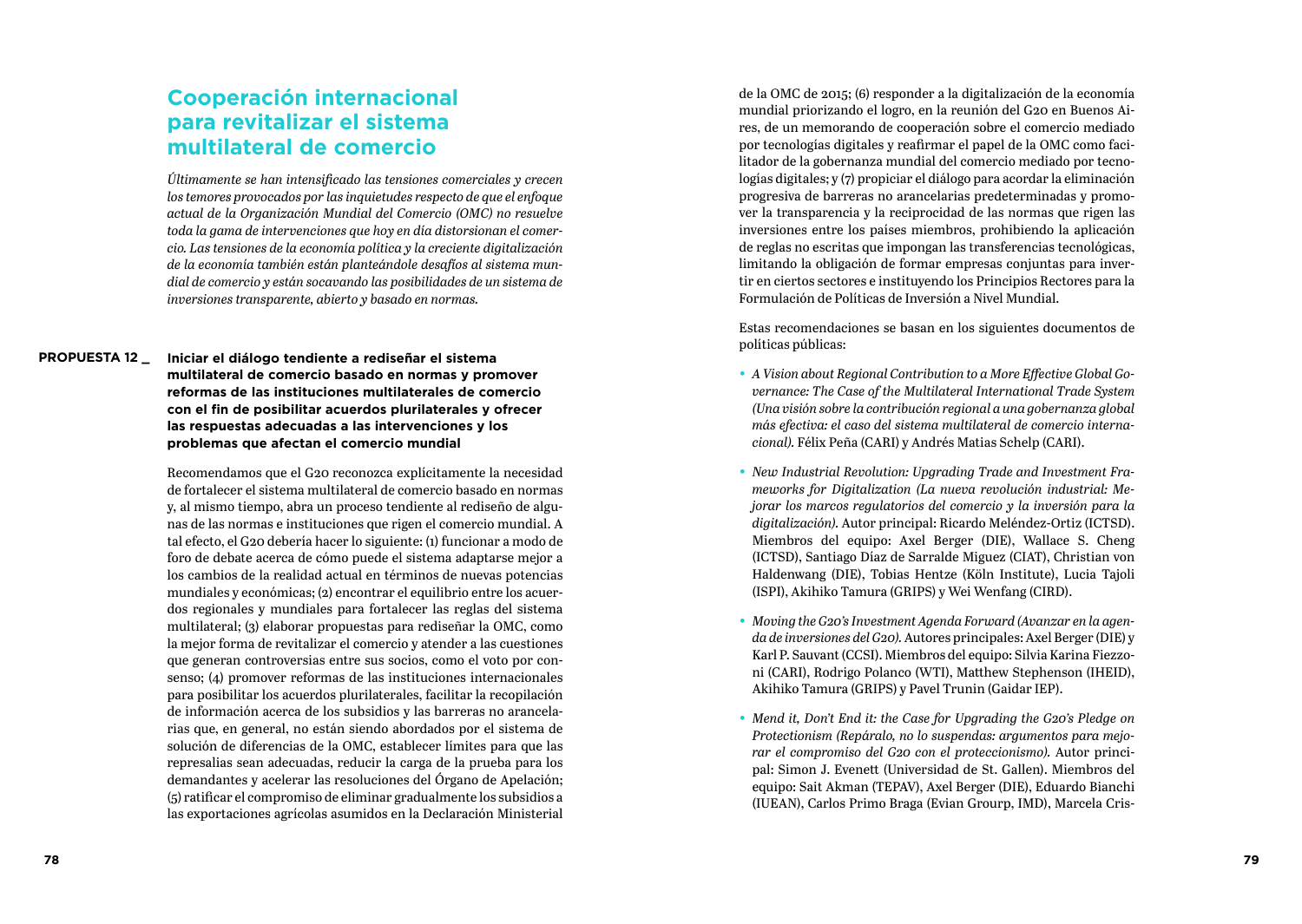tini (FIEL), Kamala Dawar (Secretaría de la OMC/Universidad de Sussex), Matthias Helble (ADB), Galina Kolev (IW), Jurgen Matthes (IW), Maximiliano Mendez-Parra (ODI), Claudia Schmucker (DGAP), Johannes Schwarzer (CEP), Aki Tamura (GRIPS) y Tu Xinquan (UIBE).

#### **Promover un sistema comercial con mecanismos para compensar a los perdedores del comercio PROPUESTA 13 \_**

La reparación insuficiente para aquellos que pierden a raíz del comercio es uno de los factores que explican el aumento de las fricciones comerciales. Recomendamos que los líderes del G20 minimicen las distorsiones comerciales promoviendo medidas que mitiguen los costos de ajuste de la integración comercial. Tales medidas deberían tener en cuenta las diferencias entre los socios comerciales en términos de estructura económica, cultura y preferencias de cada sociedad. Los países del G20 deberían: (1) adoptar el gradualismo en la liberalización comercial combinado con medidas preventivas para fortalecer la competitividad, toda vez que sea necesario mitigar los costos del ajuste; (2) solicitar a las instituciones internacionales —como el Banco Mundial y la OCDE— que propongan un conjunto de mecanismos para impulsar la movilidad de los factores y promover el crecimiento —las instituciones internacionales deberían también analizar los costos del ajuste y la disrupción que provocarían los shocks comerciales (procesos unilaterales de restricción y liberalización)—, y (3) implementar un mecanismo de información o aprendizaje entre pares para mejorar las políticas internas de ajuste.

Estas recomendaciones se basan en el siguiente documento de políticas públicas:

**•** *Mitigating the Adjustment Costs of International Trade (Mitigar los costos de ajuste del comercio internacional).* Sait Akman (TEPAV), Clara Brandi (DIE), Uri Dadush (Bruegel y OCPPC), Peter Draper (IIT, Universidad de Adelaida), Andreas Freytag (Friedrich-Schiller-University Jena), Miriam Kautz (Friedrich-Schiller-University Jena), Peter Rashish (AICGS - Johns Hopkins University), Johannes Schwarzer (CEP) y Rob Vos (IFPIRI).

# **Cooperación tributaria para la equidad y la transparencia**

*El mundo asiste a una nueva ronda de competencia fiscal internacional que puede llevar a una carrera desastrosa hacia el abismo, que socave la capacidad fiscal de los Estados para responder a los desafíos globales. Estos nuevos desafíos están exacerbados por la falta de transparencia respecto de los gastos tributarios y por la digitalización de la economía.* 

# **Fortalecer la cooperación en materia de fiscalidad corporativa y establecer un grupo intergubernamental de expertos sobre la fiscalidad de la economía digital para promover un régimen tributario internacional justo**

Instamos a los líderes del G20 entablar un debate estratégico sobre la reforma de los sistemas tributarios para abordar el problema de que muchas empresas operan a escala transfronteriza, pero son administradas como una entidad única. Un paso importante en esta dirección sería acordar una base común del impuesto sobre las sociedades (CCTB, por sus siglas en inglés), aplicando los conceptos de asignación de beneficios y un nexo armonizado en concordancia con las exigencias de la digitalización. Una medida adicional de más largo plazo sería el establecimiento de una base común consolidada del impuesto sobre las sociedades (CCCTB, por sus siglas en inglés), ampliamente aplicable a nivel internacional, que constituiría el enfoque más adecuado para encarar la tributación en esta economía mundial globalizada y digitalizada. Deben promoverse la elaboración de informes exhaustivos sobre los gastos fiscales y la mejora del diseño de los incentivos fiscales para las inversiones, a fin de minimizar la generación de beneficios extraordinarios y los efectos indirectos negativos dentro de los países y entre estos.

La digitalización de la economía y del comercio ha exacerbado la evasión y la elusión de impuestos, y hay una falta de consenso en torno de las soluciones técnicas y políticas. El G20 debería establecer un grupo intergubernamental de expertos sobre la fiscalidad de la economía digital, que reúna a especialistas en tributación, tecnología, industria, derecho, economía y ciencias políticas. La misión de este grupo de expertos sería producir informes técnicos que les permitan a los líderes del G20 idear soluciones integrales para este problema transversal.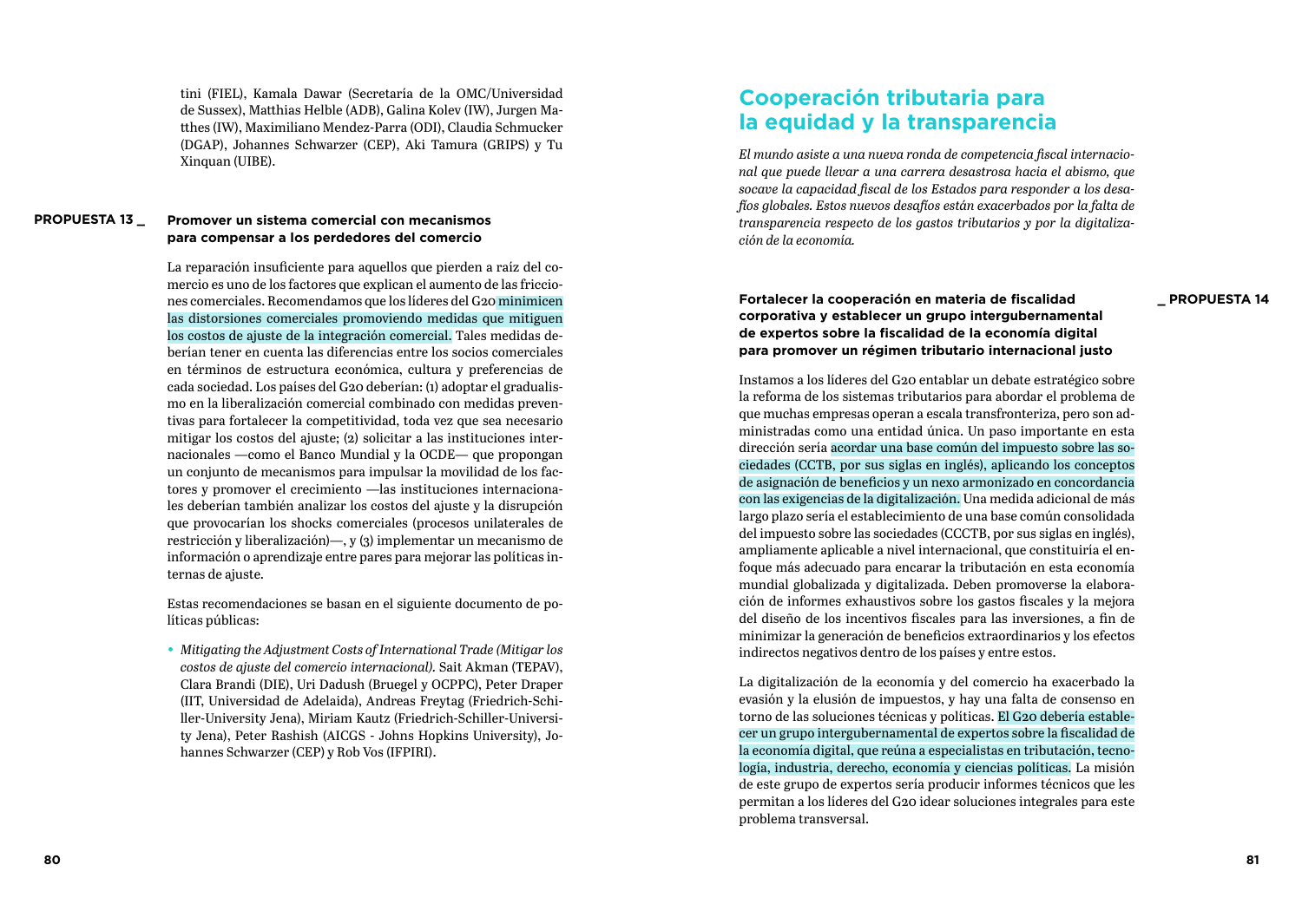Estas recomendaciones se basan en los siguientes documentos de políticas públicas:

- **•** *Tax Competition (Competencia fiscal).* Autor principal: Christian von Haldenwang (DIE). Miembros del equipo: Tommaso Faccio (ICRICT), Tobias Hentze (IW), Thomas Mättig (Friedrich-Ebert-Stiftung), Irma Johanna Mosquera Valderrama (Leiden University), Agustín Redonda (CEP), Gabriela Rigoni (UNLP-UBA), Jakob Schwab (DIE) y Rob Vos (IFPRI).
- **•** *Tax Expenditure and the Treatment of Tax Incentives for Investment (Gasto fiscal y tratamiento de los incentivos fiscales a la inversión).* Santiago Díaz de Sarralde (CIAT), Mark Hallerberg (Hertie School of Governance), Lise Johnson (CCSI), Ariel Melamud (ASAP), Agustin Redonda (CEP), Ricardo Rozemberg (iDeAS,) Jakob Schwab (DIE) y Christian von Haldenwang (DIE).
- **•** *New Industrial Revolution: Upgrading Trade and Investment Frameworks for Digitalization (La nueva revolución industrial: Mejorar los marcos regulatorios del comercio y la inversión para la digitalización).* Autor principal: Ricardo Meléndez-Ortiz (ICTSD). Miembros del equipo: Axel Berger (DIE), Wallace S. Cheng (ICTSD), Santiago Díaz de Sarralde Miguez (CIAT), Christian von Haldenwang (DIE), Tobias Hentze (Köln Institute), Lucia Tajoli (ISPI), Akihiko Tamura (GRIPS) y Wei Wenfang (CIRD).

# **Acciones coordinadas para promover la estabilidad financiera internacional**

*El G20 debería considerar una miríada de asuntos complejos que afectan a diversas geografías para facilitar el diseño de una arquitectura financiera mundial que promueva la estabilidad y el desarrollo.*

**Celebrar reuniones políticas entre los Bancos Centrales del mundo y alentar un uso más difundido de las líneas de canje de monedas (swaps) y de los Acuerdos Financieros Regionales (RFAs por sus siglas en inglés) para promover una Red Global de Seguridad Financiera (GFSN, por sus siglas en inglés) más fuerte y resiliente PROPUESTA 15 \_**

El G20 debe continuar realizando esfuerzos en pos del fortalecimiento de la GFSN y asegurar de ese modo la prevención y la mitigación de la inestabilidad financiera. Para ello, resulta fundamental contar con un Fondo Monetario Internacional (FMI) dotado de mejores recursos, más efectivo y más representativo que coordine con líneas más amplias de canje de monedas entre los bancos centrales; un conjunto paralelo y más fuerte de RFAs, que ofrezcan una gama de préstamos con distintos enfoques y condiciones; y capacidades políticas nacionales más fuertes para manejar la estabilidad financiera de las economías, teniendo en cuenta que el uso coordinado de distintas herramientas políticas, como la acumulación de reservas en moneda extranjera, las medidas de gestión de los flujos de capitales y las regulaciones macroprudenciales, son esenciales para lograr un abordaje coherente y efectivo.

Debido al proceso de normalización de la política monetaria en las principales economías y a los episodios recientes de turbulencias financieras que afectaron a los mercados emergentes, sigue siendo fundamental supervisar las condiciones financieras globales. Recomendamos la realización de reuniones entre los Bancos Centrales del mundo para discutir políticas monetarias, que se centren en los riesgos que amenazan la estabilidad financiera global, la dimensión internacional de la política monetaria y la coordinación entre los bancos centrales.

Estas recomendaciones se basan en los siguientes documentos de políticas públicas:

- **•** *Strengthening the Global Financial Safety Net (El fortalecimiento de la red global de seguridad financiera).* Sergey Drobyshevsky (Gaidar IEP), Pavel Trunin (Gaidar IEP) y Haihong Gao (IWEP, CASS).
- **•** *Global Monetary Policy Coordination Meetings (Reuniones de coordinación de política monetaria global).* Franco Bruni (ISPI), José Siaba Serrate (CARI) y Antonio Villafranca (ISPI).

# **Diseñar un marco legal transfronterizo para igualar las normas que rigen las criptomonedas (CM)**

**\_ PROPUESTA 16**

Diseñar un marco transfronterizo para que las CM estén bajo el mismo nivel de regulación que los instrumentos y las actividades financieras con los que compiten. Esto implica hacer un seguimiento riguroso de los vínculos de las CM con la economía real y con la infraestructura financiera convencional, y someterlas a los estándares normales de la lucha contra el lavado de dinero y la financiación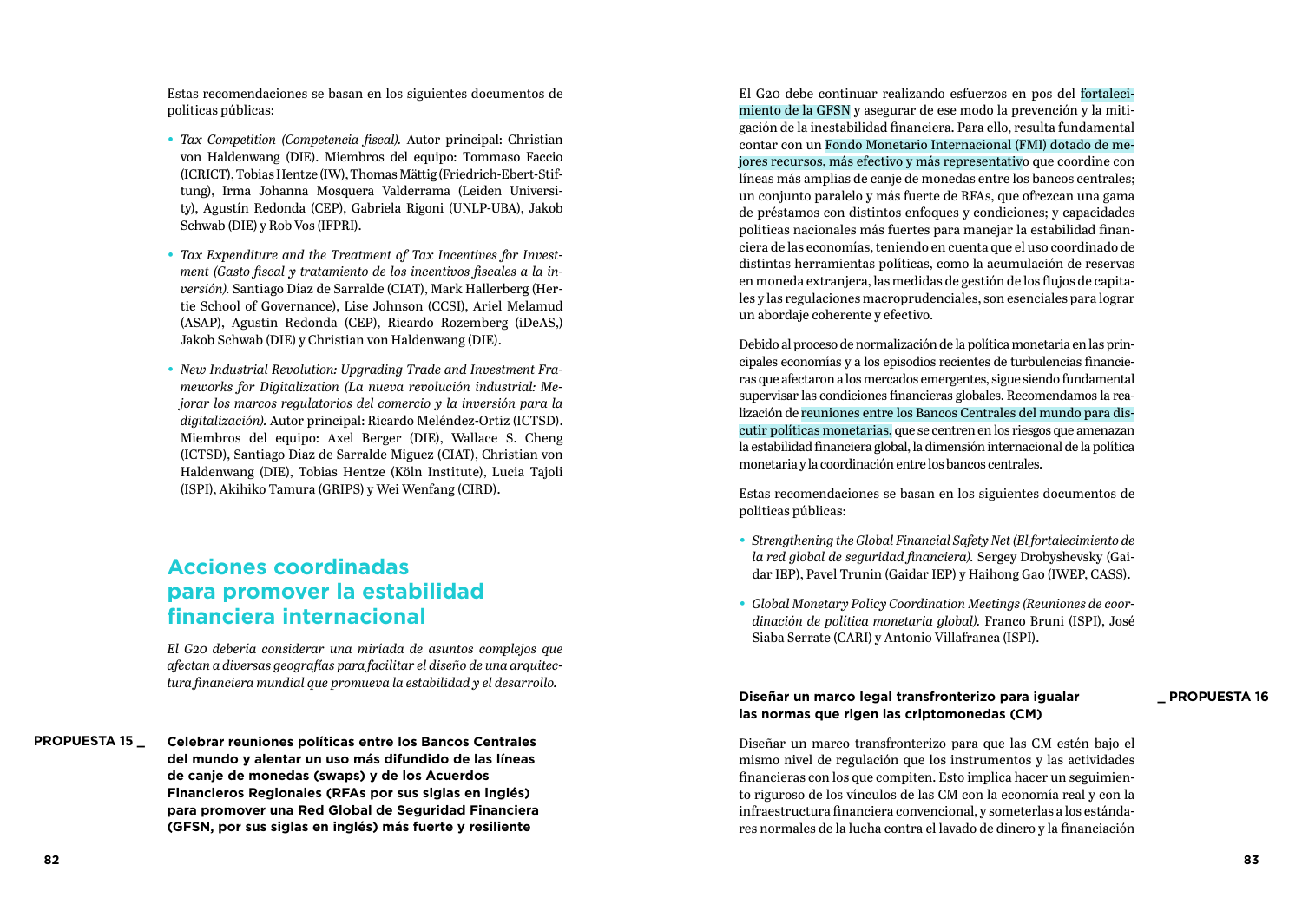del terrorismo. Los riesgos asumidos por los usuarios y por los inversores —y los posibles riesgos para el sistema— merecen un examen minucioso y, al mismo tiempo, le dan a la tecnología un espacio para desarrollar su potencial genuino.

Estas recomendaciones se basan en el siguiente documento de políticas públicas:

**•** *The Crypto-Assets Experience: Give Technology a Chance without Milking Users nor Investors (and Keep Close International Oversight on Potential Collateral Damage) (La experiencia de las criptomonedas: darle una oportunidad a la tecnología sin exprimir a los usuarios ni a los inversores —y mantener una estrecha supervisión internacional sobre los posibles daños colaterales—).* Claude Lopez (Milken Institute), Susana Nudelsman (UBA), Alfredo Gutiérrez Girault (CARI) y José Siaba Serrate (CARI).

# **Gobernanza global para la cohesión social**

#### **Mejorar la gobernanza global a través de un enfoque de abajo hacia arriba PROPUESTA 17 \_**

Recomendamos que el G20 emplee un modelo de gobernanza ascendente para organizar la acción colectiva y enfrentar los desafíos globales. El método ascendente o inductivo puede ayudar a fortalecer la legitimidad y generar conciencia social respecto de ciertas cuestiones que preocupan al G20.

Proponemos que el G20 implemente este nuevo modelo para reforzar y complementar la gobernanza supranacional o intergubernamental. Más específicamente, instamos al G20 a hacer que la gobernanza global sea más participativa, se adapte mejor a la era digital actual y se torne más resiliente ante la inestabilidad política. Esto puede lograrse a través de acuerdos voluntarios entre los gobiernos en lugar de tratados internacionales, logrando el apoyo de actores no gubernamentales y de gobiernos subnacionales para fortalecer dichos acuerdos y haciendo un seguimiento de su implementación a través de coaliciones multipartitas entre los interesados.

La organización de la acción colectiva global de abajo hacia arriba ha sido un modelo exitoso para lidiar con ciertos desafíos globales y debería fortalecerse aún más. Este enfoque podría ser particularmente útil para abordar cuestiones como la gobernanza de la inmigración, la cooperación fiscal, la lucha contra la corrupción y la desinformación, la cooperación tecnológica y la implementación de los ODS de la ONU.

Estas recomendaciones se basan en el siguiente documento de políticas públicas:

**•** *Innovating Global Governance: Bottom-Up, the Inductive Approach (Innovar en gobernanza global: de abajo hacia arriba, el enfoque inductivo).* Andrés Ortega (Real Instituto Elcano), Aitor Pérez (Real Instituto Elcano) y Ángel Saz-Carranza, (ESADEgeo).

**Alinear los informes del G20 con la Agenda 2030 y participar con informes colectivos en el Foro Político de Alto Nivel sobre Desarrollo Sostenible (HLPF, por sus siglas en inglés, 2019) en relación con las prioridades estratégicas y los enfoques para la implementación nacional de la Agenda 2030**

El G20 enfrenta una fuerte oposición en tanto grupo de Estados comprometidos con la cooperación para la prosperidad humana y el crecimiento económico. En tales circunstancias, la Agenda 2030 para el desarrollo sostenible ofrece un conjunto de 17 objetivos concretos que pueden ayudar a encontrar denominadores comunes entre los Estados miembros y facilitar la cooperación. Los análisis disponibles del avance de los ODS muestran que todos los miembros del G20 se encuentran rezagados en el logro de al menos uno o más ODS. El diagnóstico exige que los países del G20 adopten medidas nacionales y colectivas deliberadas.

Para avanzar en la Agenda 2030, el G20 debería procurar lo siguiente:

**•** Establecer un análisis sistemático de las brechas y los parámetros de referencia de las trayectorias nacionales y adoptar planes de acción basados en nuevos enfoques para la implementación nacional de la Agenda 2030. Los gobiernos del G20 deberían diagnosticar de manera sistemática y periódica aquellos aspectos en los que sus países se apartan de la senda establecida, ya sea totalmente o en parte. La evaluación comparativa de los ODS puede brindar **\_ PROPUESTA 18**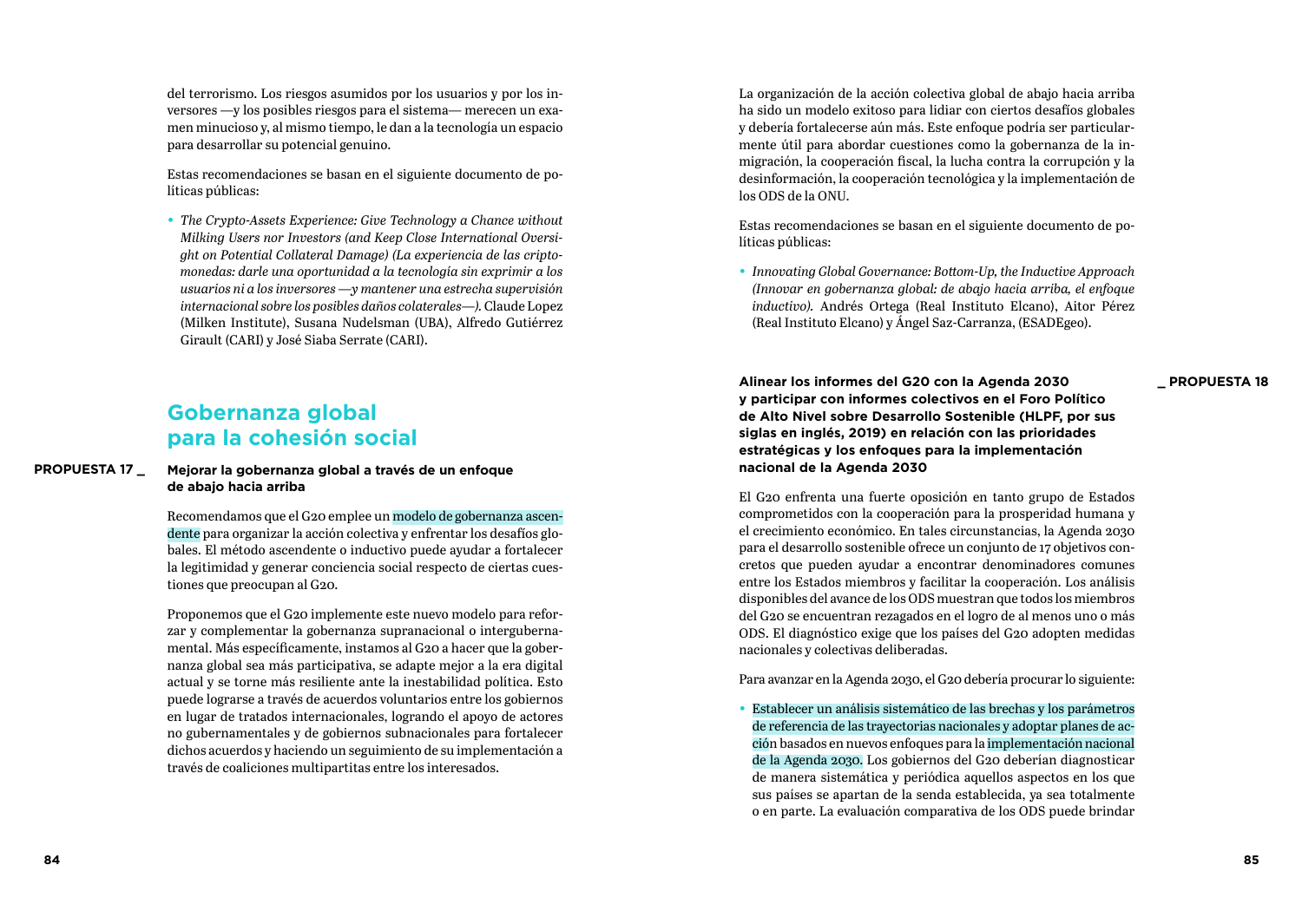información respecto de las prioridades nacionales para la adopción de nuevos enfoques, comparando las trayectorias actuales entre sí para identificar en qué casos urge adoptar otras nuevas.

- **•** Adoptar un sistema de evaluación común para informar respecto de la Agenda 2030 que alinee los informes anuales del G20 y su informe integral de rendición de cuentas con la Agenda 2030. El Grupo de Trabajo de Desarrollo (GTD) del G20 debería liderar esta iniciativa para discutir e incorporar una plantilla común para informar sobre los ODS, vincularla con otras líneas de trabajo y organizar el Marco para la rendición de cuentas del G20 en torno de la Agenda 2030. El sistema de evaluación podría ayudar a identificar políticas, programas o proyectos exitosos específicos a nivel nacional que sean innovadores, sostenibles y reproducibles. Los resultados de la evaluación podrían documentarse y compartirse como soluciones para el desarrollo sostenible en una plataforma digital de intercambio de conocimientos del GTD.
- **•** Informar colectivamente sobre las prioridades estratégicas para la acción colectiva en el HLPF 2019 y enfatizar el compromiso asumido con el logro de los ODS y con la provisión de los bienes públicos globales.

Estas recomendaciones se basan en los siguientes documentos de políticas públicas:

- **•** *Aligning Financial System Architecture and Innovation with Sustainable Development (Alinear la arquitectura y la innovación del sistema financiero con el desarrollo sostenible).* Simon Zadek (PNUD) y Homi Kharas (Brookings Institute).
- **•** *Advancing the G20's Commitment to the 2030 Agenda (Progresar en el compromiso del G20 con la Agenda 2030).* Homi Kharas (Brookings Institution), Sebastian Strauss (Brookings Institution), Guido Schmidt-Traub (UN SDSN) y Rodrigo Rodríguez Tornquist (CARI).
- **•** *Improving the G20's Coordination on the Delivery and Monitoring of the 2030 Agenda (Mejorar la coordinación del G20 en la ejecución y el monitoreo de la Agenda 2030).* Andrea Ordóñez (Southern Voice), Imme Scholz (DIE), Franklin Murillo (Social Progress Imperative), Gaurav Sharma (ADB), Kanako Tanaka (LCS), Koichi Yamada (LCS), Elisabeth Hege (IDDRI) y Laura Cavalli (FEEM y SDSN Italia).

### **Garantizar la continuidad de la iniciativa Compromiso con África (Compact with Africa) y mejorar la cooperación entre el G20 y los países africanos**

Lograr el consenso entre los países del G20 es un primer paso importante hacia un desarrollo global sostenible y justo. No obstante, el desarrollo global sostenible solo podrá lograrse si las economías africanas se sientan en la mesa. Los países africanos están integrados con los del G20, pero las estructuras comerciales aún son desventajosas para las economías africanas y comparten algunos problemas con los países del G20 en relación con los bienes comunes. Recomendamos que al G20:

- **•** Establecer una cooperación frecuente y periódica entre las economías africanas y las del G20. La cooperación del G20 con África no debería ser considerada de modo aislado ni como un tema independiente, sino que los debates respecto de los efectos de las políticas de los países del G20 deberían convertirse en una dimensión integral de todas las líneas de trabajo del G20, más allá del Grupo de Trabajo de Desarrollo. Implementar la Agenda 2030 en cooperación con África y apoyar la Agenda 2063 requiere cierta coherencia política entre las distintas líneas de trabajo del G20 y coordinación con otras organizaciones regionales e internacionales.
- **•** Garantizar la continuidad de las iniciativas del G20 para África, como el Compromiso con África (CwA, Compact with Africa). A la luz de las distintas iniciativas de los países del G20 para África, hay una creciente competencia y cooperación con las economías africanas. Resulta, por lo tanto, crucial garantizar la continuidad y la implementación de las decisiones adoptadas en las cumbres del G20. La iniciativa CwA pretende establecer una asociación estructurada entre los países africanos que participan voluntariamente y el G20, con inclusión de socios clave bilaterales y multilaterales, así como del sector privado. Para apoyar la iniciativa CwA, el G20 estableció un mecanismo de supervisión que está basado principalmente en la autoevaluación y se limita a los Gobiernos y a las instituciones financieras internacionales (IFI). Instamos al G20 a integrar al sector privado en este mecanismo de supervisión, dado que es crucial para el éxito de la iniciativa CwA y que integrar su perspectiva contribuirá sobremanera al logro de los objetivos.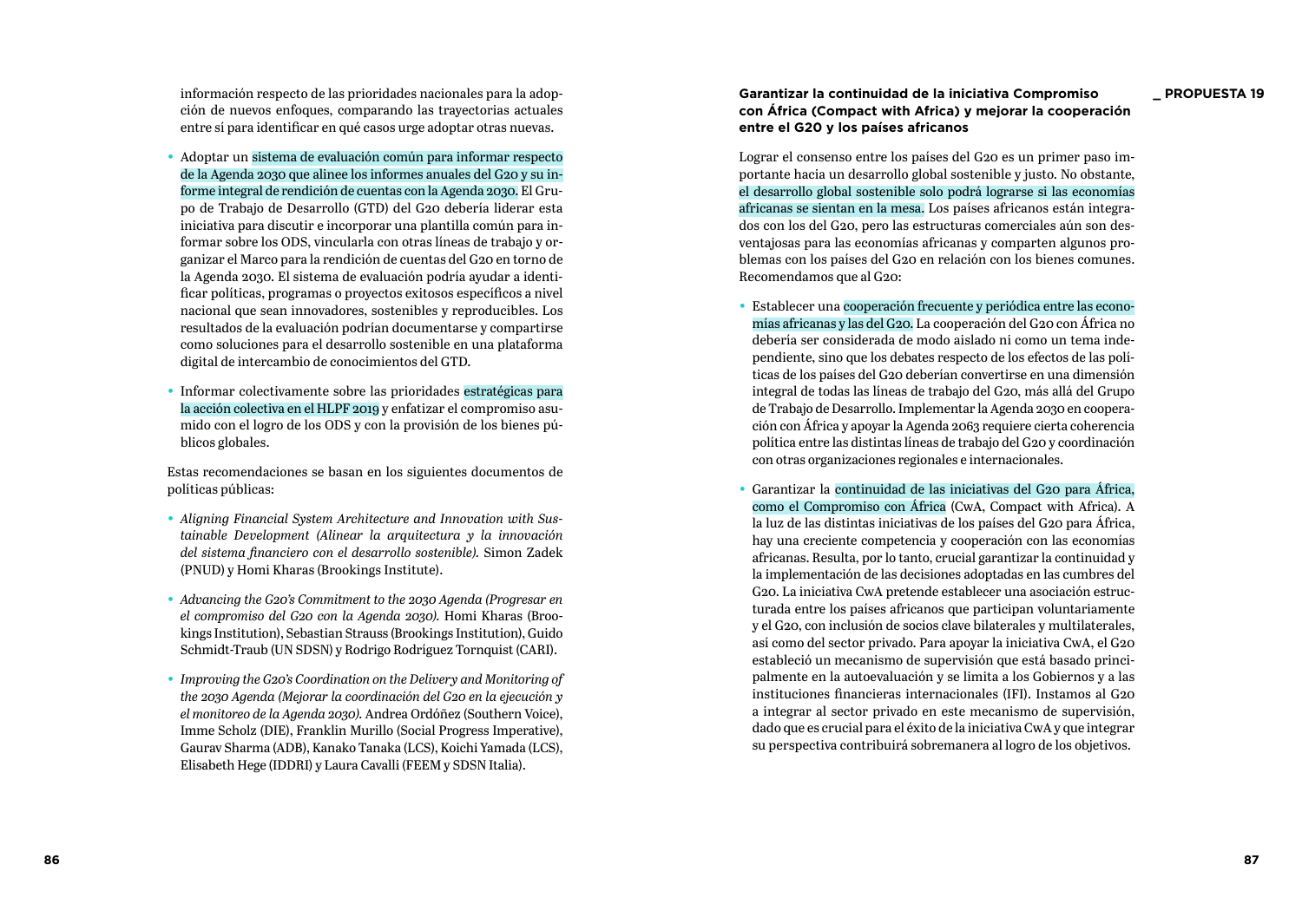Estas recomendaciones se basan en el siguiente documento de po líticas públicas:

**•** *What Priorities for G20-Africa Cooperation? (¿Cuáles son las prio ridades para la cooperación del G20 con África?).* Grupo Perma nente del T20 para África.

#### **Alentar la cooperación entre los países del G20 y las organizaciones internacionales de migraciones para monitorear los procesos migratorios y promover acuerdos regionales en la materia PROPUESTA 20 \_**

El G20 debería cooperar más estrechamente con la ACNUR, la OIM, la División de Población de la ONU y otras instituciones relevantes a fin de lograr lo siguiente: (1) apoyar y estandarizar la recopilación de información para obtener indicadores clave de desempeño que permitan monitorear la integración de los migrantes en los países receptores, teniendo en cuenta ciertas dimensiones fundamenta les, como las de género, grupo étnico y educación; (2) desarrollar mecanismos de monitoreo que apoyen los emprendimientos de los refugiados a través de los servicios de incubadoras y aceleradoras de negocios y asegurar que los niños migrantes gozan de los mismos derechos de acceso a la educación que los niños del país de acogida, más allá de su situación migratoria o lugar de origen; (3) promover acuerdos regionales sobre migración, ya que pueden constituir ins trumentos apropiados para gestionar la migración de manera soste nible y, por lo tanto, apoyar una migración regular, ordenada y segu ra; (4) desarrollar una plataforma de monitoreo y apoyo para brindar asistencia internacional a los países en desarrollo de primer asilo, ejercer colectivamente presión diplomática sobre los países y los gobiernos que expulsan por la fuerza a los habitantes de sus asen tamientos, y propugnar y difundir el uso de las últimas tecnologías para identificar legítimamente a los refugiados que no cuenten con ninguna identificación confiable.

Estas recomendaciones se basan en los siguientes documentos de políticas públicas:

**•** *Strengthening Data on Migration to Inform Policy Making (For talecer los datos sobre migración para orientar la elaboración de políticas públicas).* Marcela Cerrutti (CENEP), Mariana Beheran (OIM), Katharine Donato (ISIM, Universidad de Georgetown) y Sil via Giorguli (El Colegio de México).

- **•** *Regional Integration and Migration between Low and Middle In come Countries: Regional Initiatives Need to Be Strengthened (In tegración regional y migración entre países de bajos y medianos ingresos: las iniciativas regionales deben fortalecerse).* Autor coor dinador: Claas Schneiderheinze (Kiel Institute for the World Eco nomy). Coautores: Eva Dick (GDI), Matthias Lücke (Kiel Institute for the World Economy), Afaf Rahim (Kiel Institute for the World Economy), Benjamin Schraven (GDI) y Matteo Villa (ISPI).
- **•** *Getting into School: Looking for Indicators of Integration (Entrar en la escuela: en búsqueda de indicadores de integración)*. Güven Sak (TEPAV), Murat Kenanoglu (TEPAV), Omar KadKoy (TEPAV), Ayşegül Taşöz Düşündere (TEPAV) y Seçil Gülbudak Dil (TEPAV).
- **•** *Preparing Cities to Manage Migration (Preparar ciudades para gestionar la migración).* Alice Charles (Foro Económico Mundial), Hazem Galal (PwC EAU) y Dilip Guna (PwC India).
- **•** *Repatriation Challenges Faced by Developing First Asylum Coun tries & the International Response Mechanism: the Case of Myan mar Rohingyas in Bangladesh (Los desafíos de la repatriación que enfrentan los países en desarrollo de primer asilo y el mecanismo internacional de respuesta: el caso de los rohingyas de Birmania en Bangladés).* Syed MunirKhasru (IPAG) y Avia Nahreen (IPAG).

Estas recomendaciones y todo el trabajo del T20 en general también se enriquecieron de los documentos de políticas públicas produci dos durante la presidencia de Argentina.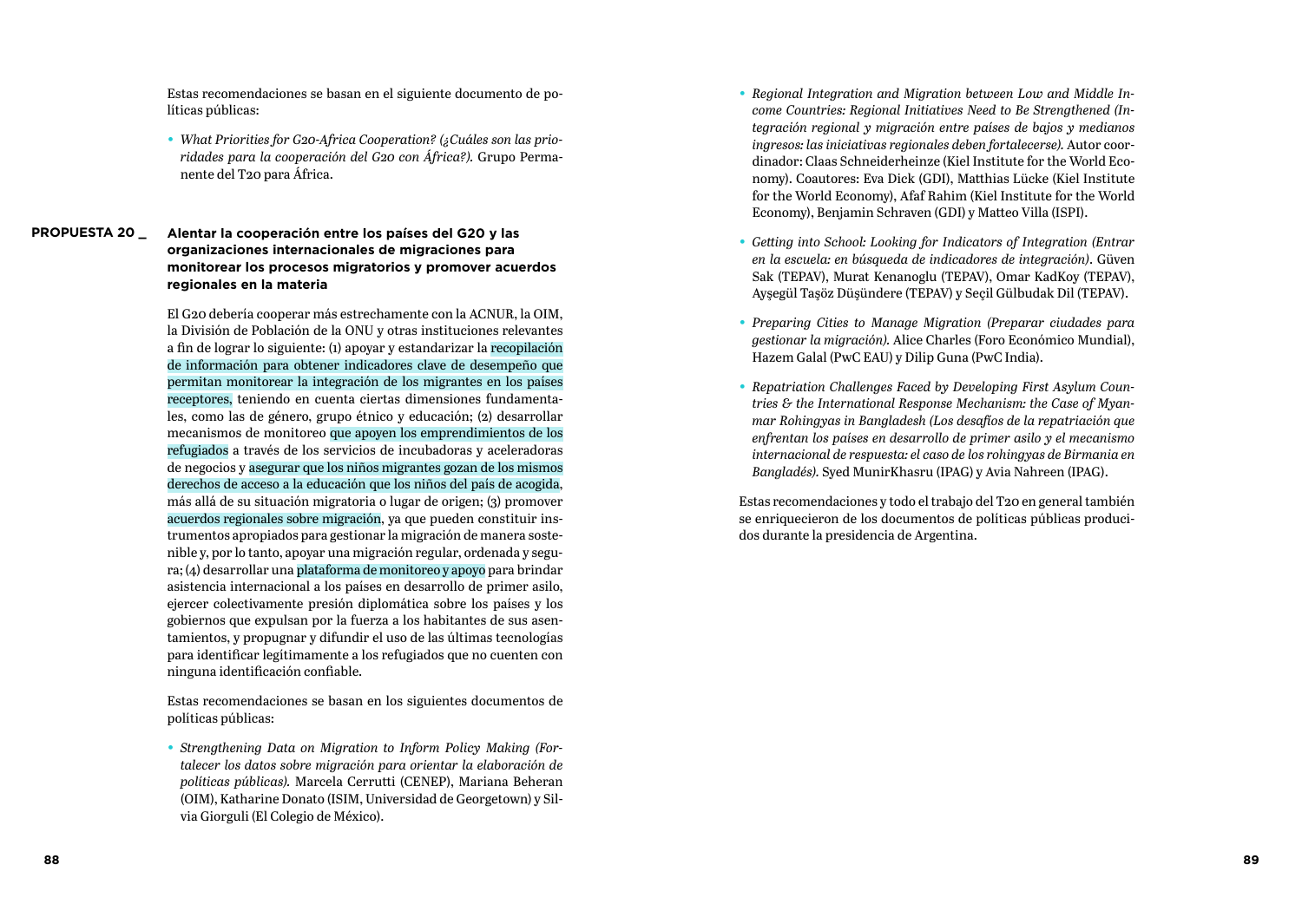